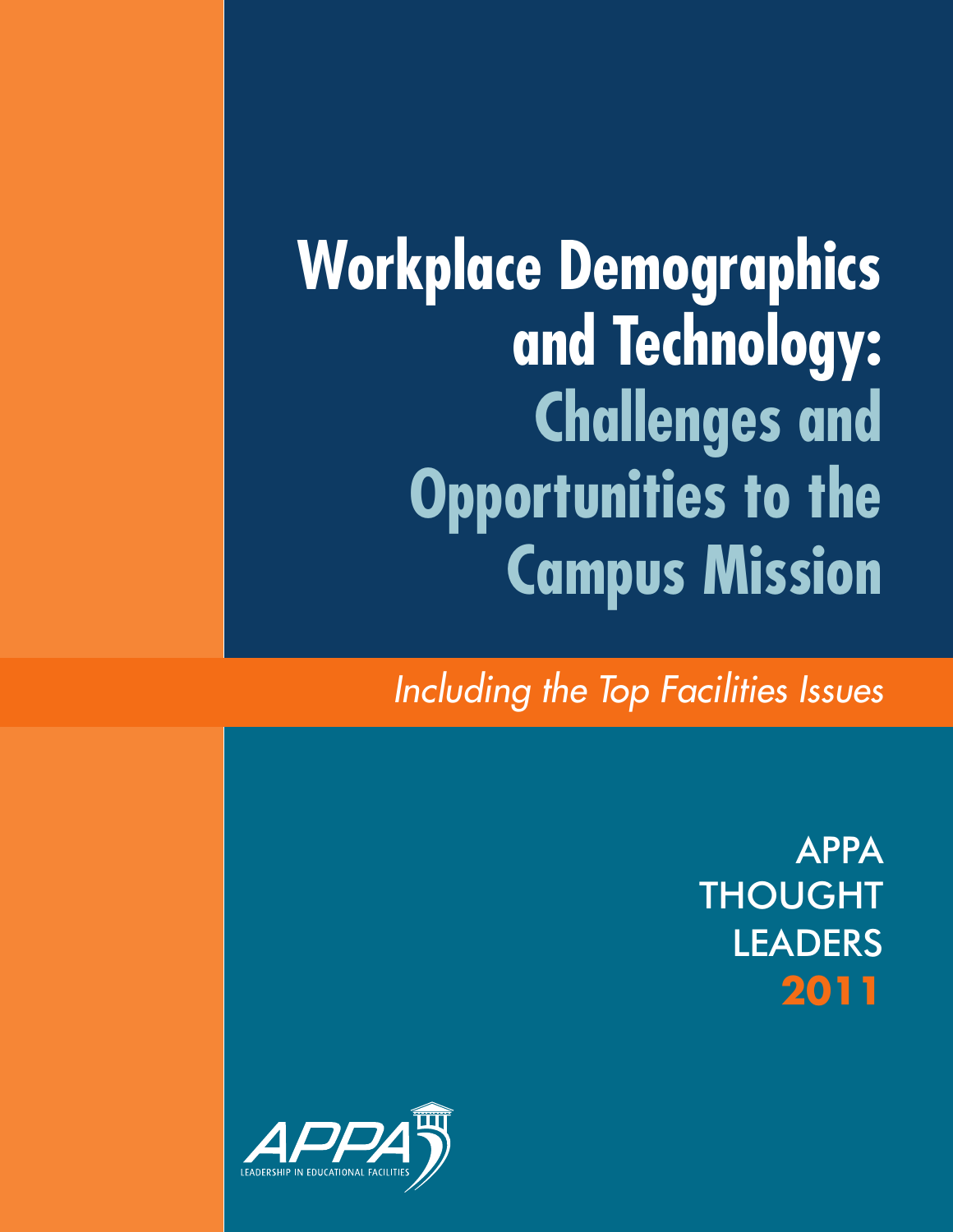Published by:





**APPA** is the association of choice serving educational facilities professionals and their institutions. APPA's mission is to support educational excellence with quality leadership and professional management through education, research, and recognition. APPA's **Center for Facilities Research** engages in a deliberate search for knowledge critical to policy making in education. CFaR encourages the study of the learning environment, appropriate management strategies, and their impact on education.

APPA 1643 Prince Street Alexandria, Virginia 22314-2818 **www.appa.org www.appa.org/tools/measures/tls.cfm**

**With sponsorship assistance from:**



Copyright © 2011 by APPA. All rights reserved.

International Standard Book Number: 1-890956-69-4 Produced in the United States of America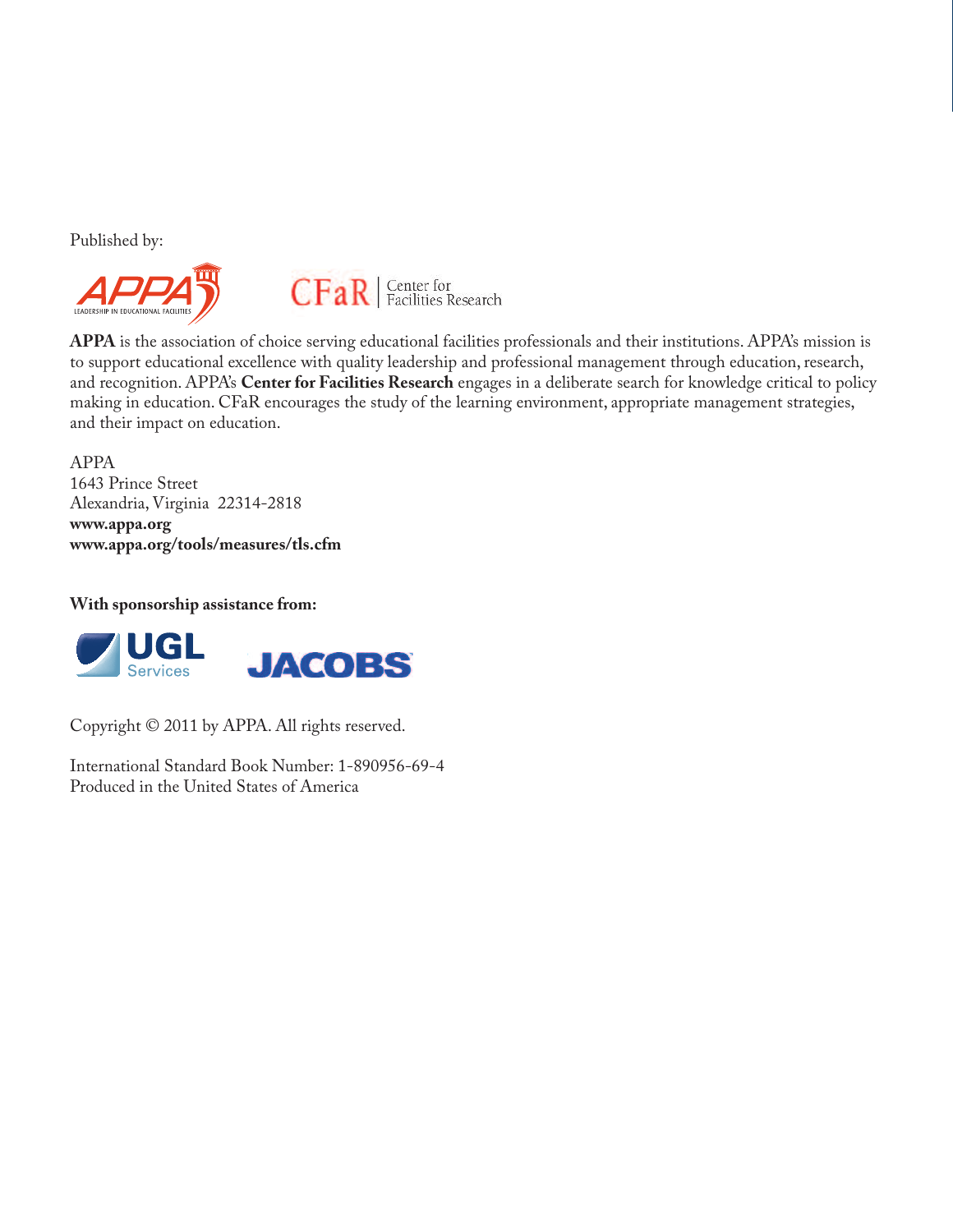# **Contents**

| 3<br><b>SECTION II: Critical Issues Facing Higher Education:</b><br>SECTION III: Critical Issues Facing Higher Education: Technology 17 |  |  |  |
|-----------------------------------------------------------------------------------------------------------------------------------------|--|--|--|
|                                                                                                                                         |  |  |  |
|                                                                                                                                         |  |  |  |
|                                                                                                                                         |  |  |  |
|                                                                                                                                         |  |  |  |
|                                                                                                                                         |  |  |  |
|                                                                                                                                         |  |  |  |
|                                                                                                                                         |  |  |  |
|                                                                                                                                         |  |  |  |
|                                                                                                                                         |  |  |  |
|                                                                                                                                         |  |  |  |
|                                                                                                                                         |  |  |  |
|                                                                                                                                         |  |  |  |

**APPENDIX B: Participants in the 2011 Thought Leaders Symposium ......47**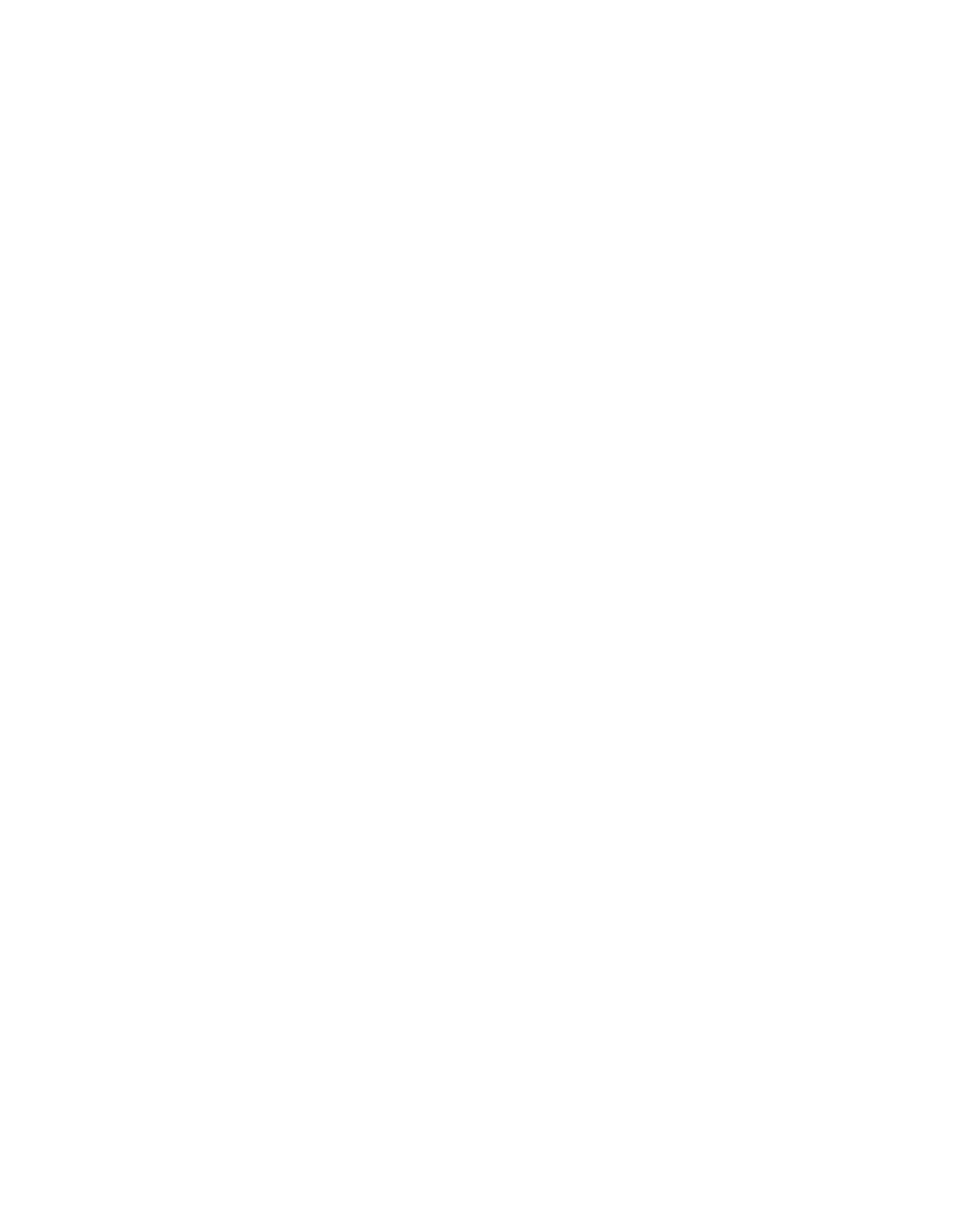# **Workplace Demographics and Technology: Challenges and Opportunities to the Campus Mission**

*Including the Top Facilities Issues*

# **SECTION I: Executive Summary**

It is not unusual in higher education circles to talk<br>
about issues affecting the campus. Experts might write<br>
about how shifting demographics are changing the<br> **Workforce demographics.** The data is clear: the workforce<br> t is not unusual in higher education circles to talk about issues affecting the campus. Experts might write about how shifting demographics are changing the campus, or say technology is becoming more pervasive on campus.What we rarely appreciate is the degree to which such statements are literally true. Higher education trends change the campus—the actual, physical built environment of buildings, grounds, and infrastructure.The campus itself evolves alongside pedagogical practices, technological innovations, student needs, and the mission of the institution.

The purpose of APPA's Thought Leaders Series is to assess how higher education trends will shape the campus.Its starting point every year is that both senior facilities officers and leaders across the campus need to understand significant trends and their predicted impact on classrooms, laboratories, residence halls, energy systems, building management processes, and all of the other myriad places and operations that constitute the campus. Along with a discussion of the issues, the series also posits strategies that college and university leaders can use to address coming challenges.The goal is to help institutions prepare themselves and their facilities for the future.

# **Trends in Workforce Demographics and Technology**

Two major issues facing higher education identified in the 2011 Thought Leaders report are changes in the demographics of the campus workforce and the

ever-evolving role of technology in higher education.

of the future will be more diverse than that of today.The Hispanic community, for example, is growing at a remarkable rate and by 2050 will make up more than 30 percent of the population.The workforce is also aging as the Baby Boomers reach retirement, although the impact of the recession and longer lifespans means that more older workers will stay on the job past age 65.

At the same time, competition is on the rise for critical professions.We are facing a sharp decline in available workers with the competancy to perform the duties of skilled positions. According to the Bureau of Labor Statistics, the need for construction managers will increase by 2018 by 26.1 percent: 15.2 percent for carpenters, 15.3 percent for electricians, and 21.6 percent for plumbers and pipefitters.In the aftermath of the Great Recession, higher education is not in a good position to compete for these workers. Many institutions have frozen wages, reduced benefits and increased copays, deductibles, and/or the portion of monthly health insurance premiums paid by employees.

These demographic trends will have a significant impact on who cleans the campus, who keeps the lights on, and who designs the buildings. Colleges and universities need to be deliberate about recruiting employees, adopting strategies such as partnering with others in the community to create training programs, and promoting diversity in the workforce.Institutions also need to work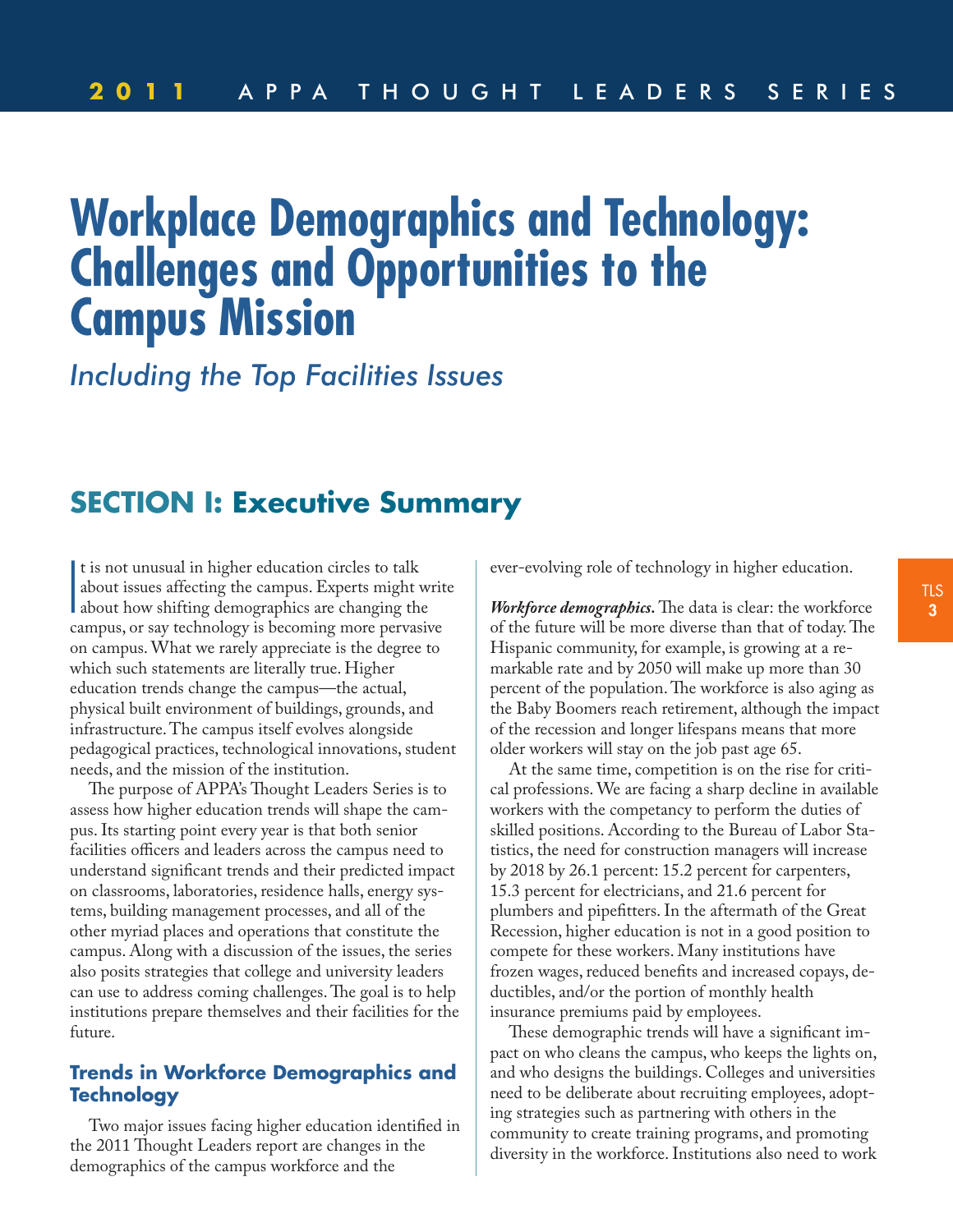more creatively to achieve its goals. Technology can help facilities departments spend more time accomplishing critical tasks and less time handling paperwork and trekking from building to building. Outsourcing can save money by identifying specific non-mission-critical tasks and services that can be provided by vendors.

*Technology.* Technology is now everywhere on campus students expect it, faculty need it, staff rely on it.The question going forward is not "Can we use technology to improve teaching and facilitate business operations?" Instead, it is "How do we make smart use of technology to improve teaching and facilitate business operations?" Critical information technology (IT) issues include those of planning, policy, and resources.

Data is also an issue of concern. Higher education has lagged behind industry in gathering, sorting, and interpreting data. Opportunities exist all around campus to make better use of data to inform business operations, student services, recruitment, and development.In addition, students and faculty arrive on campus with high expectations and a sense of entitlement about technology: they demand the fastest, best, most cutting-edge systems 24/7/365, and woe to the IT department that fails to satisfy them.

The campus built environment will continue to be affected by technology, which has become as expected a service as electricity. New facilities must incorporate the most advanced IT systems, and existing buildings require continual updating and renovation to ensure they are plugged into the network. Colleges and universities need to do a better job of aligning IT and facilities planning and operations to ensure the two units are not working at cross-purposes.

For example,IT can play an important role in reducing energy consumption on campus, but only if it is involved in energy planning, provided information about energy use and given incentives for reducing costs. Colleges and universities should also look to outsourcing or "cloud-sourcing,"where IT systems such as e-mail are turned over to vendors who operate remote servers to cut costs and improve efficiency.

In addition, online and blended education delivery strategies may actually change not only the way we use space but how much space we build. This issue will require the inclusion of Facilities,IT, and Academic leaders at the same table.

# **Top Ten Higher Education Facilities Issues**

Drawing on the discussion of workforce demographics and technology, the Thought Leaders report includes a list of the top ten critical higher education facilities issues of 2011, along with key strategies to address these issues.

**1.Establish a culture of innovation and collaboration.** Higher education needs to transform its culture to be more open to innovative thinking and collaborative processes.Institutions have typically operated in a topdown, rigid mode that makes them ill-equipped to tackle complex challenges. Senior campus leaders need to remove institutional barriers to allow for innovation and promote collaboration within the organization.

#### **2. Improve productivity with level or decreasing**

**resources.** Colleges and universities need creative and effective strategies to get more done with less.The economy may be improving, but budgets at colleges and universities are not; public schools in particular expect reduced support for the next several years. Managing with less will mean moving beyond short-term gains from travel bans and hiring freezes to looking at the structure of the organization for opportunities to improve services while improving the bottom line.

#### **3. Leverage technology to improve decision making.**

Colleges and universities need to do a better job gathering and analyzing the data to make smarter business decisions.Institutions often have in-depth data available, but they fail to make use of it.To change the situation, campus leaders should look for opportunities to mine their data for insights and promote the concept of data-driven decision making on campus.

**4. Align IT and facilities.** New technologies and new expectations based on personal/consumer technologies have led a number of campuses away from lecture-based classrooms, with an emphasis on the faculty member, to much more innovative learning spaces with an emphaiss on student-focused active learning and blending learning.This has deep implications for facilities. Close coordination, both formal and informal, allows IT and facilities to better understand one another's challenges and needs.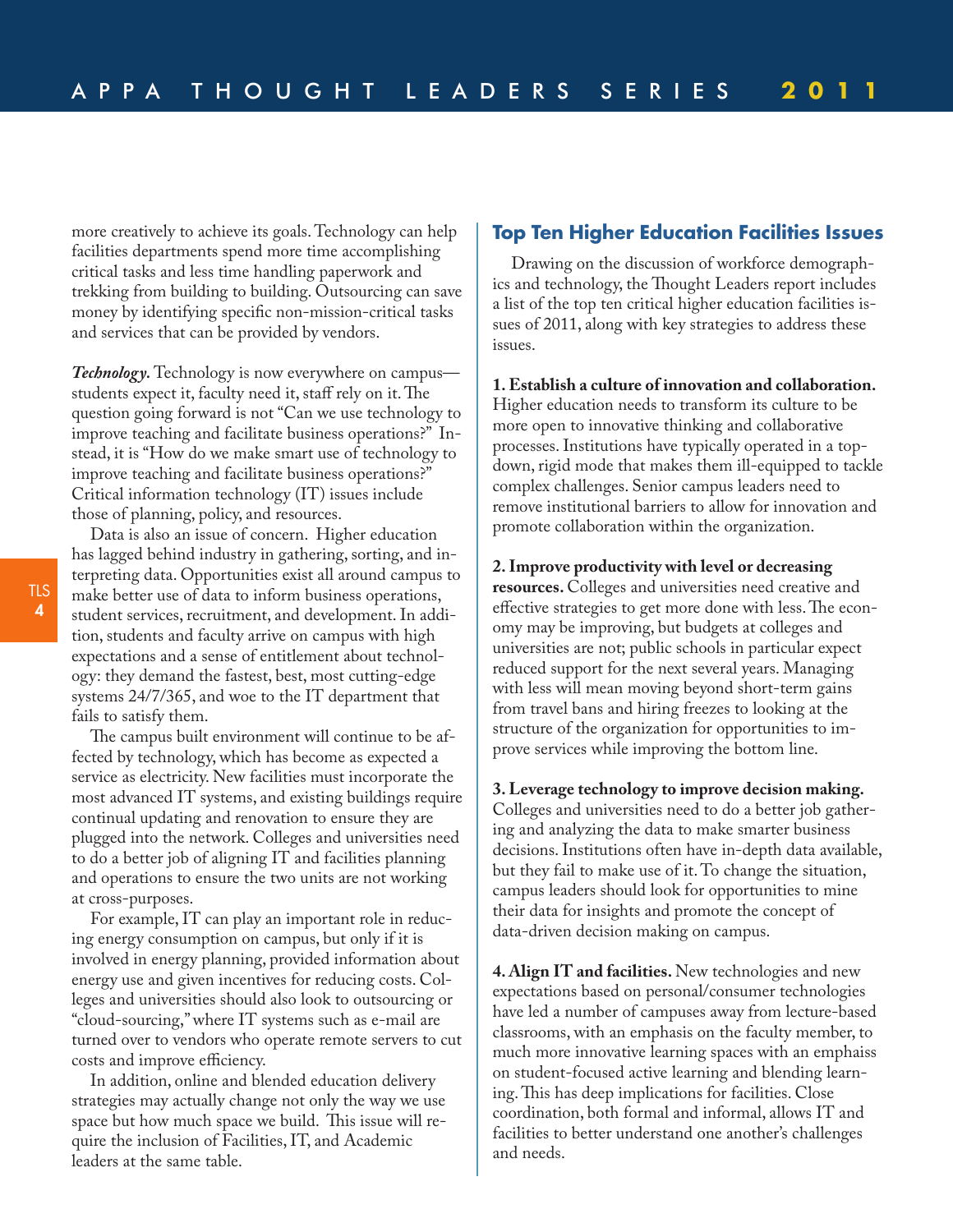**5. Create a new budget model for IT and facilities.** Institutions need to coordinate not just IT and facilities planning but also budgets to ensure both groups are working toward the same goals. Often, the current budget model means IT must go against its own interests to accommodate facilities plans. A new system needs to be established in which the goals of the entire institution are carried through to the budgets of both IT and facilities, and both are incentivized to achieve those goals.

**6. Confront shifting workforce demographics.**Institutions need to take active steps to prepare for an increasingly diverse workforce. The workforce will change—exactly how will depend on the region and institution—but smart managers will be prepared. Research shows that even organizations that do not think they have a problem with a diverse workforce benefit from cultural competency training that helps employees address differences in race, ethnicity, or culture.

**7. Increase the flexibility of the workplace.** Higher education HR policies and procedures need to become more flexible to adjust to a changing workforce. The workforce policies of the previous generation may have posed fewer problems, but today's employees want options for part-time and flex-time, more accountability and responsibility in their work, and a clear path to leadership positions.

**8. Make smart decisions about outsourcing.** Outsourcing will become an important tool for accomplishing necessary tasks—at the right price. However, a balance needs to be achieved between services outsourced to vendors and those that remain the sole responsibility of employees. A detailed evaluation process needs to be developed that takes into account the values, mission, and goals of the institution.

**9. Improve emergency preparedness.** Colleges and universities must take ongoing action to prepare the institution for a growing list of threats. Everyone in the organization needs to understand the campus emergency operations plan and his or her role within it. Steps should also be taken to mitigate risks, such as conducting security audits and planning for emergency backup power.

**10. Manage the existing built environment.** Senior facilities officers must take steps to ensure existing campus buildings and infrastructure can meet the needs of the institution. As the college or university changes, the campus needs to change as well—a daunting task, since dormitories and classroom buildings cannot be transformed overnight. Facilities leaders need to understand their institution's mission and vision and gain a sense of where their college or university is going, and then assess what will need to change in the built environment to make that vision a reality.

# **The Thought Leaders Process**

The trends and issues discussed in the Thought Leaders Report are the result of an intensive process that draws on the wisdom and insight of higher education experts from the United States and Canada. At a twoday symposium, presidents, chancellors, and higher education experts (both in facilities management and technology and in operations from finance to administration to human resources) met to analyze issues, discuss the effect of these issues on the built environment, and propose strategies to prepare for the future. The yearly Thought Leaders Report summarizes the discussions at the symposium and provides additional context about major trends.The purpose of the report is both to inform and to prompt discussion. Campus senior facilities officers use this report as a resource both within their own academic departments and with their counterparts in administration.

# **Looking Ahead**

The recession has made two facts abundantly clear. First, higher education is more important than ever. Enrollment at all institutions has soared even as the ability of individuals to pay for education has been strained. More people than ever believe that a college education is necessary to succeed in today's workforce—55 percent of Americans agreed with this statement in 2010, up from 31 percent in 2000, according to a survey by Public Agenda for the National Center for Public Policy and Higher Education. Second, the financial position of colleges and universities is more precarious than anyone believed possible.It would have been hard to imagine in 2006 or 2007 how substantial—and how frightening the budget cuts could be.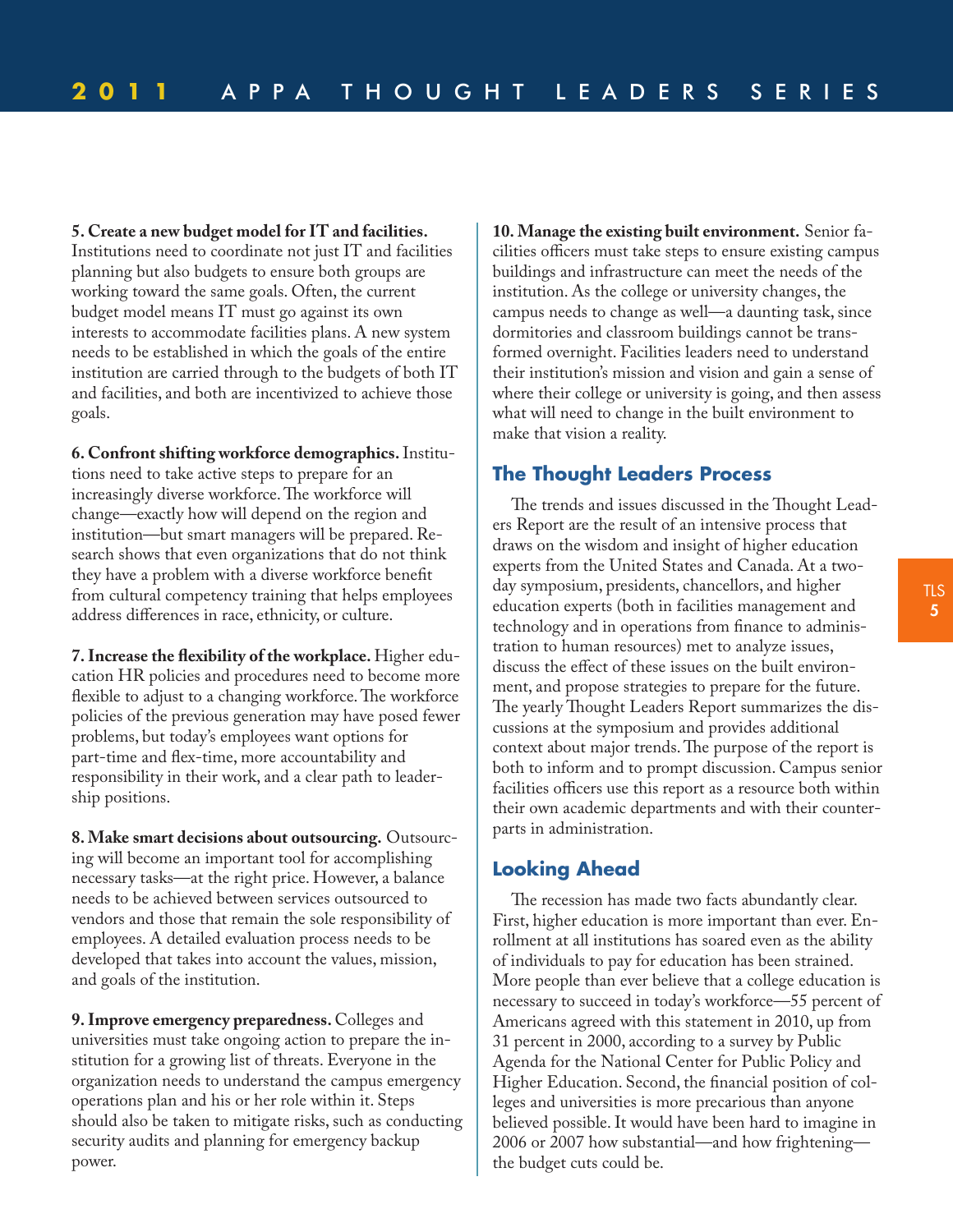In light of these revelations, higher education leaders need to take a hard look at their mission within the community and the way they run their campuses. Old assumptions must be reexamined.This analysis must extend to higher education facilities and the operations of the campus. Savvy facilities officers can be partners in the process of shaping the institution for the years ahead. They have valuable insights to offer on issues as diverse as how the campus generates electricity to how classrooms should be configured for the most productive teaching and learning.

Workforce demographics and technology will be important parts of the puzzle going forward. Assembling the right team of workers with the right skills is essential to keeping today's high-tech, smart buildings running at peak performance. Aligning the interests of IT and facilities can increase the effectiveness of both groups. By considering these issues and evaluating the proposed strategies for their potential application on individual campuses, higher education leaders can take one more step in preparing their institutions for the near future and beyond.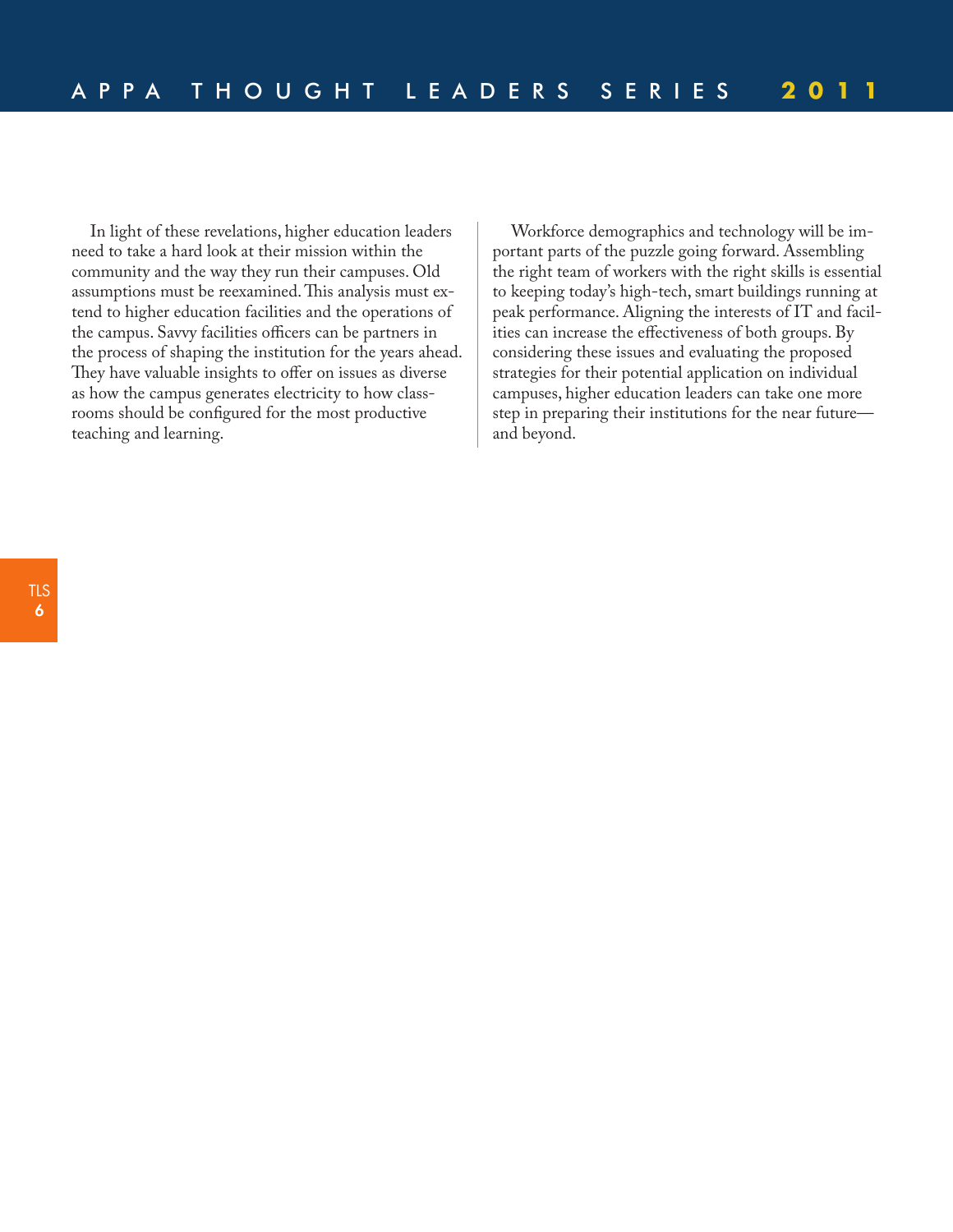# **SECTION II: Critical Issues Facing Higher Education: Workforce Demographics**

ook at the staff of today's college and university<br>campuses—those who fix the plumbing, check out the<br>library books, process the invoices, administer the<br>benefits and vacuum the hallways. This workforce is due ook at the staff of today's college and university campuses—those who fix the plumbing, check out the library books, process the invoices, administer the to change.Whatever the mix of genders, ages, education levels, and ethnicities you see now, they won't remain that way for long. The United States is set for a major demographic transformation, and colleges and universities are on the front lines of the shift.

# **Critical demographic issues**

*Competition for employees in key sectors.* Overall, the total employment base in the U.S. is expected to grow in the next seven years as the economy emerges from the recession.The Bureau of Labor Statistics (BLS) predicts a 10.1 percent increase in total employment by 2018, with the economy adding 15.3 million workers for a total of 166.2 million. However, employment growth will be concentrated in key areas, particularly in what are classified as "service-providing"industries, which include retail trade, finance and insurance, real estate, management, education and health services, food services, and healthcare and social assistance. Another job sector that will see increases is the construction industry, which is expected to gain more than 1.3 million jobs in the next seven years.

Higher education and many related jobs are among both the largest and the fastest growth industries:

# **Largest growth industries:**

- Construction
- Architectural, engineering, and related services
- Colleges and universities (especially community colleges)
- Other educational services
- **■** Employment services
- Services to buildings and dwellings

### **Fastest growth industries:**

- Education services
- Management services
- Technical consulting
- Information services
- Facilities support services

The high demand for these jobs will put pressure on institutions, which will need to compete for these workers. Growth in the construction trade will be a particular challenge for college and university facilities departments. Demand for key trades will rise significantly, according to the BLS: by 2018 the need for construction managers will increase by 26.1 percent, 15.2 percent for carpenters, 15.3 percent for electricians, and 21.6 percent for plumbers and pipefitters.

# **Data Point: Increased demand for education**

*Working your way up is no longer an option*

"The day when people left high school to go to work in the local industry and then worked their way up is disappearing. Starting out, straight from high school, on the loading dock or in the mailroom and climbing to the CEO's corner office is no longer an option. America needs more workers with college degrees, certificates, and industry certifications."

*— Anthony Carnevale, "Help Wanted: Projecting Jobs and Education Requirements Through 2018," Georgetown University Center on Education and the Workforce.*

*Increased demand for education and training.* BLS research also reveals that the greatest job growth will be in fields that require certain levels of education.The fastest job growth will occur in occupations that require an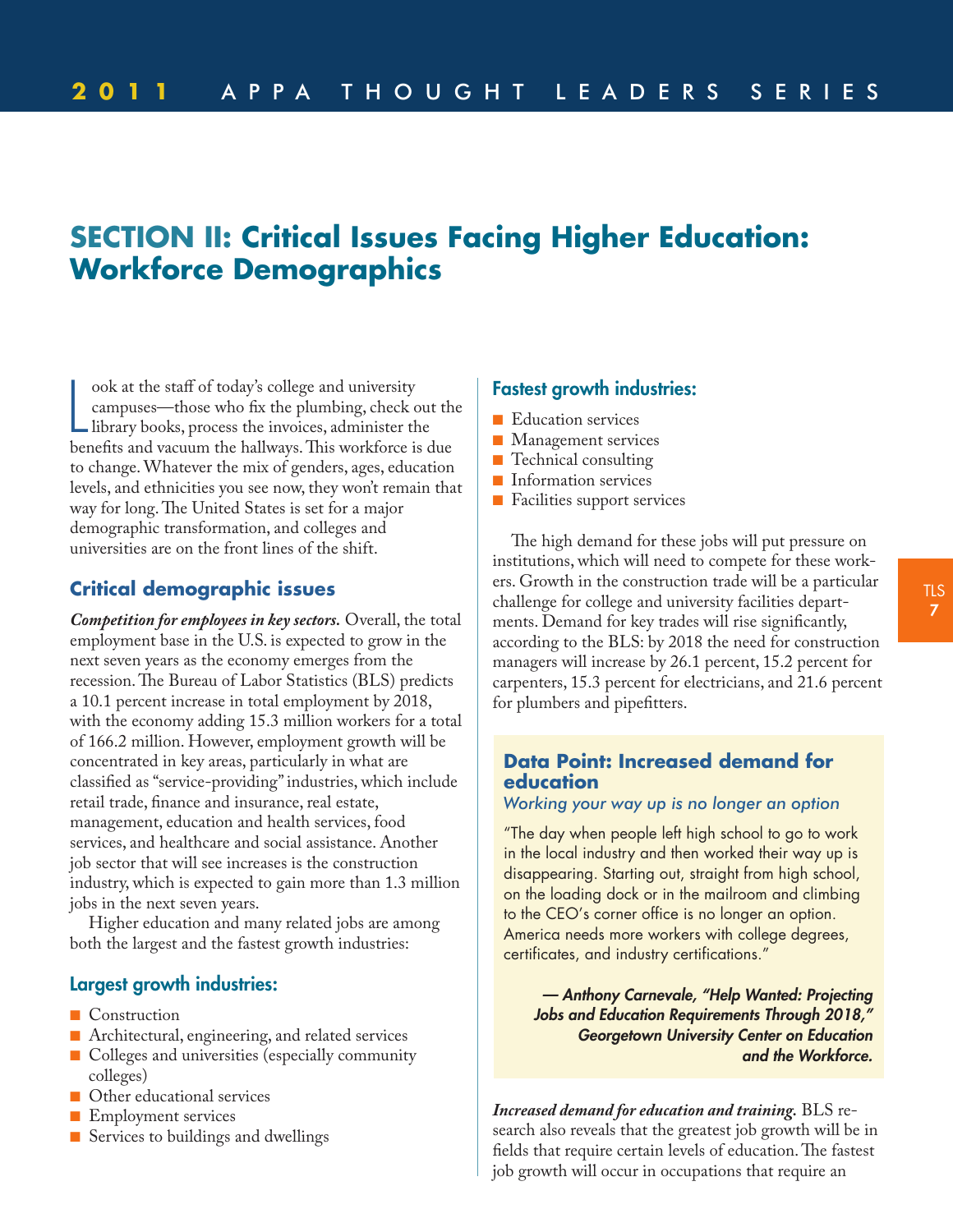associate's degree. At the same time, half of all new jobs—and one-third of total jobs—will require a postsecondary degree.This is good news for colleges and universities looking for students but poses a problem on the workforce side: Where will institutions find these workers, particularly those with two-year degrees? Community colleges have been overwhelmed by the increased demand of the last five years, but the next seven will place even more pressure on these systems.

For example, the California community college system, which has spent the last five years trying to cope with an enrollment increase of 12.6 percent, expects a further 12.3 percent increase above 2008 enrollment levels by 2019.In other words, fall term enrollment will rise from 2008's 1.81 million to 2.03 million in 2019.Today, California's community colleges serve more than 2 million students annually; beginning in the fall of 2016, they will need to serve more than 2 million every term. All this comes at the same time budgets are being slashed for community colleges: Governor Jerry Brown's 2011 budget called for a 6.5 percent cut that would eliminate \$400 million in state support and require tuition to rise from \$26 to \$36 per credit hour.

Even if colleges and universities can find potential employees with the right educational background, they will still likely need to provide at least some on-the-job training.The BLS predicts more than 30 percent of total job openings will require training.This poses a challenge for institutions that do not have such training programs in place.

*More diversity in the workforce.*The longstanding trend of increased diversity will continue through 2018.While about 81 percent of the population identified itself as white in 2000, that figure will fall to 74 percent by 2050. At the same time, individuals of Asian origin are expected to rise from 3.8 to 7.8 percent, and the category "other races,"which includes American Indians, Alaska Natives, Native Hawaiians, other Pacific Islanders and those who identify with more than one race, will rise from 2.5 to 5.2 percent. Only the black population will remain relatively stable, rising slightly from 12.7 percent of the population in 2000 to 13.0 percent in 2050.

Meanwhile, growth in the Hispanic or Latino population will be dramatic. (The U.S. Census considers Hispanic or Latino origins as an ethnicity rather than a

race and counts this group separately.) In 2010, the Hispanic population accounted for 16.3 percent of the U.S. total; by 2050, it will reach more than 30 percent.That is an increase of more than 1.5 million per year. Hispanics are the nation's largest minority, and accounted for 56 percent of the nation's growth in the past decade.This growth is being driven largely by natural increase—i.e., births—rather than by immigration. About 60 percent of the growth in the Hispanic population since 2000 was due to births and 40 percent due to net international migration, according to the U.S. Census Bureau.

Gender diversity in the workforce will also grow in the next ten to fifteen years. Currently 59.2 percent of women—some 72 million—are in the workforce, up from 53.6 percent in 1984.Women are projected to account for 51.2 percent of the increase in total labor force growth between 2008 and 2018.

*Workforce ages as baby boomers hold off on retirement.* On average, the U.S. population is growing older, the result of lower birth rates and increased life expectancy.In 1950, the U.S. population over 65 was 8.1 million; in 2010 it was 40.2 million—an increase of roughly 500 percent.That number is projected to more than double by 2050, to 88.5 million. A larger percentage of this population will continue to participate in the workforce: The number of workers aged 55 and older will leap from 18.1 percent to 23.9 percent of the labor force between 2008 and 2018.

A number of observers have speculated that the recent recession has been behind the move toward delayed retirement, and it is certainly true that some workers have cited the decline in the value of their retirement portfolios as a reason to stay at the job. But the trend toward working longer began before the recession, and seems to have more to do with the desire of workers to stay engaged socially and economically. Another contributing factor is the move away from defined-benefit pension plans. For more than a century, labor force participation among U.S. men over age 65 fell, but at the end of the twentieth century this rate began to rise; as noted by the RAND Corporation,"The end of the 20th century witnessed a profound change in retirement behavior."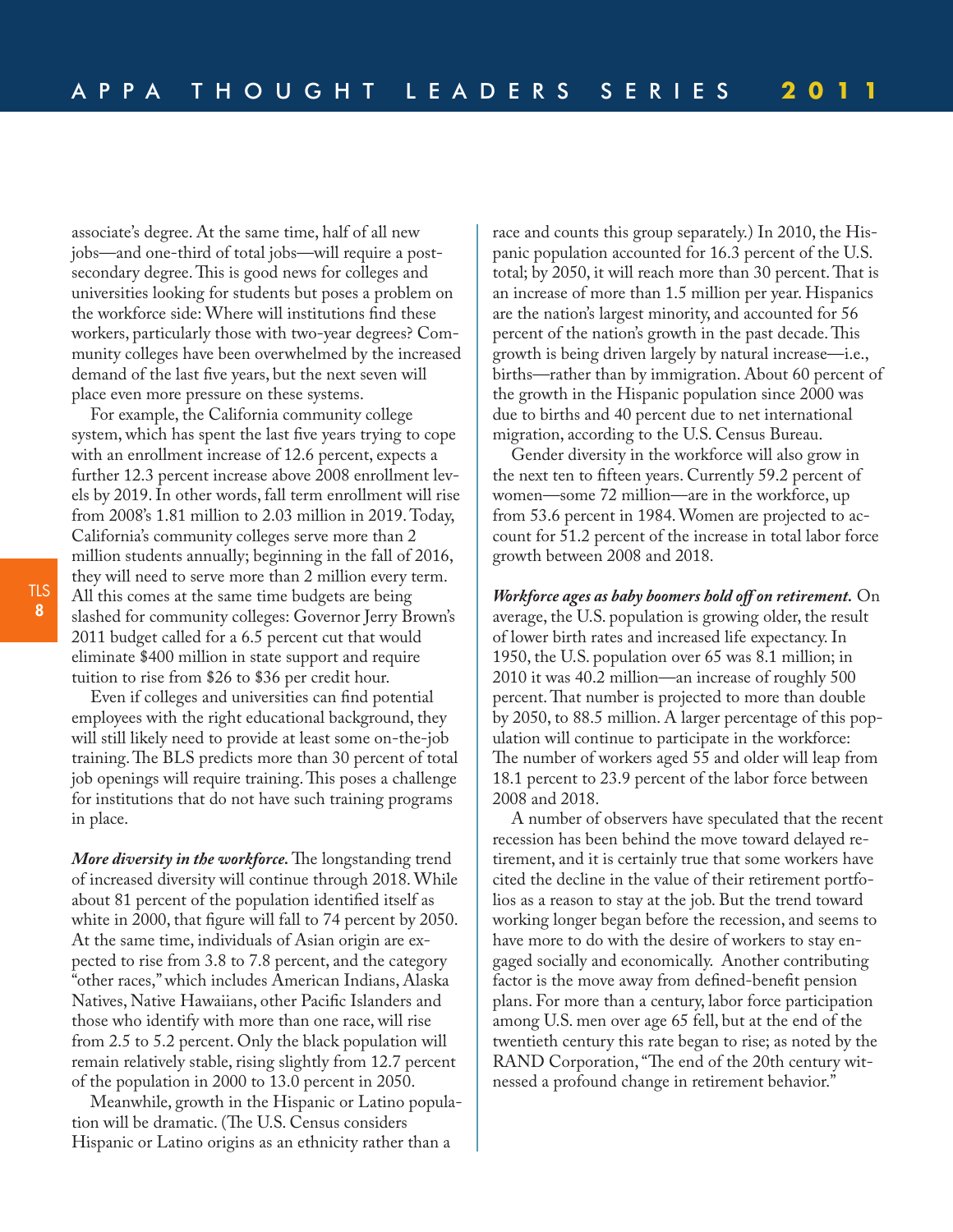# **Data Point: The Graying of the Campus Facilities Workforce—**

*Who'll keep the lights on?*

"The men and women who make the lights come on, the toilets flush, and the air conditioning work are getting older. Sometimes only those people know that an old chiller in the administration building will run better with a swift kick to its side every now and then.

"Replacing idiosyncratic institutional knowledge is not easy under any circumstances. But several factors, including trends in the work force, perceptions among administrators, and even the economic downturn, have complicated their ability to attract and retain skilled labor in facilities departments.

"A recent human-resources analysis at North Carolina State University indicates that some 35 percent of staff members in the facilities department will be eligible for retirement in the next five to seven years, says Jack Colby, assistant vice chancellor for facilities operations. 'That fell in line with what I had been reading and picking up in discussions with administrators from other institutions," he said.

"What troubles him are the demographic trends in the trades that facilities departments draw from. Over the past several years, construction-industry analysts have fretted over the shortage of skilled-trade laborers in the American market. *Electrical Construction & Maintenance*, a trade magazine, has predicted that the nation will need more than 734,000 electrical workers by 2014, 78,000 more than now work in that field."

*— Scott Carlson, "The Graying of the Campus-Facilities Work Force: Who'll Keep the Lights On?",* **The Chronicle of Higher Education***, July 27, 2009.*

*Employee salaries and benefits in higher education.*The changing demographic landscape will pose challenges for all industries, but higher education in particular will struggle to respond.Institutions hit hard by the recession are in a poor position to compete for workers. According to research by CUPA-HR, more than half of all colleges and universities reported budget cuts in 2011-12, with 65 percent of those cuts in the 5 to 10 percent range. Most institutions responded to those cuts in ways that affected personnel:

- Delayed hiring 78 percent
- Wage freezes 71.4 percent
- Voluntary separation programs 23.1 percent
- Involuntary separation programs 23.1 percent
- Reduced benefits 18.7 percent
- Unpaid furloughs 13.2 percent

In addition, almost 30 percent of institutions increased copays, deductibles and/or monthly health insurance premiums for employees.

While CUPA-HR reports some signs toward improved employment conditions—36 percent of institutions plan salary increases for next year—employee morale and competitiveness nevertheless have been affected by the dire financial situation. Colleges and universities will need to make massive strides to improve their competitiveness to find the workers they need in the next ten years.

# **Response from the Thought Leaders Symposium**

The workforce challenges facing all of higher education, and facilities in particular, are daunting. However, participants at the Thought Leaders symposium focused on developing strategies that would enable institutions not just to find the workers they need but also to thrive in a new environment.

*What are the most problematic facilities workforce issues today?* Symposium participants began by identifying the most pressing issues confronting them today.They named five critical points:

■ **Finding qualified staff.** Reflecting the broader trends identified in nationwide research, symposium participants struggle to find new staff with the necessary skills.The unique nature of college and university campuses means that facilities departments need staff who can handle both an aging infrastructure and the most up-to-date building controls. Facilities professionals at the symposium reported great difficulty finding new employees with the right knowledge and capabilities.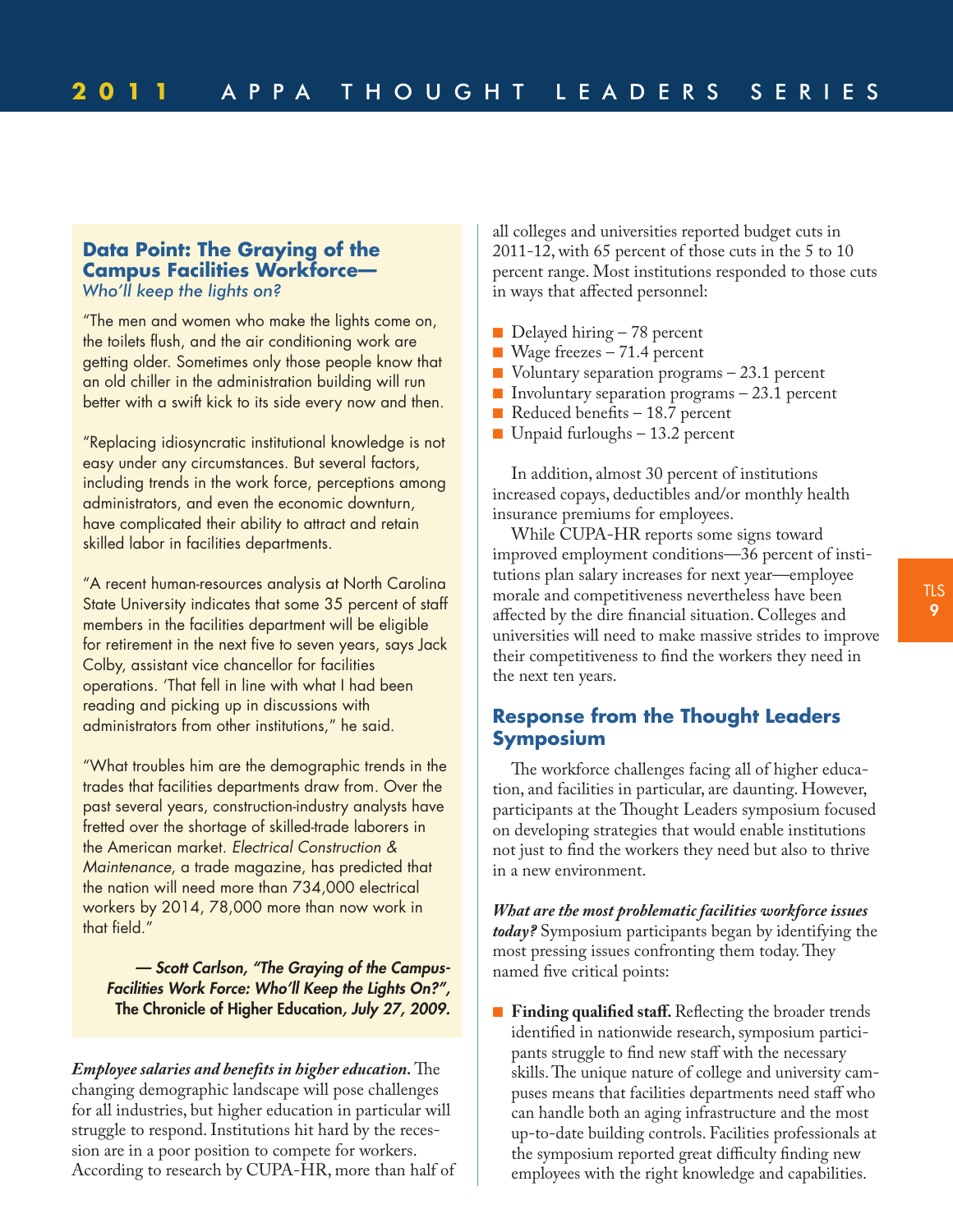- **■ Managing retirement and knowledge transfer.** The facilities workforce is aging and many staff members are reaching retirement. Every employee that leaves takes with him or her years of accumulated wisdom about the quirks of campus systems and buildings. Not only must facilities managers wrestle with the loss of these workers, they also must find some way to preserve their institutional knowledge and pass it along to new staff.
- **Dealing with HR policies.** Symposium participants expressed frustration with the human resources policies in place at most institutions.They found hiring practices slow and inflexible and proposed staffing levels inadequate.In addition, not enough training is provided to get new employees up to speed. HR departments are themselves overwhelmed and understaffed, limiting their ability to respond to facilities management needs.
- **■ Getting a seat at the table.** Thought Leaders participants reported that facilities management too often does not have a role in institutional planning, strategy setting and decision making.The facilities department is expected to provide the infrastructure to meet long-term institutional goals, yet they only find out about these goals after they are set—when it's too late for facilities professionals to contribute to the discussion.
- **Keeping up morale.** The last several years have been a long, hard slog for facilities staffs. Budget cuts, wage freezes and benefits reductions have all come along at the same time enrollment numbers have gone up. The pressure to do more with less has been relentless. At this point, employees are demoralized, and their managers are struggling to keep them engaged.

*What are the expected challenges in the next five to ten years?* Symposium participants turned their attention the challenges to come:

■ Managing retirements and knowledge transfer. If retirements are hard to handle now, they are only going to get worse.The need to capture institutional knowledge will grow more pressing.

- **Addressing workforce diversity.** The nationwide trend toward an increasingly diverse workforce will challenge facilities departments accustomed to a more uniform population. Aging workers might want more flexible work schedules or part-time positions. Increased racial and ethnic diversity will require sensitive management; institutions in regions with large and growing Hispanic populations may need to address language barriers.
- **■ Coping with an aging infrastructure.** Most colleges and universities have a mix of buildings in a range of ages from brand new to hundreds of years old.The systems used to run these buildings are not getting any younger—and the problems will only get worse in the coming years.
- **Facing the challenge of advanced buildings.** At the opposite end of the spectrum from aging buildings are the highly technical buildings appearing on campuses. Biotechnology, physics, engineering and chemistry buildings require advanced training and thorough understanding of the workings of dozens of specialized systems.
- **■ Competing for high-skill/high-pay workers.** Even when managing a relatively straightforward classroom building, facilities management is an increasingly complex task. Modern building systems incorporate complicated technology to manage energy, save water and maintain comfort. The workers needed to manage and maintain these systems are highly skilled technical experts—experts participants at the symposium believe will become harder and harder to find. Institutions will need to adjust their pay scales and become generally more competitive to attract and retain these workers.

■ **Improving efficiency through technology.** In a related challenge, no one at the Thought Leaders symposium expects the budget situation to magically reverse and money to start flowing to facilities departments.The pressure to keep costs low will remain. Operational efficiency will be critical—and the most promising tool to increase efficiency is technology. Facilities professionals will need to increase their technical skills as well as push for smarter buildings that incorporate advanced technical systems.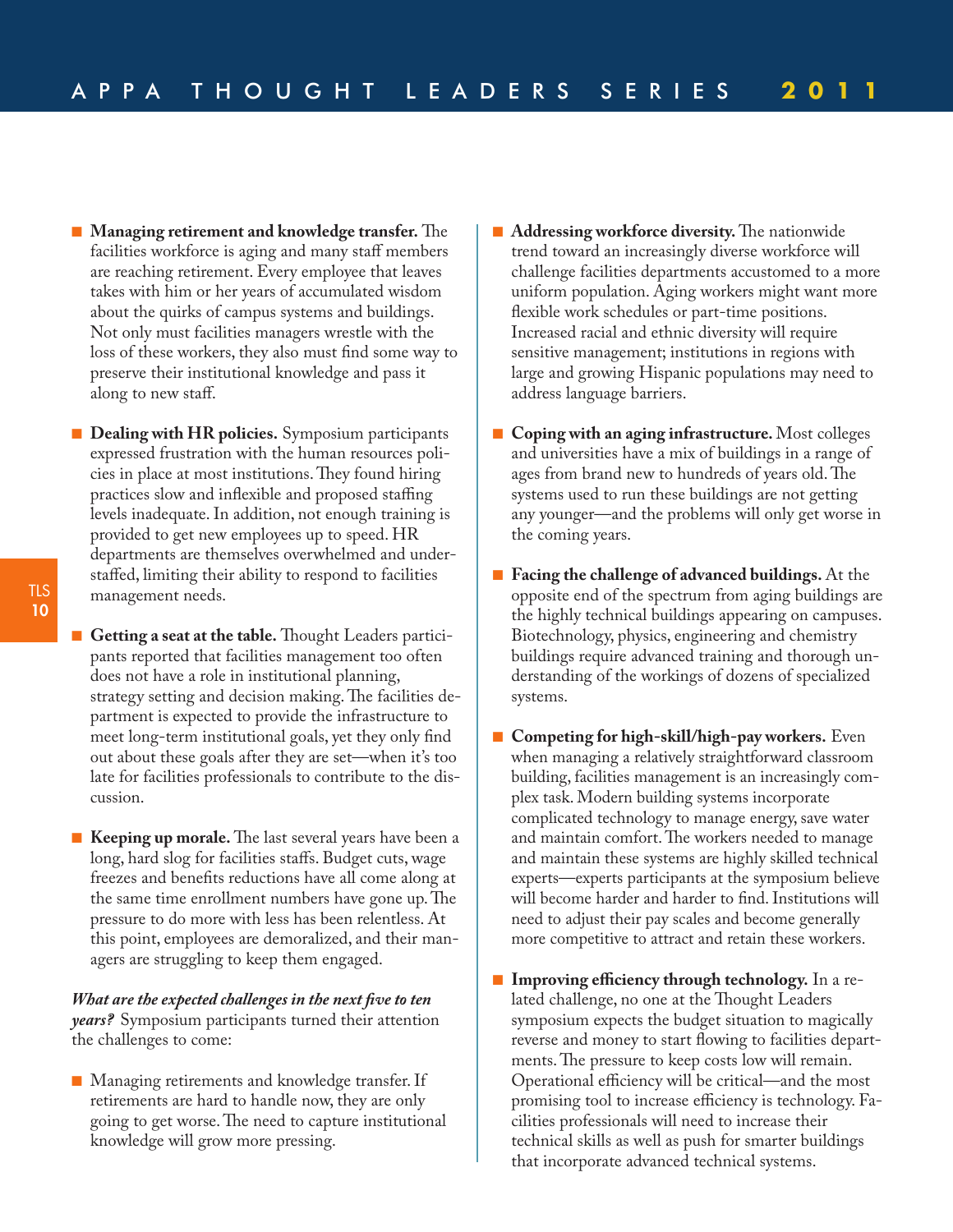- **Turning to outsourcing.** If operational efficiency is critical and workers hard to find, a possible solution for facilities groups will likely include more outsourcing. By turning to outside firms with needed skills and expertise, colleges and universities can accomplish necessary tasks while keeping costs low. However, outsourcing comes with its own set of challenges, and senior facilities officers and their staff will need to master skills such as negotiating contracts and managing relationships with outside firms.
- **■ Keeping employees engaged.** Colleges and universities are comfortable thinking of themselves as highly valued workplaces no one would ever want to leave. Many facilities departments are staffed by older employees who expect to work at one job for the majority of their careers.The employees of tomorrow will have no such expectation—in fact, they anticipate changing not only jobs but also careers several times in their work life.Institutions will need to work harder at

keeping employees engaged and committed to retain valuable staff; they also need to consider strategies to accommodate new ideas about work and provide opportunities for employees to find satisfaction within the university setting.

*How will different types of institutions be affected by these challenges?* The wide range of higher education institutions means that the implications of growing trends will vary widely by campus. One major factor will be **union versus non-union environment**. Unions play a major role in some states and on some campuses. Participants at the Thought Leaders symposium noted that union shops, with their strict rules governing working conditions, have less flexibility to adapt to changing conditions. Unionized campuses will need to take additional steps to work with the unions to address continuing challenges.

**Geographic location** is another major factor affecting the ability of institutions to respond to future needs. Rural

# **Data Point: The challenge of aging infrastructure**

*Institutions struggle to keep up as facilities age*

"Greg Williams is at war with water. And he is losing.

"Over the years, it has eaten large holes in a steel rain roof that protects the underground laboratories in the University of Minnesota's Civil Engineering Building, which Williams oversees as a district manager.

"The rain roof has a total of 115 holes — some stretching up to 3 feet — that cause leaks and mold. Fixing all the holes would cost \$6 million.

"'It's definitely in the works. It just needs to get funded,' Williams said.

"The Civil Engineering Building is one of 191 buildings scattered across the Twin Cities campus, many of which have their own maintenance issues.

"The University has about \$160 million in annual maintenance and renewal needs, but it currently only receives \$90 million in funding. Over the next 10 years, the University anticipates its infrastructure will

need \$2.3 billion for repairs — about one-third of the total value of campus buildings.

"The University has dealt with the funding gap in a variety of ways, including demolishing old buildings, finding new uses for aging ones and prioritizing maintenance projects. It's also seeking \$35 million from the Legislature in Higher Education Asset Preservation and Replacement funding to help tackle the backlog of projects.

"But short of a cash windfall from the state or private fundraising, the University's building maintenance is likely to continue operating at a deficit.

"In the interim, building managers like Williams work to apply "Band-Aid" fixes to keep buildings operating."

> *— Conor Shine, "U's buildings have lots of leaks and not enough cash,"* **The Minnesota Daily***, April 21, 2011.*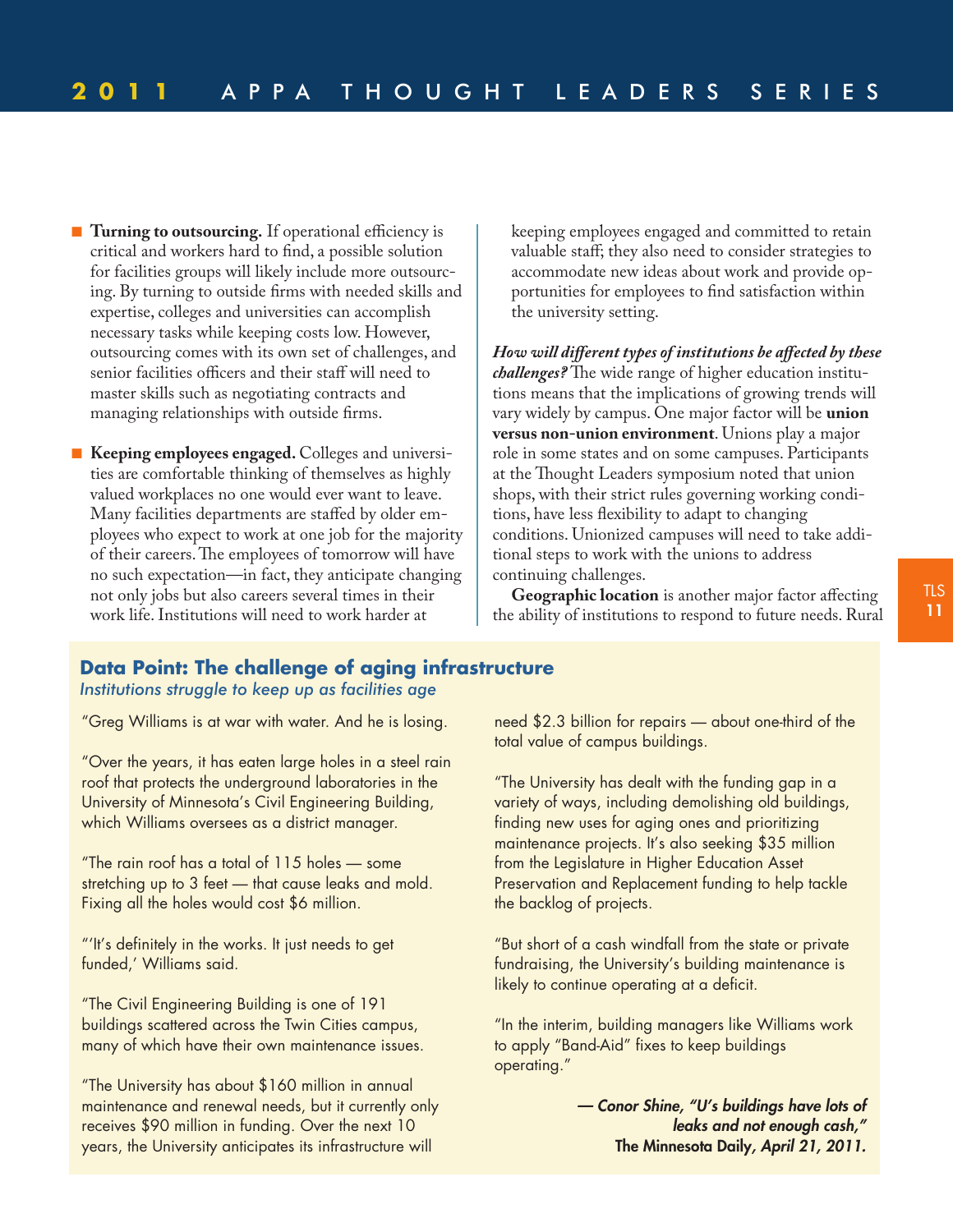# **Data Point: University visions and goals**

*Sample institutional planning challenges from various colleges and universities*

| <b>Public Institutions</b>                                          |                                                                                                               |                                                                                                                |                                                                                                 |  |
|---------------------------------------------------------------------|---------------------------------------------------------------------------------------------------------------|----------------------------------------------------------------------------------------------------------------|-------------------------------------------------------------------------------------------------|--|
| <b>Doctoral Universities</b>                                        | <b>Master's Institutions</b>                                                                                  | <b>Baccalaureate Institutions</b>                                                                              | <b>Community Colleges</b>                                                                       |  |
| <b>Budget shortfalls -</b><br>57.6 percent                          | Budget shortfalls -<br>57.7 percent                                                                           | Budget shortfalls -<br>56.9 percent                                                                            | Budget shortfalls -<br>34.5 percent                                                             |  |
| Changes in state support -<br>62.5 percent                          | Changes in state support -<br>54.8 percent                                                                    | Changes in state support -<br>39.2 percent                                                                     | Changes in state support -<br>37.9 percent                                                      |  |
| Maintaining the quality of<br>academic programs -<br>28.8 percent   | Maintaining the quality of<br>academic programs -<br>24 percent                                               | TIE: Rising tuition/<br>affordability AND<br>Maintaining the quality of<br>academic programs -<br>17.6 percent | Remediation and student<br>readiness for college -<br>27.2 percent                              |  |
| Rising tuition/affordability -<br>16.9 percent                      | Rising tuition/<br>affordability -24 percent                                                                  | Increased competition for<br>students $-13.7$ percent                                                          | Limits on our ability to<br>respond to rising<br>enrollments/increased<br>demand - 20.4 percent |  |
| Potential cuts in federal<br>research support -<br>16.3 percent     | TIE: Increased competition<br>for students AND Student<br>assessment/institutional<br>outcomes - 13.7 percent | Student assessment/<br>institutional outcomes -<br>13.7 percent                                                | Rising tuition/affordability -<br>15.1 percent                                                  |  |
| <b>Private Institutions</b>                                         |                                                                                                               |                                                                                                                |                                                                                                 |  |
| <b>Doctoral Universities</b>                                        | <b>Master's Institutions</b>                                                                                  | <b>Baccalaureate Institutions</b>                                                                              | <b>Community Colleges</b>                                                                       |  |
| Rising tuition/affordability -<br>41.4 percent                      | Rising tuition/affordability -<br>45.4 percent                                                                | Rising tuition/affordability -<br>40.5 percent                                                                 | Rising tuition/affordability -<br>42.1 percent                                                  |  |
| Budget shortfalls -<br>34.5 percent                                 | Increased competition for<br>students $-38.9$ percent                                                         | Increased competition for<br>students - 36.9 percent                                                           | <b>TIE: Budget shortfalls AND</b><br>Increased competition for<br>students $-31.6$ percent      |  |
| Potential cuts in federal<br>research support -<br>20.7 percent     | Budget shortfalls -<br>29.6 percent                                                                           | Budget shortfalls -<br>33.3 percent                                                                            | Potential cuts in federal<br>student aid programs -<br>21.1 percent                             |  |
| Maintaining the quality of<br>academic programs -<br>17.2 percent   | Potential cuts in federal<br>student aid programs -<br>18.5 percent                                           | Potential cuts in federal<br>student aid programs -<br>26.2 percent                                            | Limits on our ability to<br>respond to rising<br>enrollments/increased<br>demand - 15.8 percent |  |
| Potential cuts in state<br>financial aid programs -<br>16.7 percent | Potential cuts in state<br>student aid programs -<br>12.3 percent                                             | Financial support from<br>alumni - 17.9 percent                                                                |                                                                                                 |  |

*—2011 Inside Higher Ed Survey of College and University Presidents*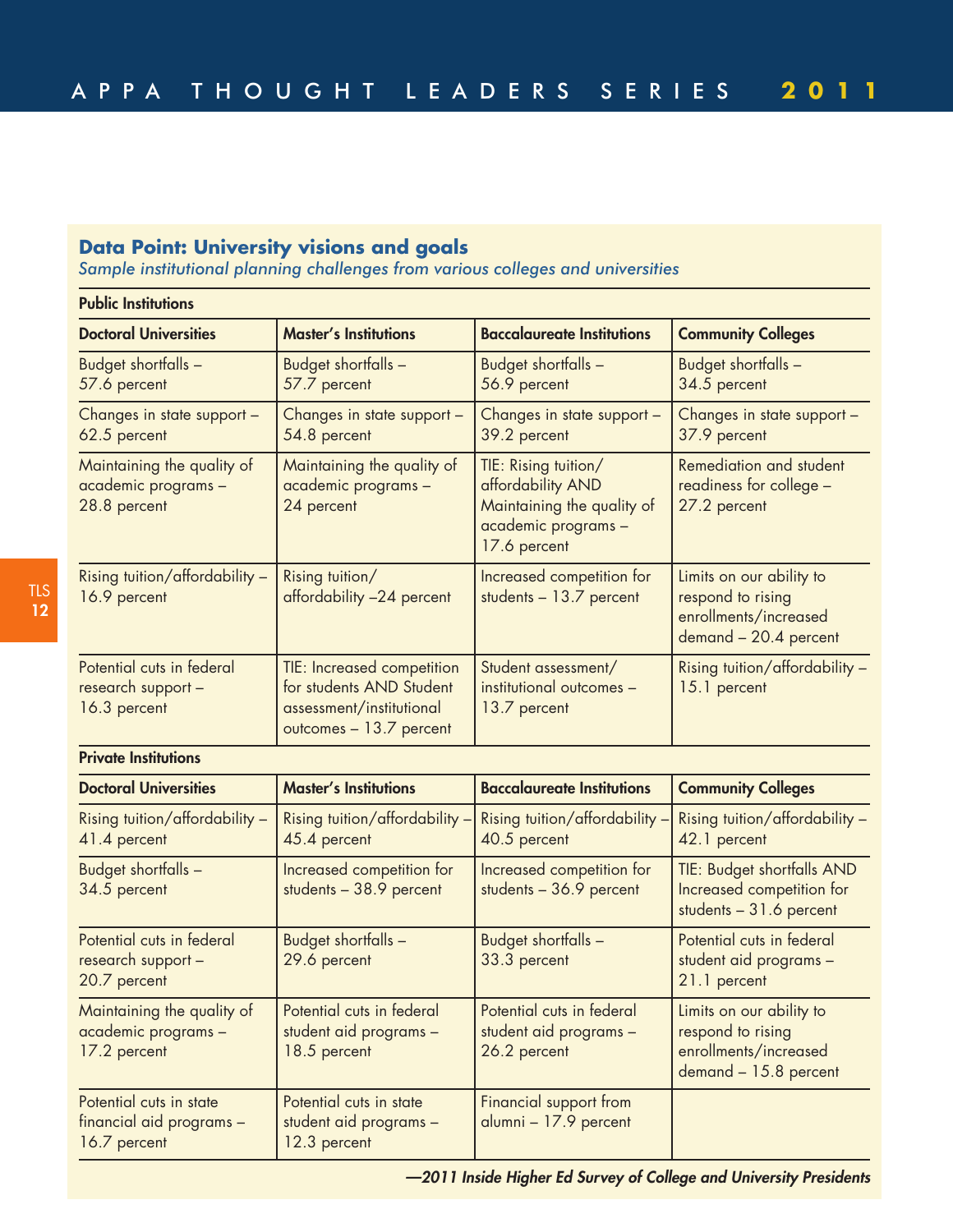colleges and universities will have a harder time finding, attracting, and retaining qualified staff; these institutions might need to raise salaries, increase benefits, and invest in on-the-job training to get the right mix of staff.

**Public versus private and large versus small** will play a major role in the challenges facing institutions. Private colleges and universities generally have more flexibility to adapt to changes; on the other hand, recent declines in endowment values have made these institutions more dependent on tuition, which puts budgets at risk. Public colleges and universities must comply with more rules and regulations and continue to struggle with declining state support. Community colleges face particular challenges as their enrollments soar and local support plummets.

*What strategies might be employed to respond to workforce challenges?* Participants at the Thought Leaders symposium identified several approaches to address the coming challenges.The first was to **streamline processes**. Employees need to work in a way that eliminates wasted time and wasted effort. Senior facilities officers need to focus on their customers and then work backwards to ensure that all tasks have a customer-service purpose.Technology needs to be employed to automate routine processes, reducing paperwork and speeding up jobs.

Another key to success will be to **increase collaboration**. By reaching out to vendors, industry and other institutions, facilities departments can make up for reduced staff and tight budgets. Vendors can provide expertise, training, and even staff. Private industry has much to teach higher education about getting more done with less. Other institutions can share resources and knowledge; institutions in the same region or facing similar challenges should consider ways they can draw on one another's strengths.

Finally, institutions need to **develop retention strategies** for employees.What's missing from your work environment? Is technical training provided to keep up key skills? Are you investing in leadership training to promote from within? Is there a clear path to promotion so that employees can be confident they have a future with the organization? Retention should also encompass strategies to improve employee engagement. Staff need to feel that they are valued and that their input matters. Salaries and benefits are part of this equation, but only part. Discouraged staff who feel their contributions are ignored will not stick around long.

# **Facilities leaders respond to workforce demographic trends**

Participants at the Thought Leaders symposium considered all of the trends and issues in workforce demographics and discussed ways facilities departments should respond.

*How can innovation be applied to address workforce challenges?* Innovation was a major theme of the Thought Leaders symposium, and participants considered ways facilities officers could apply innovative thinking to address workforce challenges. One suggestion was to **be deliberate about creating a diverse culture**. Diversity can happen automatically as new employees join the facilities department, but such an adhoc approach has its risks. Senior facilities officers might assume that workers are more comfortable with diversity than they really are, and small problems might develop into crises. A better strategy would be to take deliberate steps toward diversity, evaluating the reaction of employees along the way and providing whatever resources are necessary—training, new policies, and so on.—as needed.To get insight into how to create a diverse workforce, colleges and universities should look to other industries that have successfully increased diversity and learn what worked—and what did not.

A second suggestion is to **use technology to capture knowledge**. A major concern in the facilities workforce is the loss of critical organizational knowledge as older employees retire—employees who might be the only ones who know how to keep the boiler in the old gym running.Technology could provide a powerful solution—easy-to-use, widely accessible technologies are available that could capture and pass along this information.Why not create videos of staff maintaining critical systems? Take digital photos of what the right settings look like? Build a wiki of important details?

Next, participants propose **creating cross-mentoring and cross-training programs**.Increase the number of people on staff who understand the different systems that make up the campus.Well-rounded staff have better appreciation of how their jobs affect others; they also become prime candidates for promotion since they understand the big picture.Information silos can form within departments as well as across them, and these silos need to be torn down.True creative thinking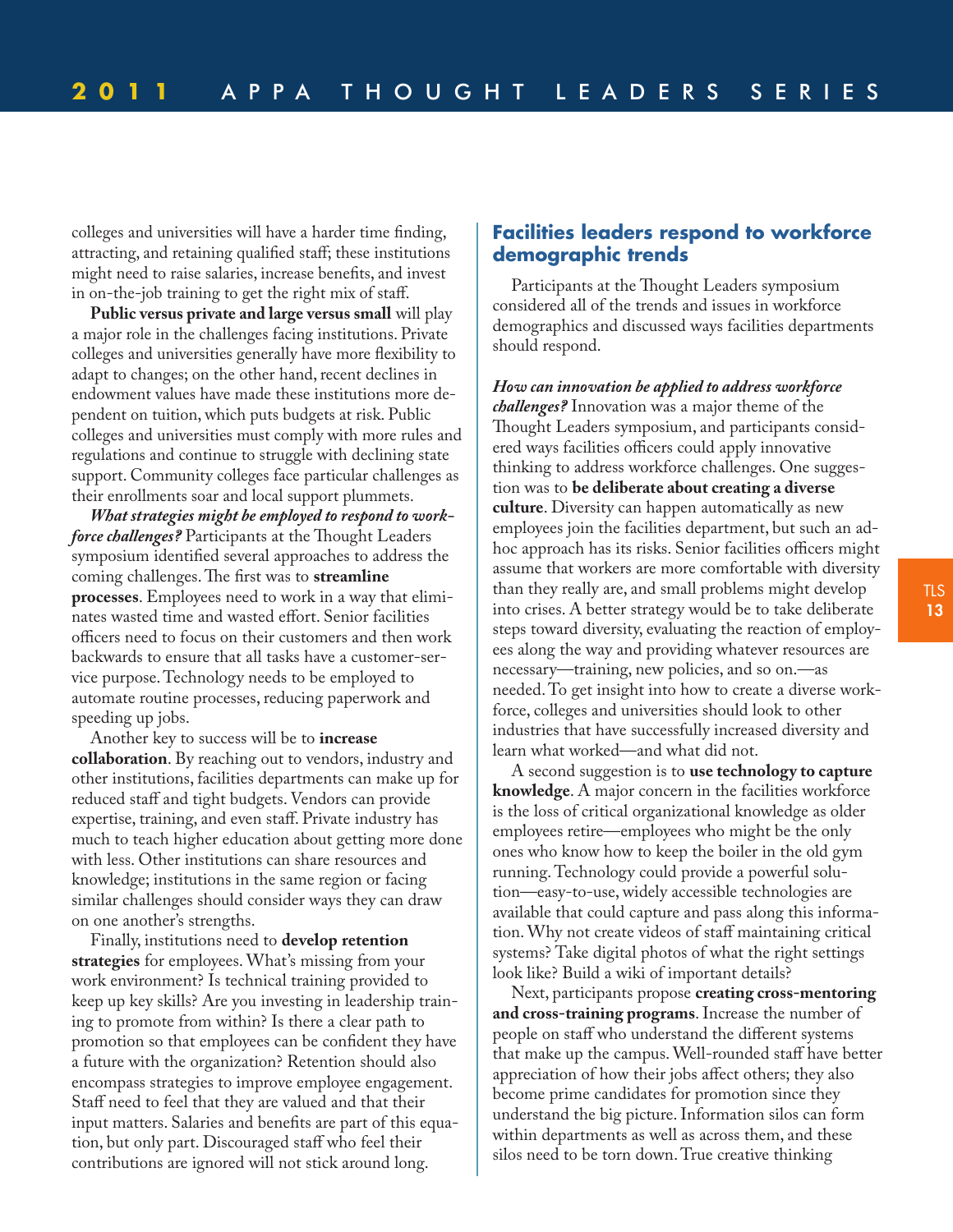happens when staff can draw upon a wide range of knowledge and experience. A related goal is to **increase collaboration**. Systems should be less top-down and more integrated—a looser structure that encourages conversation and the exchange of ideas.Industry has been highly successful by tapping the knowledge of the workers on the front lines—those assembling cars or building computers—to improve the entire system.What do your plumbers, electricians and janitors know that the senior facilities officer does not? How can you create opportunities for that information to be shared?

Another proposal is to **add more flexibility and accountability**. Facilities organizations tend to be highly risk-averse; they focus on process and control. As you move down the organization chart, independence declines. Organizations need to look for ways to add flexibility and encourage increased personal responsibility. However, with flexibility comes accountability. As employees are given more power to make decisions, they need to be held accountable for those decisions.This practice may seem daunting for institutions accustomed to highly structured, top-down organizations, but employees who have more personal authority and accountability have more of an investment in their work—it's a way to improve both employee effectiveness and engagement.

*How will the higher education facilities workforce operate differently in the future?* Thought Leaders symposium participants looked at all of the trends and suggestions to come up with their best ideas about how the workforce would function in the years to come. They believe the workforce will have the following characteristics:

- **More diverse.** The trends are unmistakable. Although each institution will be different based on its location, size and needs, every facilities department will be more diverse in terms of gender, age, ethnicity, and race in the future. Savvy institutions that have prepared for this diversity will be in the best position to prosper.
- **More reliant on outsourcing.** The facilities department of the future will need to turn to vendors and contractors to supply key skills and provide critical knowledge.

# **Data Point: The lessons of innovation** *Expert tips on how to increase innovation in your organization*

#### **Strategy lessons:**

• Not every innovative idea has to be a blockbuster. Small or incremental innovations can lead to big profits.

#### **Process lessons:**

• Tight controls hamper innovation. The planning, budgeting and review applied to evolving businesses can hamper an innovation.

#### **Structure lessons:**

- While loosening formal controls, companies should strengthen interpersonal connections to promote innovation efforts and the business core.
- Game-changing innovations often cut across established channels or combine elements of existing capacity in new ways.

#### **Skills lessons:**

- Even the most technical of innovations requires strong leaders with great relationship and communication skills.
- Because innovators need connectors—people who know how to find partners in the mainstream business or outside world—they flourish in cultures that encourage collaboration.

# *—Rosabeth Moss Kanter, "Innovation: the Classic Traps,"* **Harvard Business Review**

- **More independent.** Staff will have more flexibility in how they do their work and more power to make critical decisions. At the same time, they will be held more accountable for their work and their decisions.
- **More collaborative.** Look for teams and groups to make decisions, develop strategies and address challenges. Departments will make smarter, more creative choices by tapping the widest range of knowledge and experience.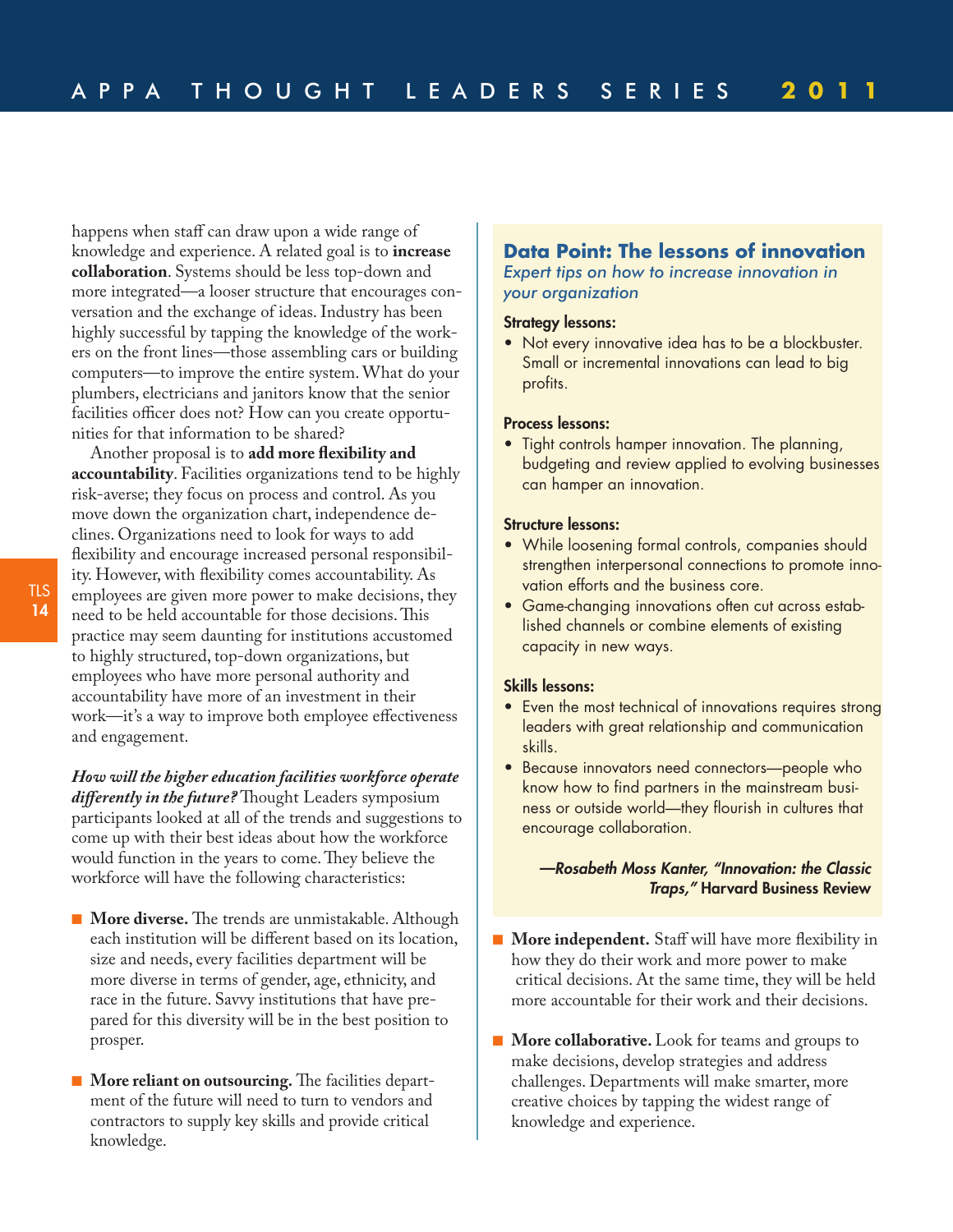- **More data-driven.** As discussed in the technology section of this report, institutions need to make better use of data. Facilities departments need to be among those gathering more data and using analytical tools to support critical choices. As more live information about building performance is available electronically—through a network or NOC operations center—facilities staff would be able to oversee and monitor buidling operations much like traditional networks.
- **■ More dedicated to training and continuing education.**It will be hard for institutions to find employees with the right sets of skills, so colleges and universities will need to provide that training themselves.In addition, staff already on the job will need to constantly update their skills to keep up with changes in technology and advancements in building systems. Leadership training will be necessary to prepare future senior facilities officers, while supervisory training will satisfy an even more basic need for the critical facilities workforce.

# **The strengths and weaknesses of higher education when confronting workforce demographic challenges and strategies institutions should use to respond**

The success or failure of institutions addressing workforce changes will depend greatly on the strengths and weaknesses of those institutions. Symposium participants analyzed those strengths and weaknesses and then developed a series of strategies that colleges and universities should consider when facing demographic shifts.

*Strengths of higher education.* Thought Leaders participants identified several key advantages that institutions can bring to bear on the challenge of workforce demographics:

■ **Employee commitment.** Despite all their challenges in recent years, college and university employees largely remain engaged and committed. Many take pride in the institution they represent and consider themselves as contributing to the broad institutional mission.

- **Longevity of staff.** The staffs of many institutions have remarkably long tenures.They possess a depth of institutional wisdom that serves their employers well.
- **Skill level.** The level of technical skills of many higher education employees is high, allowing them to remain current with the changing technology needs and/or requirements of their positions.
- **Opportunities to add outsourcing.** When in-house staff are not available to meet a particular need,

# **Data Point: Revising HR policies** *Implement simple, broad policies that focus on performance over standardization*

Consulting firm Accenture reports numerous corporations have achieved success by adopting more flexible HR policies. Higher education institutions should consider these innovative approaches when addressing their own employment strategies:

- **Broadband compensation** collapses an organization's salary hierarchy into fewer, wider bands, allowing managers more freedom in determining pay based on an individual's unique situation and performance.
- **Value- or outcome-based competencies** are flexible, customizable skill-sets used to define jobs in a more adaptable way than traditional, organization-wide skill-based competencies.
- **Cascading performance goals** allow the broad goals of the institution to be applied to the individual. First goals are specified at company or unit level, with progressively more detailed and customized goals then set for groups and individuals.
- **Flexible work arrangements** focus on the "what" of a job instead of the "how." Organizations with these policies allow employees to fully customize when and where they work as long as they get their work done.

*—Susan Cantrell and Nicole Di Paolo Foster, "Techniques for Managing a Workforce of One: Flexible Policies,"* **Accenture Institute for High Performance Business***, February 2007.*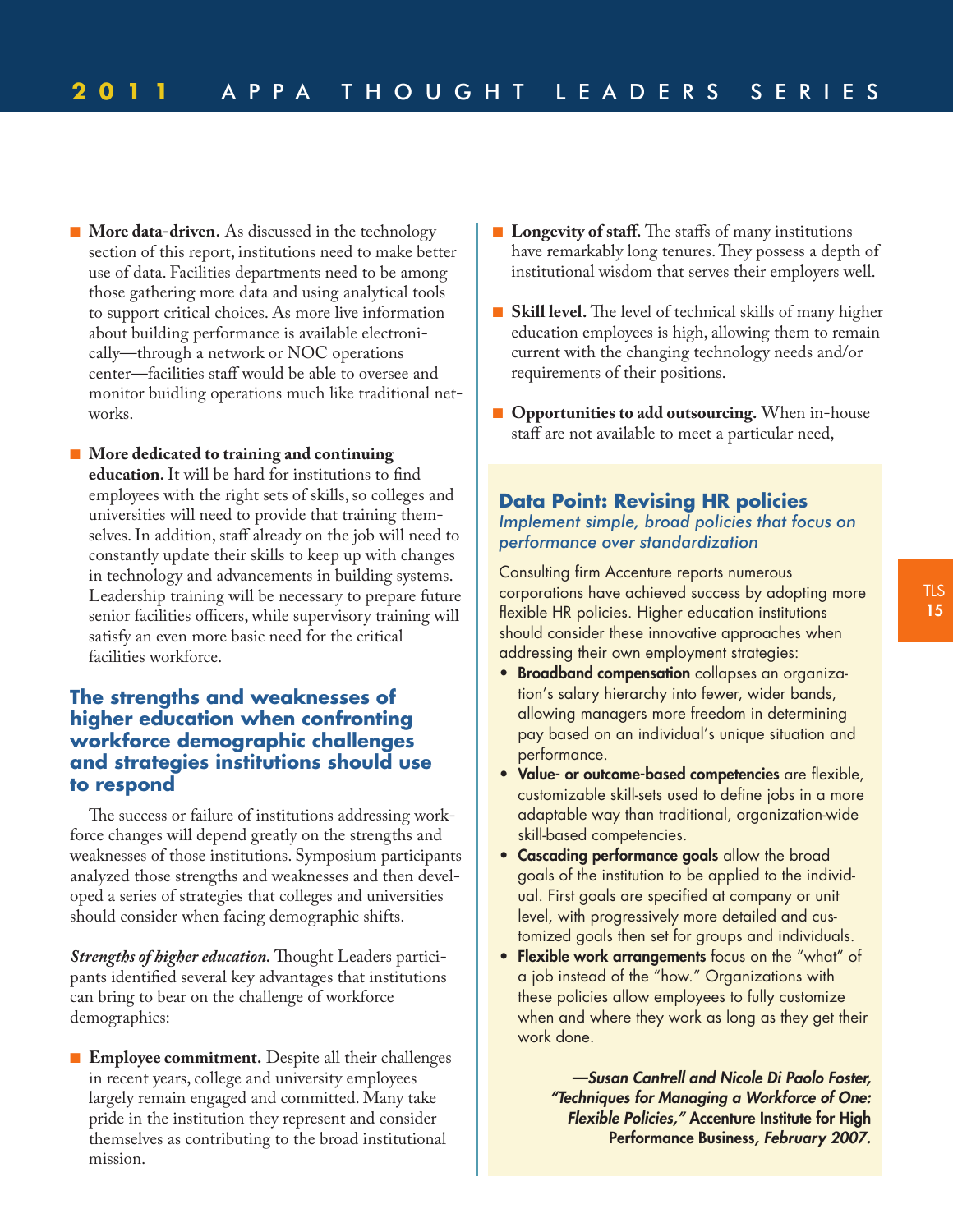facilities departments have the option of adding outside staff with unique skills or experience.

*Weaknesses of higher education.* Participants identified several disadvantages common to many colleges and universities—disadvantages that could get in the way of successfully managing workforce demographic changes.

- **■ Institutional commitment.** Facilities departments will struggle to address workforce demographics if their institution lacks a commitment to positive change. Many colleges and universities are overwhelmed by competing interests and have failed to consider workforce challenges in their mission.
- **Lack of training.** Institutions often fail to keep up their employees'skills with training, frequently cutting training to save costs without realizing the long-term consequences.Without up-to-date training and skills, employees will struggle to address challenges.
- **■ Loss of long-term employees.** Committed, long-term employees provide a great benefit to institutions. But companies are at risk as this workforce nears retirement age.Without a cohesive system to capture this knowledge, it will be lost to the college or university.
- **Rigid HR policies.** Current human resource policies and procedures were developed in an era when

competition was less and college and universities were highly valued by employees.Thought Leaders symposium participants believe it is time for institutions to modernize HR policies for greater flexibiilty and better understanding of a more diverse, more competitive workplace.

*Strategies higher education can use to respond.* Finally, symposium participants considered the best approaches to the coming workforce challenges.

- **■ Build on the brand of the institution.** Colleges and universities need to emphasize their mission and role within the community.When employees feel good about what their institution is doing and that their contributions to this effort are valued, their commitment to the institution grows.
- **Embrace technology.** Technology has the promise to mitigate some of the workforce challenges confronting higher education.Through effective use of technology, fewer staff can work smarter, institutional knowledge can be captured and training can be facilitated.
- **Create a positive place to work.** Institutions must strive to create a workplace where individuals in all their diversity are valued.They must also help staff feel a sense of belonging that will help them get through the inevitable tough times.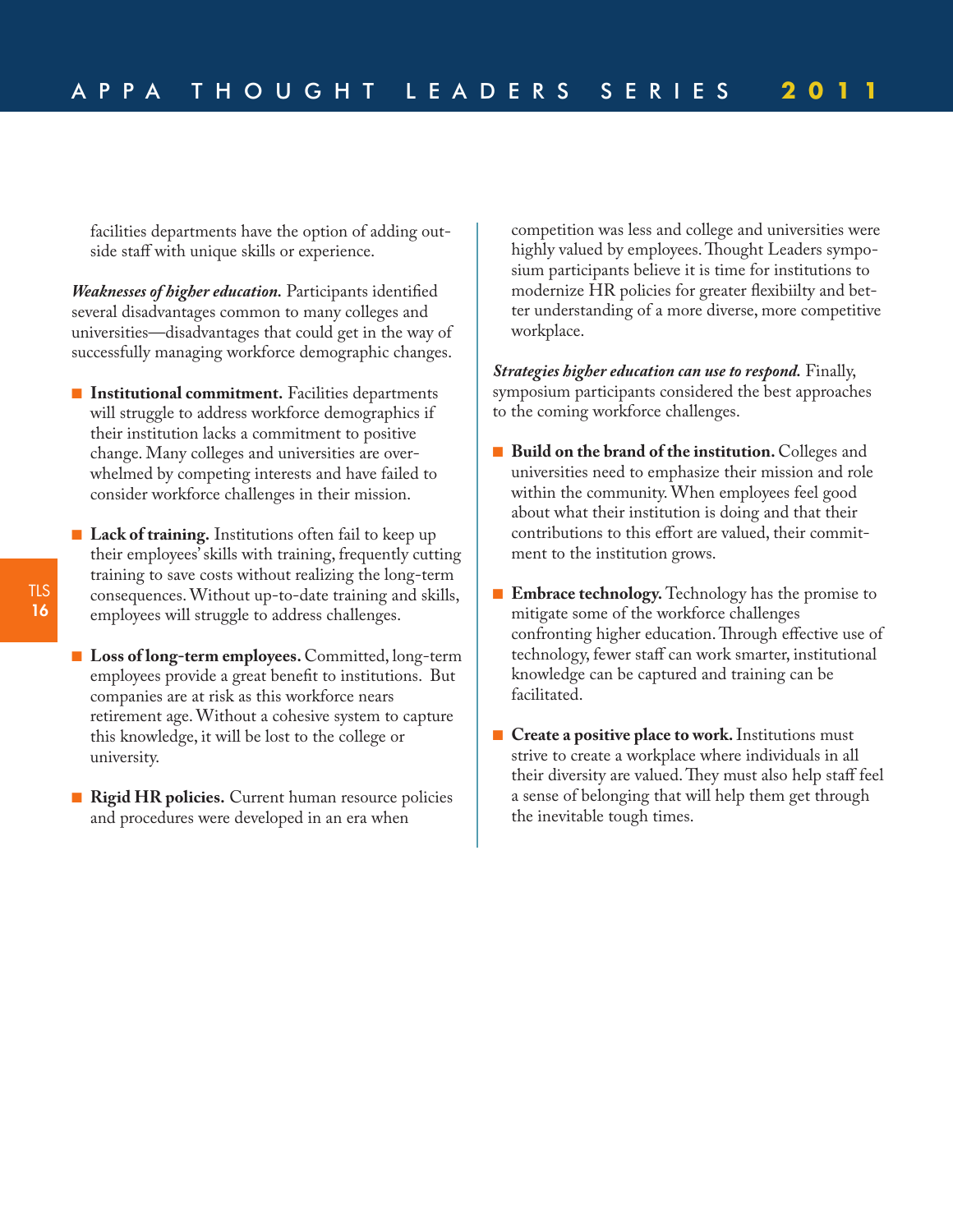# **SECTION III: Critical Issues Facing Higher Education: Technology**

**P** articipants at the Thought Leaders symposium agreed that the technology conversation in hig education is no longer about technology. In ot words, the discussion has moved away from earlier articipants at the Thought Leaders symposium agreed that the technology conversation in higher education is no longer about technology.In other questions about the importance or role of technology today, technology has been accepted as an integral, ubiquitous component of higher education.The discussion has moved on to new questions: How do higher education institutions pay for upgrades to their IT infrastructure? How do they make better use of their data? How can they keep up with ever-changing technological innovations and satisfy the demands of students, faculty, and staff?

# **Critical Technology Issues**

*Planning, policy, and resources.*Issues of planning, policy, and resources will increasingly challenge institutions, according to Thought Leaders participants. EDUCAUSE recently included strategic planning on its list of Top Ten IT issues of 2011; smart, effective planning has become critical as colleges and universities realize the limitations of their previous IT planning efforts. Technology moves fast, and IT plans need built-in flexibility—just ask those campuses that planned to wire all of their classrooms only to be overtaken by wireless technology. Effective IT plans include a measure of flexibility to adjust as needs, goals and technologies change. Other elements of successful IT plans, according to a recent article in *EdTech Magazine*, include the following:

- **■ Integration with the institution's mission and goals.** Planners need to understand the implications of their college or university's strategic direction and align the IT mission and goals with the institution as a whole.
- **A focus** on need **rather than technology.** Today's big tech thing may be forgotten tomorrow, so it is important not to focus on technology for technology's sake. Instead, professionals must focus on the needs and goals of the campus and craft a plan to meet those needs.
- **■ Coordination with other groups, especially facilities.** IT does not operate in a vacuum. Increasingly,IT plans need to be integrated with the plans for the entire institution, from libraries to labs.They especially need to be coordinated with facilities plans to ensure that both new construction and renovation accommodate IT needs.
- **Collaboration** with **academic leaders.** The success of IT and facilities managers will be affected by the ability to collaborate effectively with academic leaders.

IT policy is another area of emphasis, one that is sometimes neglected. All too often policy is not addressed until a crisis arises. Savvy institutions are evaluating IT policies on an ongoing basis, since, as technology changes, so must policies about its use.

According to experts Lisa V.Trubitt, Assistant CIO for Policy and Communication at the University of Albany, SUNY, and Kent Wada, Director of Strategic IT and Privacy Policy at UCLA, in a presentation at the 2010 EDUCAUSE conference,IT affects everyone at the institution. So the IT policy process needs to incorporate input from a wide range of parties including non-IT senior administrators.The emphasis should be on achieving consensus on policy issues across the institution.Trubitt and Wada also emphasize the following points:

- Drafting a policy requires an understanding of the issues.
- Without adequate commitment of senior administrators and adequate resources, policy work will languish.
- Professionals should do their best, and test the policy against reality. After a year they should review their work and revise elements as necessary.

Managing flat or decreased budgets is a challenge familiar to every college and university department, and was number one on the EDUCAUSE 2011 Top Ten IT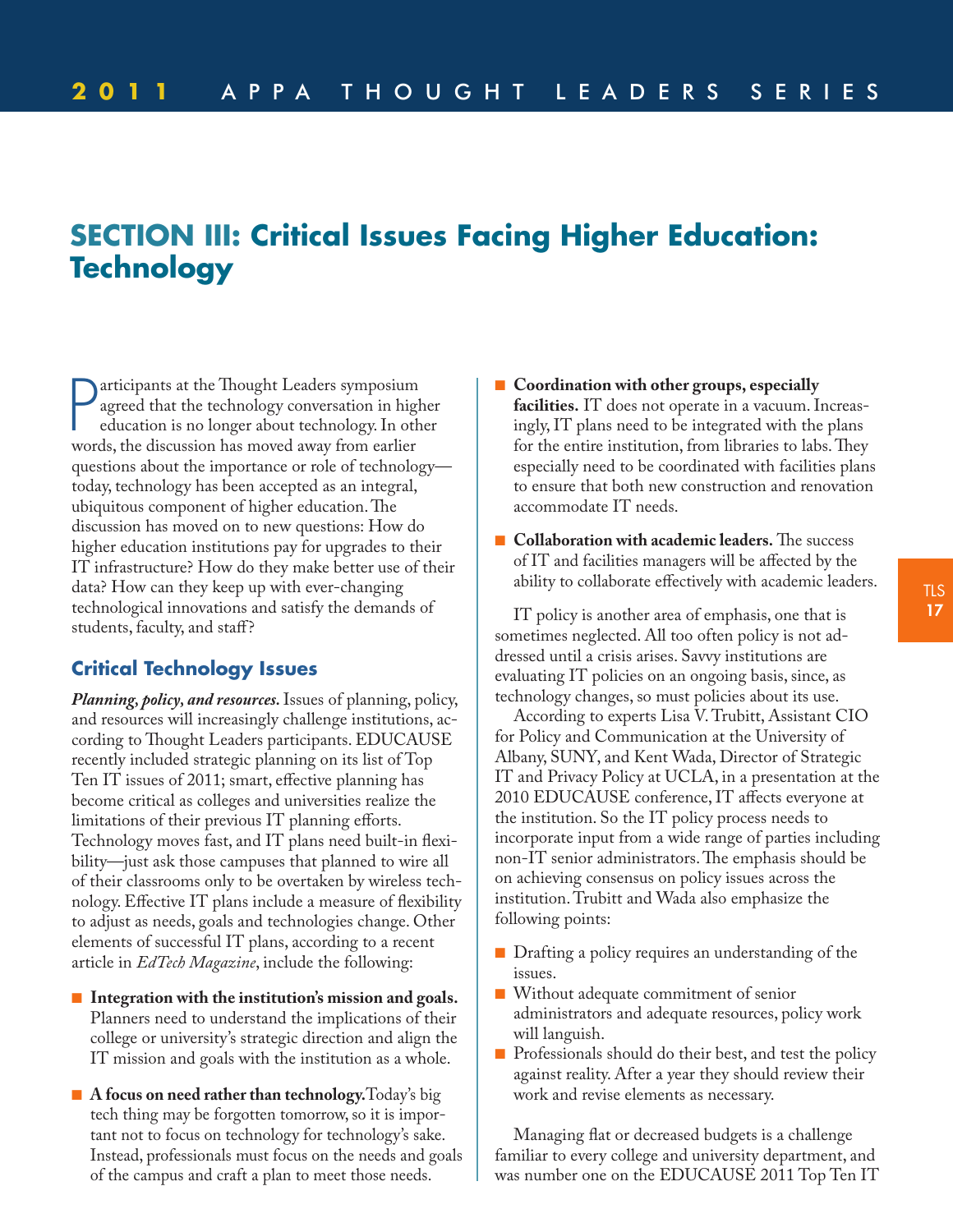issues list.IT has shared the pain along with the rest of higher education, although research indicates more indepth and significant cost measures are still to come.In 2010, the EDUCAUSE Center for Applied Research (ECAR) investigated the impact of the recession on higher education IT with both in-depth interviews and a web survey of member institutions. Surprisingly, the survey found the impact of budget cuts on IT has been

# **Data Point: Technology budgets on the rise?**

### *An improving economy lessens the strain on IT departments—except for community colleges*

"The budget cuts that have wreaked havoc on college and university IT units and resources in recent years may be abating. New data from institutions participating in the 21st annual Campus Computing Survey reveal that two-fifths (41.6 percent) of colleges and universities experienced a budget cut in central IT services for the current academic year (2010-11), down from fully half (50.0 percent) last year.

"Private/non-profit institutions generally fared better than their public counterparts; the proportion of private universities reporting IT budget cuts fell by more than half this past year, from 56.9 percent in 2009 to 24.4 percent in 2010. Among private fouryear colleges, the proportion experiencing IT budget reductions dropped from 41.9 percent last year to 31.9 percent this fall.

"Although the proportion of public four-year colleges and universities reporting IT budget cuts also declined compared to 2009, the numbers actually went up for community colleges. Almost half (46.2 percent) of community colleges experienced reductions affecting central IT budgets this fall, compared to 38.0 percent in 2009. In contrast, fewer public universities suffered IT budget reductions this year than last (59.8 percent, compared to 67.1 percent in 2009), as did fewer four-year colleges (46.6 percent this fall compared to 62.8 percent in fall 2009)."

*—"IT Budget Cuts Are Down; LMS Strategies Are in Transition,"* **The Campus Computing Project***, October 2010.*

relatively small. Only 53 percent of respondents reported a decrease in IT operating budgets, many less than 5 percent. Of course, some institutions faced much harder times—10 percent saw budget cuts of 15 percent or more. (ECAR also noted that cuts might be worse in FY2010-2011 and going forward, particularly for state institutions.) The greatest challenge identified by respondents to reducing IT costs was the unacceptability of reducing service levels. Other challenges included resistance to change outside the IT organization; lack of funding needed to induce savings; lack of executive sponsorship for change; and the decentralized nature of IT management.In fact, most cost-cutting measures had little to do with IT infrastructure or systems; departments reduced their budgets by limiting travel, implementing hiring freezes, and reducing training as well as implementing cost-cutting measures within IT financial management and portfolio management. According to an ECAR research report, "Higher education IT organizations should strive to sustain their focus on IT cost management and prepare for budgets that will grow slowly and may endure additional cuts. However, the coming years need not be a period of decline and retrenchment for IT."

*Data management and analysis.* A recurring theme of the Thought Leaders symposium was the need to make better use of data. Higher education IT observers agree: EDU-CAUSE has published in recent years more research findings on institutional data management. Colleges and universities lag far behind the private sector in capturing, categorizing, and mining data.Wal-Mart, for example, has been cited as owning the largest civilian databases in the world; the company relies on extensive data analysis to refine the product offerings at each store to satisfy local trends, provide seasonal favorites or even address unique situations.When a hurricane was predicted to hit Florida, Wal-Mart ran the numbers on previous sales at stores in the paths of storms and saw a run not just on tarps and batteries but also beer and pop-tarts. Both were well supplied before the hurricane hit.

Higher education is a long way from making such powerful use of its data.The type of information colleges and universities might glean from their data is impressive: identifying students at risk for dropping out or failing, analyzing participation levels in online courses, tracking performance of sustainability initiatives, and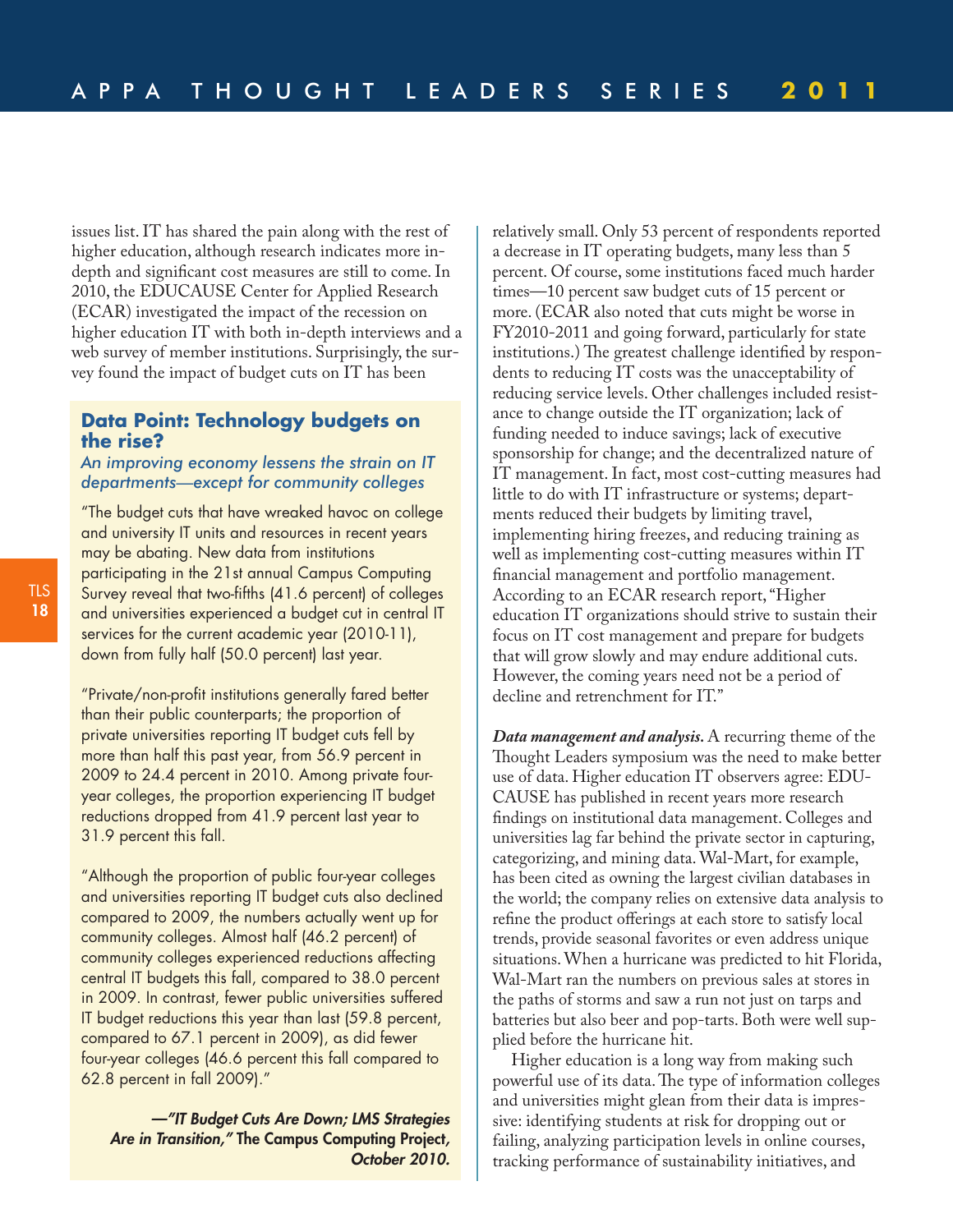delivering financial information to key decision-makers. Yet recent research by ECAR found that colleges and universities have a hard time analyzing and drawing useful information from their data.When asked by ECAR if they agreed or disagreed with the statement "We get maximum business value from institutional data," on average answers fell between "disagree" and "neutral."Those institutions that had invested in analytics systems generally felt they got greater value from their data than those who did not. In fact, ECAR's 2009 data management study report frequently states that there is a strong association between the use of advanced analytics and getting business value from institutional data. One of the most significant factors in an institution's use of data was the support of the senior administration; on campuses where respondents strongly agreed that leadership was committed to evidence-based decision making, the value derived from data was stronger.

ECAR recommends institutions invest in analytics, noting that "given the enormous investments institutions have made in creating powerful integrated administrative systems, it's remarkable how little progress they've made toward building the infrastructure and culture necessary to put their business data to management use."Institutions also need to build a culture that believes in the value of data and supports data management and analysis. Colleges and universities need to strive to decrease resistance to change and embrace decision making based on solid data.

#### *Keeping up with trends and meeting user expectations.*

College students walk onto campus with high expectations for technology.They see themselves as consumers whose demands should be satisfied; they expect to get WiFi everywhere, access any institutional resource any time, and work their way using their preferred tools.

As institutions struggle to keep up with these demands—as well as the demands of faculty and staff—colleges and universities also fight to keep up with technology trends. Participants at the Thought Leaders symposium expressed concerns that higher education was falling behind the technology curve. Research supports these concerns.The 2010 21st-Century Campus Report: Campus 2.0 by CDW Government, LLC surveyed more than 1000 students, faculty and IT professionals.The study found that up-to-the-minute technology was considered essential to students; 63

# **Data Point: Using academic analytics to identify at-risk students**

*Purdue's Signals program mines student data to track progress in a course*

One of the most promising uses of data on campus is academic analytics, where the growing amount of information about students generated by course management systems is analyzed for trends in behavior. Purdue and SunGard Higher Education have pioneered a program that makes smart use of this data to alert both students and faculty of potential problems.

Signals applies statistical techniques to the data collected by instructional tools to measure the effort students are putting into a course. The system looks at a number of factors: attendance, quiz and test grades, participation in online discussions, completion of practice assignments, downloading of online course materials, etc. As early as the second week of class, when students log in to the Purdue student website, they see a series of "traffic lights" notifying them if they are in a green (looking good), yellow (at some risk) or red (in danger of failing) group. At-risk students also receive e-mail and text messages and automatic referrals to academic advisors and resource centers.

Signals has achieved significant results; most students, when aware of their risk level, take steps to become more successful. In one course of 220 students, early Signals data showed 45 students in the red level; over the following weeks, 55 percent moved to yellow and 24.4 percent moved to green. In another class, a large Biology course, sections using Signals had 12 percent more B and C grades and 14 percent fewer D and F grades than sections not using Signals. According to Purdue CIO Gerry McCartney, "We found in our research that this can improve student [achievement] an average of one letter grade for many students."

SunGard began marketing Signals to other colleges and universities in 2010; it was named one of the top ten higher-ed tech stories of 2010 by eCampus News.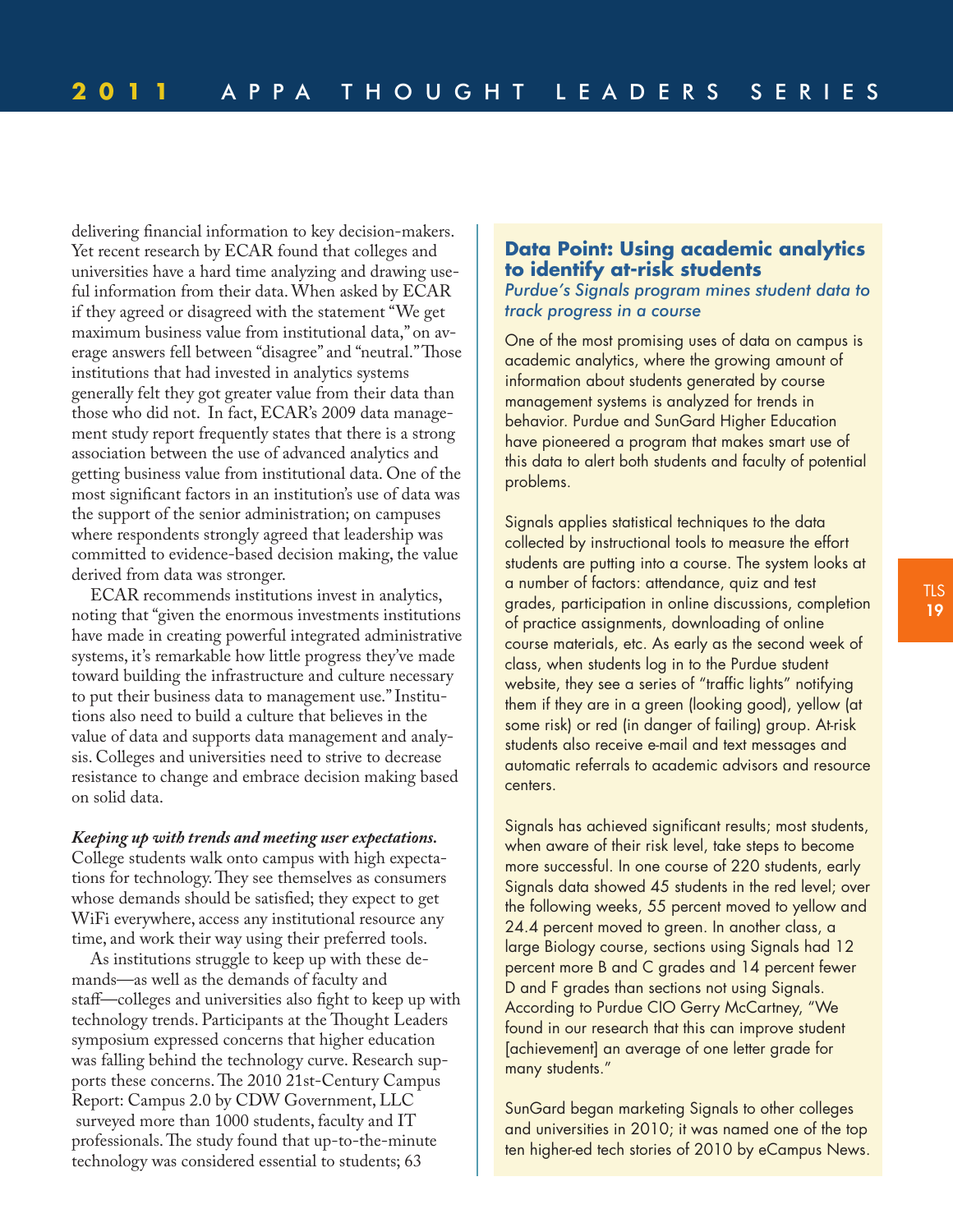percent said that an institution's technology offerings were extremely or somewhat important in selecting a college or university. More than half of students use social media including Facebook,Twitter, blogs and wikis at least several times a month for discussion, collaboration and content-sharing with classmates. However, students, faculty and IT staff see a gap between the potential of technology and its implementation on campus.

IT professionals cite lack of budget as the biggest impediment to technology in the classroom (39 percent of respondents). However,IT staff also point to lack of technical knowledge by faculty and occasional faculty resistance as also hindering the adaptation of technology, with 26 percent citing "professors don't know how to use technology" and 18 percent "professors won't use technology." Faculty agreed that lack of knowledge on how to use technology contributed to the problem (with 18 percent agreeing) but also pointed to lack of technical support resulting in technology not always working (14 percent). Overall, the survey paints a picture of students asking for technology that the IT department and most faculty want to provide, yet budget constraints, lack of technical knowledge and gaps in technical support often get in the way.

Online and blended education delivery strategies may actually change not only the way we use space but how much space we build. This issue absolutely requires the inclusion of Facilities,IT, and Academic leaders at the same table.

# **Response from the Thought Leaders Symposium**

While significant challenges could get in the way, participants at the Thought Leaders symposium were optimistic that technology offered huge opportunities for higher education. By addressing the challenges head on and applying innovative thinking to the opportunities, colleges and universities could see major new benefits from technology in the next ten to fifteen years.

*How has technology been successfully applied in higher education?* Thought Leaders participants began by considering where technology has succeeded in the past. They identified successes including the following:

**■ Student services.** Symposium participants remembered lining up in gymnasiums with punch cards to

# **Data Point: Keeping up with mobile technology**

### *Institutions look to create new apps to engage students*

Walk across any college or university campus, and every student seems glued to his or her mobile phone, as often as not texting or using a mobile app rather than talking. Today's generation of students relies on their phones—half of all students reported owning a handheld device and accessing the Internet from it, according to EDUCAUSE. Of these, more than half used the device every day.

Yet colleges and universities have been slow to provide digital content specifically designed for phones. It's a challenge: technology moves fast, resources are scarce, and the technical challenge is significant, since institutions would need apps for all of the major phone platforms, iPhone, Android, and Blackberry. An iPadspecific app might be wanted as well.

However, some colleges and universities are taking the plunge. Loyola University, for example, launched Loyola Mobile in Fall 2010; the system allows students to access grades and assignments, search the library catalog and check the University calendar. Loyola has also sought feedback and has developed new resources to meet requested needs, including a system that allows students to arrange transportation to and from campus and a direct connection to campus emergency services.

Other institutions have unveiled their own mobile apps. Ohio State, for example, recently launched an app for sports fans that provides detailed stats, running commentary and instant replays; it's popular with football fans, who use it to get detailed information about games right from the stands. As mobile phones become an ever-more essential tool, more institutions are likely to get on the app bandwagon.

register for classes; now, the whole system is automated and streamlined, takes less time and fewer personnel, and results in few errors.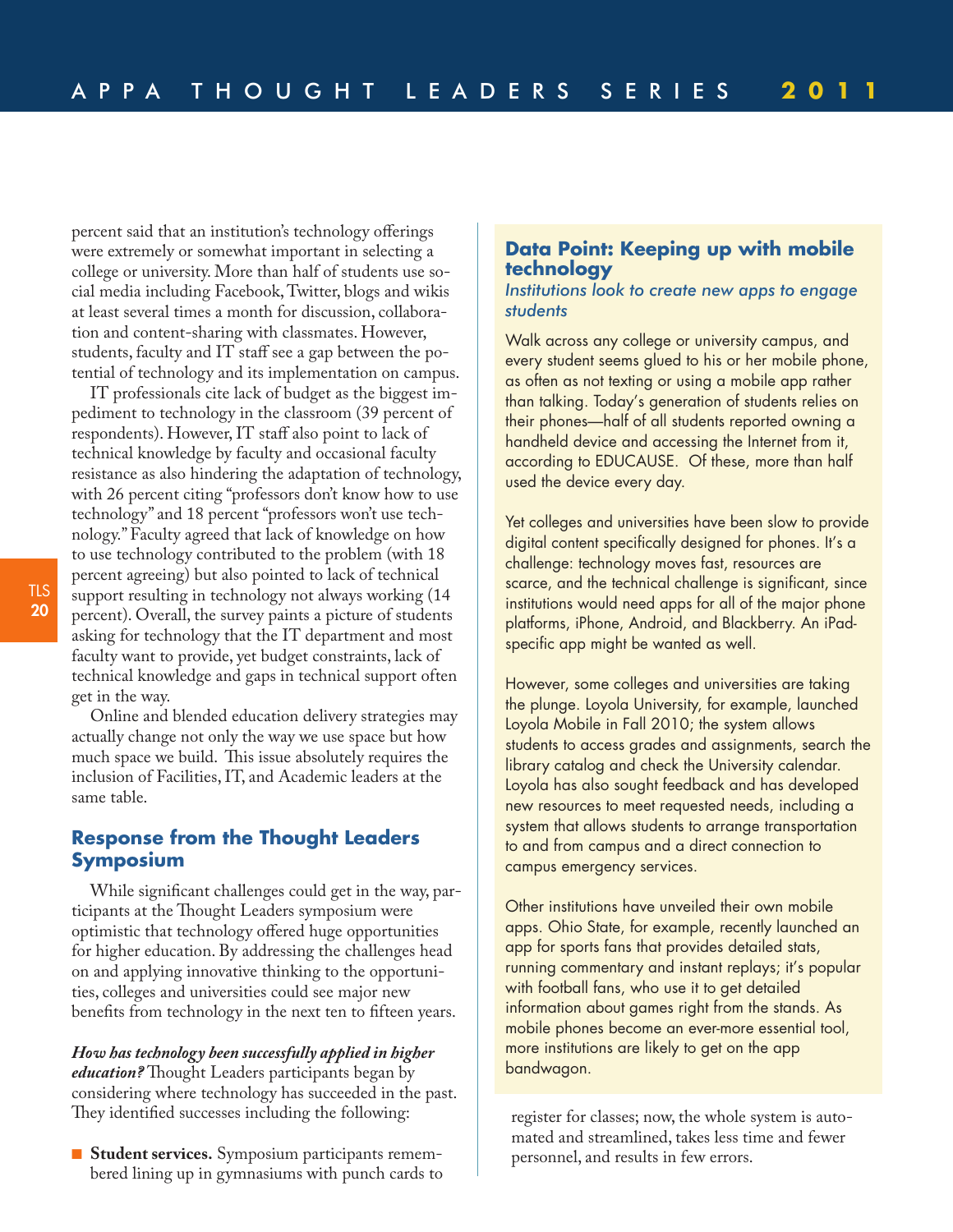- **Libraries.** The ease with which students and faculty can identify research resources is remarkable. Online reference databases, fast and intuitive catalogs and easy access to experts has transformed the old university library into a modern research hub.
- **Online learning.** Online courses have gone from a tiny subset of higher education to a critical part of the college experience. More than 5.6 million students took at least one online course during the fall 2009 semester, an increase of nearly one million over the previous year, according to research by the Sloan Consortium; nearly 30 percent of students now take at least one course online.The quality of these courses continues to rise as professors learn how to work with the new medium, and a majority of institutions report increasing competition for online students.
- **Smart buildings.** Adding information and communications systems to buildings has made the job of managing campus infrastructure easier and more efficient. As buildings are connected to an integrated network, facilities staff can monitor and troubleshoot problems from a central location rather than running all over the campus or waiting for someone to call with a problem. Smart buildings also provide powerful built-in energy management services.
- **Automated workflows.** Using technology to automate tasks such as personnel processing, contract management, scheduling, finance and accounting has streamlined many day-to-day operations on campus. While opportunities to increase automation remain, most colleges and universities have made strides in using technology to get information from point A to point B, speeded up routine transactions, and reduced errors and headaches.

*What are the most daunting technology issues and challenges facing higher education today?* There's no resting on one's laurels in technology—another challenge is always right around the corner. And that very fact is one of the major challenges facing higher education: the **rate of change**. New systems, solutions and software are introduced every day, each promising to change the world, each claiming the user cannot do without it. Even discounting those that turn out to be hype, an astounding

number of promising innovations are routinely unveiled and enthusiastically embraced by at least a portion of the campus population. Even before the recession cut budgets to the bone, no institution could afford to invest in every exciting new development.The blinding rate of change also poses challenges for existing infrastructure, which seems to be obsolete by the time it is installed.

Another major challenge is the integration of data and systems across the campus. Colleges and universities often host a bewildering variety of databases and networks, some of them centralized and carefully managed, others ad-hoc and purely local. Only 11.5 percent of respondents to the 2009 ECAR study of higher education data management said they had an integrated enterprise content management system. High-powered, cuttingedge supercomputers have popped up in individual labs as the cost of systems has decreased. But there is a drawback to all this diversity in terms of inefficiencies, security risks, and facilities costs (servers are energyintensive systems).It is hard to consolidate and analyze data captured in different ways and stored in different systems, and one-off systems are more likely to be out of date when funding to replace them runs out. Consolidated networks and systems, on the other hand, are easier to maintain and secure, can be mined for insights, and allow for wider integration. A campus cyberinfrastructure that uses established applications, infrastructure, and standards can easily interact with other institutional, regional, or national cyberinfrastructures, facilitating cross-institutional research. Higher education faces challenges in insisting on a common platform because of its tradition of academic independence. Faculty have strong opinions about what they want and often resist the advice of others.IT must make a case for integration and get buy-in from both faculty and senior administrators to succeed.

Colleges and universities must also confront the challenge of developing a long-term funding model for IT. As previously noted,IT has struggled in the face of the same budget cuts that have affected every university department. A greater long-term challenge for IT is that colleges and universities have yet to develop a sustainable budget model for the department.IT departments have turned to short-term solutions such as hiring freezes and training cut-backs to address what is turning out to be long-term budget constraints.In fact, what is needed are structural changes to the way IT provides services to the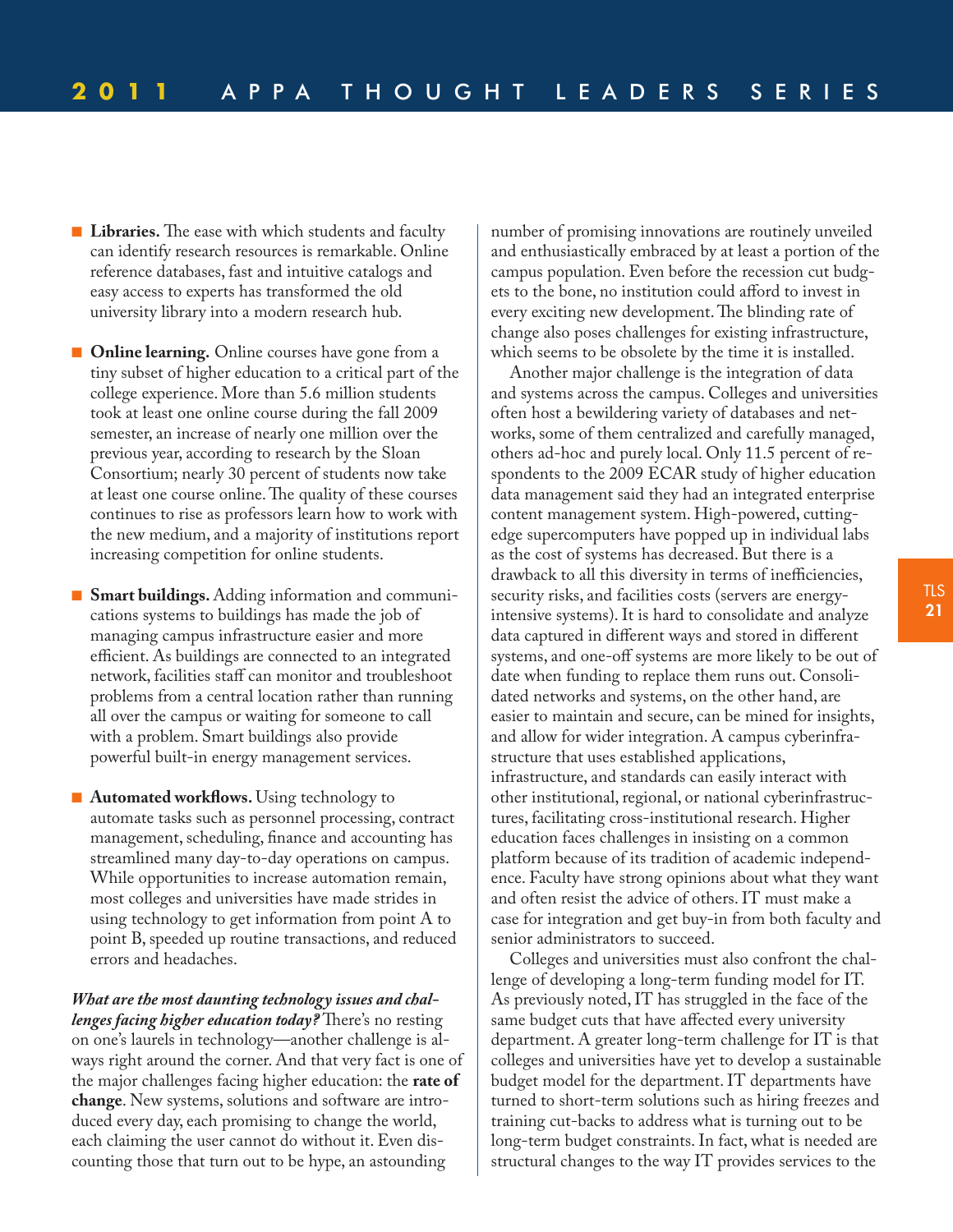# **Data Point: Budget strategies for IT** *Developing a model for evaluating the merits of cost-savings measures*

An ECAR fellow recently developed a model to assess different IT budget-cutting strategies, noting, "Those approaches with high cost-savings potential but low sustainability are characterized as 'temporary relief.' They will provide some savings in the short term, but they are probably not the best long-term solutions. Those approaches with high cost-savings potential and high sustainability are 'game changers' capable of creating long-term changes to the cost equation. Those initiatives with high sustainability but low cost-savings potential should be considered, as small savings can certainly add up. . . . Those approaches that have both low sustainability and low cost-savings potential are probably to be avoided, except as a last resort."



entire campus. Making such changes can be challenging, but it promises sustainable cost savings that can have lasting benefits.In a recent study of IT budgeting, ECAR listed several strategies that are fertile ground for uncovering cost savings, including prioritizing services for their

importance to the campus, reviewing services to uncover cost-savings using new technology (such as cloud-based computing), standardizing systems to ease maintenance, consolidating hardware, negotiating better contracts with vendors, and communicating changes widely. An overall goal should be for IT "to help reduce operational costs and enable new services across the institution."

Finally, a critical issue for higher education is the **lack of strategic planning and coordination between facilities and IT**.The work of these two groups should be closely coordinated—ask anyone who has tried to cram modern IT systems into a building designed without them—yet too often IT is only brought into a construction or renovation project after key decisions have already been made, or facilities only involved in an IT project after crucial choices have been set in stone.Integrated facilities and IT planning most often take place when designing showpiece smart classrooms or landmark buildings, but they need to be embraced all the time, for every project. Research published by ECAR points to four areas where IT and facilities fail to connect:

- **Governance.** Campus facilities projects must go through a formal process of seeking input, review, and approval, and IT professionals should be part of the process. Requiring the campus Chief Information Officer (CIO) or his or her delegate to be part of every project review process keeps technology concerns in the foreground of decision making.
- **Approval.** Currently, the CIO is rarely involved in approving facilities projects. ECAR suggests requiring CIO approval of project plans as well as CIO review of projects at their close to ensure that technology is working as expected.
- **Planning.** To ensure that IT needs are communicated to the facilities team and design professionals,IT experts need to be involved in individual project planning.In addition, long-term strategic facilities and IT plans should be coordinated to ensure consensus from the start.
- **Communications.** Even if IT and facilities communicate well during projects, they need other venues. Rarely is there an extended conversation between IT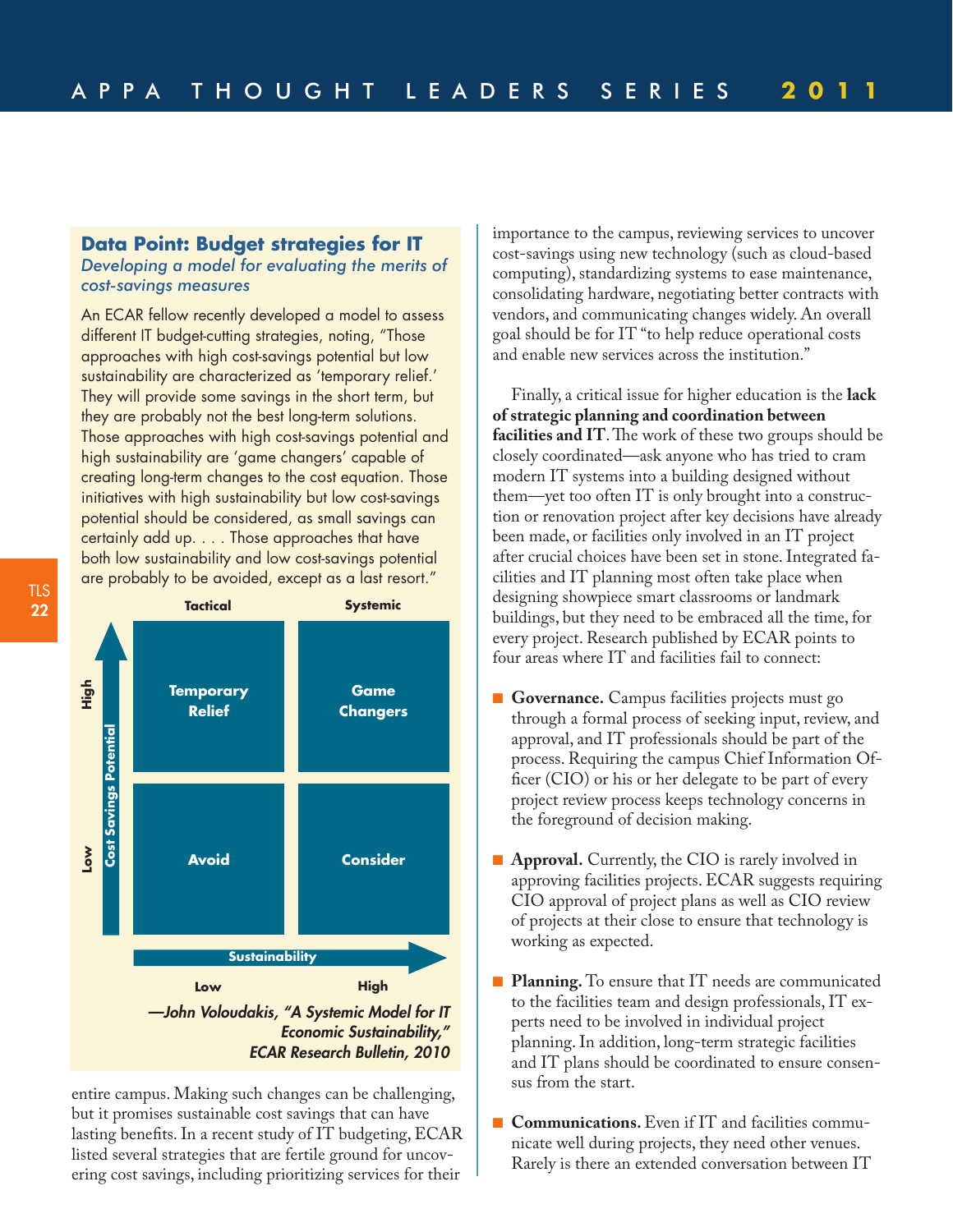and facilities—an ongoing effort to understand the needs and concerns of the other party. Both formal and informal communications efforts need to be implemented to increase awareness, build relationships, and form alliances.

*How is the technology environment likely to change in the next five to ten years?* Participants at the Thoughts Leaders symposium anticipated several key issues to grow more challenging in the next five to ten years. **Energy management** will grow increasingly more pressing as the days of cheap fossil fuels disappear and energy becomes more expensive.IT systems demand enormous amounts of energy, and colleges and universities will need to develop new strategies for obtaining and managing that energy.IT plans must begin to take energy conservation seriously, and facilities managers will need to work with IT managers to find new ways to deliver cutting-edge technology within energy constraints.

A second growing challenge will be **shifts in the way that higher education provides degrees**. Online learning has already changed one aspect of higher education

# **Data Point: Integrating IT and Facilities**

#### *The new demands on facilities managers*

"Real problems can arise when facilities doesn't have input at the building design and procurement stages. 'Hopefully, facilities managers are sitting at the table when construction is planned and designed, but it doesn't always happen,' says Judy Marks, director of the National Clearinghouse for Educational Facilities. 'Facilities inherits the buildings and then has to manage them.' . . .

"How institutions structure the relationship between IT and facilities varies from college to college, but one thing is clear: Gone is the nuts-and-bolts image of the old facilities department. Today's facilities managers must be as knowledgeable about the flow of systems data as they are about the flow of water on campus."

> *—Barbara Ravage, "Tech Gets Physical,"* **Campus Technology***, February 8, 2011.*

by introducing a new way of taking courses and even getting degrees.The rising cost of four-year colleges and universities also points to another anticipated shift: a move away from the four-year degree at one institution. More students are expected to take courses at community colleges for two years, and then transfer to a four-year school; calls are also going out for three-year degree plans that would provide the same education with less time and expense.Technology will undoubtedly be critical to ensuring the success of these degree plans.

**Security** will also increase as a demand on colleges and universities. Risks will continue to grow—including risks we cannot even anticipate today—and technology will be critical to preventing, mitigating and communicating those risks. Cybersecurity will also grow more important. The more value institutions place on their data, the more critical security for that data will become.

*What strategies might be employed to respond to technology challenges?* Participants at the Thought Leaders symposium identified several strategies to address upcoming technology challenges, including the following:

- **■ Build alliances across disciplines.** Increased collaboration between different academic and operational units will be critical to institutional success.IT needs to partner with facilities, facilities with HR, and HR with finance.Turf wars need to give way to partnerships.
- **Outsource to private industry.** The institution is not going to be able to accomplish everything on its own—nor should it. Colleges and universities should turn to contractors and consultants who are experts in their fields; when done right, outsourcing has the potential to improve service while decreasing costs.
- **Focus on your strengths.** At the same time, institutions should concentrate on what they do best. Colleges and universities need to identify their niche their unique role in the educational marketplace—and then use all the tools at their disposal to refine and perfect their educational offerings in that niche.
- **Manage expectations.** The student as a consumer can only push colleges and universities so far. At some point, the demands of students will become too much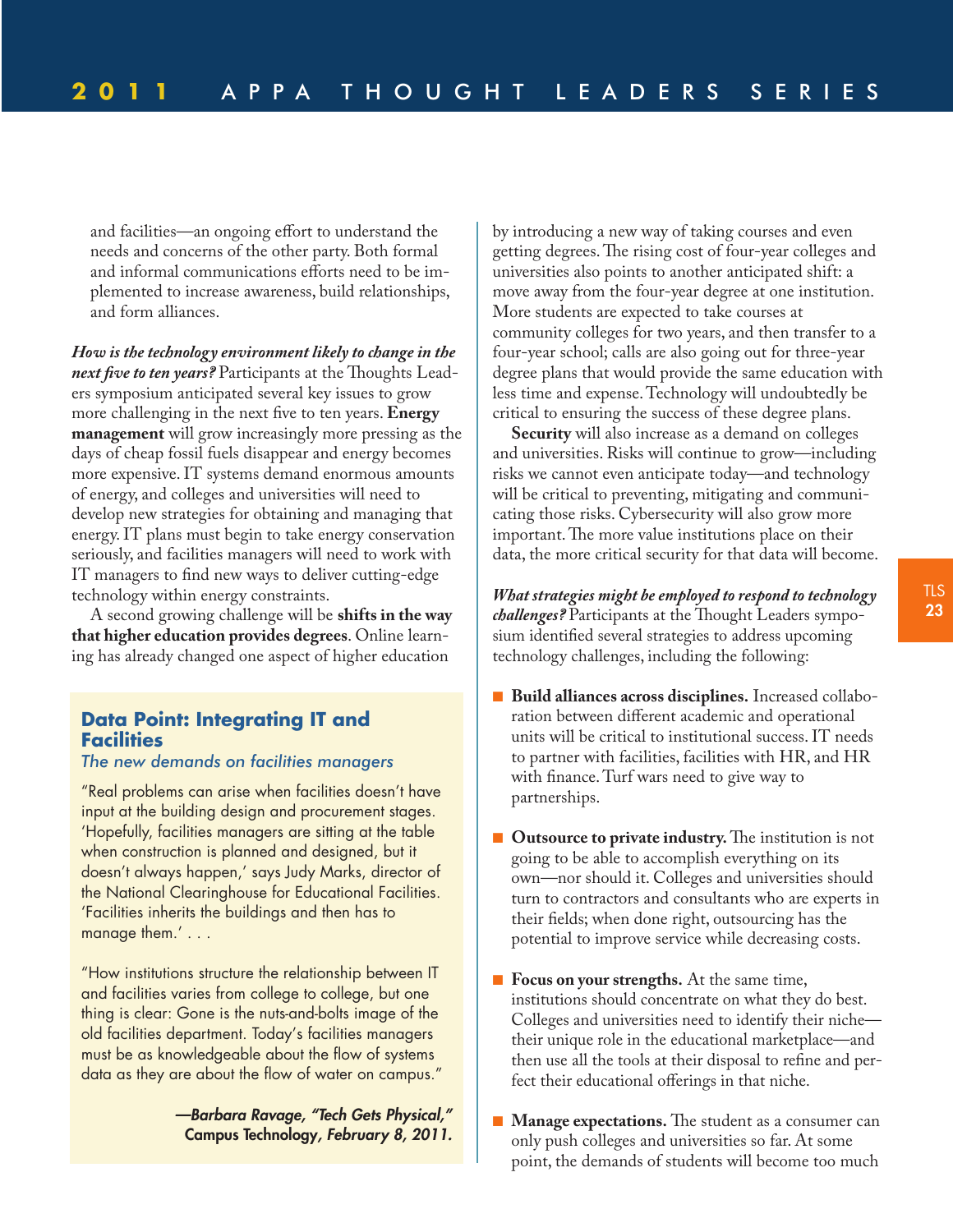for institutions to bear financially. Campuses will need to start managing expectations of students, parents, faculty, and staff.

*How can innovation be applied to address technological challenges?* Throughout the Thought Leaders symposium participants focused on the idea of innovation and looked for ways to apply innovative thinking to the challenges facing colleges and universities.When considering technology challenges, participants believed **leadership skills** will be critical to future success. Institutions need to develop smart, creative leaders who can assess changing situations, quickly strategize solutions, implement plans, and then adjust those plans as necessary.Institutions should look at providing

# **Data Point: Cloud computing and IT innovation**

### *Westmont College turns to the cloud to cut costs and improve services*

In 2008, Westmont College of Santa Barbara, California found itself in the same situation as many institutions: a tight budget, an aging infrastructure and an overwhelmed staff. The CIO, Reed Sheard, starting looking for innovative solutions to its problems and hit upon the concept of cloud computing.

The challenges facing the campus all had traditional solutions. A reduced budget could be addressed with layoffs, the complexity of infrastructure could be managed by increasing redundancy and the need for updated systems could be solved by performing triage to identify the greatest needs and replacing systems as the budget allowed. On the other hand, the same challenges also could be tackled with innovative, even disruptive solutions. The reduced budget could be addressed by changing the business model, the complexity of infrastructure could mean eliminating the infrastructure altogether and the need for updated systems could be handled by replacing those systems with cloud-based solutions.

So Westmont began the process of building partnerships with vendors. Several key systems leadership training for their administrators as well as creating HR programs that identify those with leadership potential.

Another innovation strategy draws on a point already explored in this report: **operate from data**. Savvy institutions will look for opportunities to gather data, invest in systems for analysis and seek to draw out meaningful information on which to make decisions.The better the data and the more in-depth the analysis, the more institutions will be able to make creative leaps, knowing they have the data to back up their decision.

Virtual systems and cloud computing can also become tools for innovation.Technology has the potential to level the playing field, provide cost savings, expand opportunities for collaboration, and enable advanced services for students, faculty and staff. Cloud computing

needed updating or complete overhaul, including e-mail, e-mail storage, network infrastructure, educational software and college advancement encompassing fundraising and college relations. Over time, the college moved all of these systems off campus. The e-mail and calendar system was moved to Google, the wireless network was turned over to a cloud-based controller, and a new college advancement system was built on cloud-based customer-relationship management program Salesforce.com. With the savings in time and money from these projects, the college had the resources available to make other improvements to its IT system, including developing an iPhone/iPad app.

The results have been significant. Overall, the college saw a 65 percent cost reduction upfront over traditional deployments, and 55 percent cost savings over the lifetime of the solutions. The money saved by lowering procurement and deployment costs provided enough funding to pay for the services for five years. At the same time, IT management time decreased and user satisfaction increased. As CIO Sheard noted, "In these times it is tempting to go with the safe, traditional solutions, but as we at Westmont have found, once you examine the seemingly riskier cloud alternatives, the rewards can sometimes far outweigh the risks."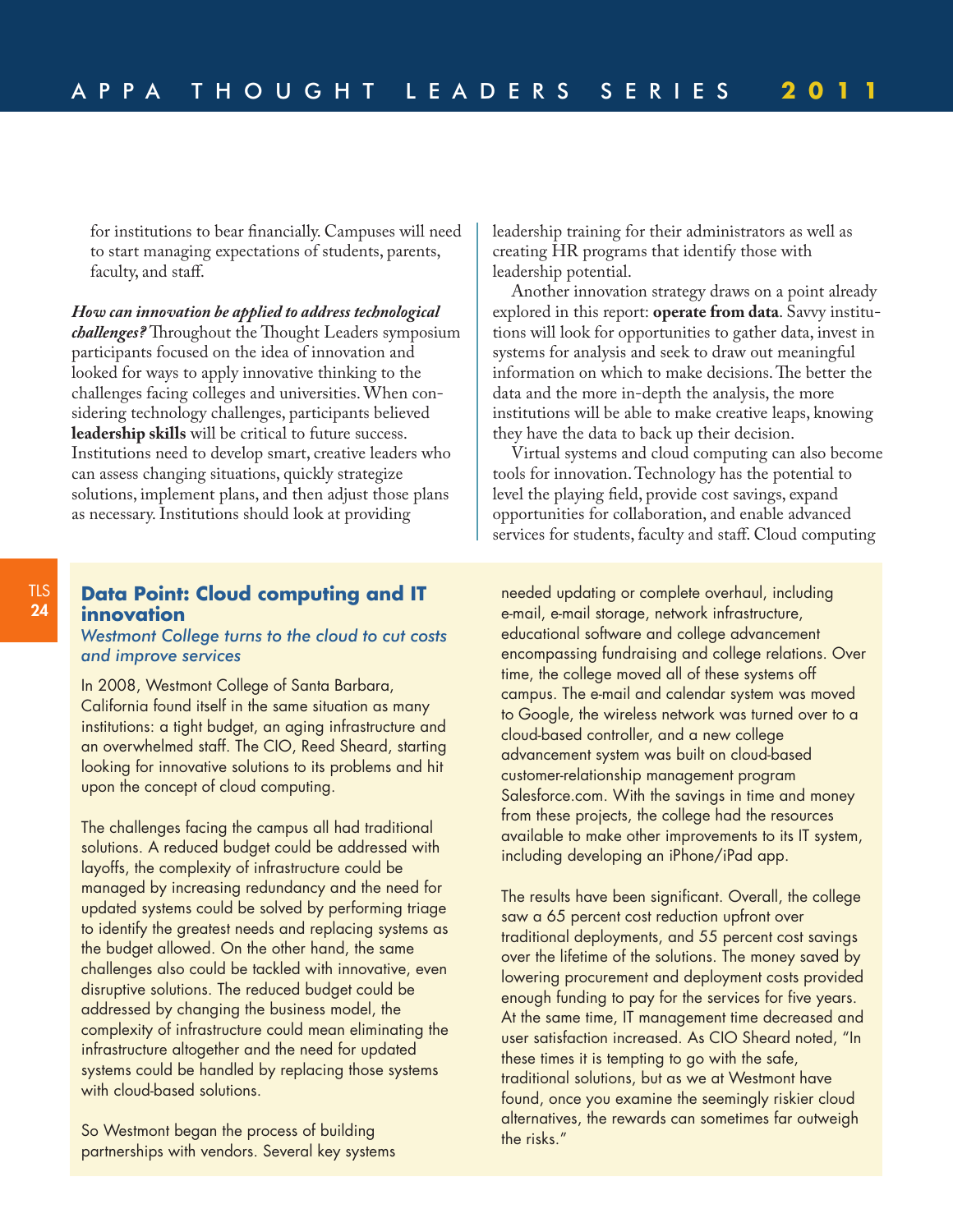in particular creates opportunities to transform the entire model of higher education IT by moving key systems and services to "the cloud"; instead of buying software and hosting it on the campus's servers, the institution partners with a vendor who hosts software on their servers and provides services remotely via the internet. Updates are automatic, costs are transformed from capital expenses to operating expenses, and increases in capacity can be added as needed. Cloud computing cannot solve all of IT's problems, but it promises to be a technology with innovative possibilities.

# **Facilities leaders respond to technology challenges**

Participants at the Thought Leaders symposium considered the multiple trends and issues in technology and then evaluated ways facilities departments should respond.

*How is the current campus built environment able to respond to expected technology changes?* Symposium participants began by considering where facilities are today. One critical factor that will help institutions respond to changing technology is the investment in future flexibility. Colleges and universities have made great strides in the last ten years in designing buildings and infrastructure with built-in flexibility. New structures are less likely to be tied to one use and more accommodating of changes in both technology and purpose, teaching style, research focus, and other areas.These buildings will serve campuses well for years to come.

Other advantages on today's campuses are **smart buildings,systems, and classrooms**.The move toward increased technology in buildings is long-standing and paying off in terms of reduced energy costs and more efficient management. High-tech classrooms, once isolated examples full of technical experiments, are increasingly commonplace and frequently designed with future innovations in mind.

The emphasis on **energy efficiency** in facilities departments is paying off for IT as the overall campus energy footprint is diminished.IT can be an energy hog, but efforts by facilities departments to find energy savings are moving IT groups toward solutions that are less energy intensive. Often, these more energy-efficient approaches have added advantages. For example, the costly practice of locating servers in each and every building where they must be constantly cooled even if the rest of the building is empty is being replaced by centralization in which servers are grouped in special-purpose buildings. Not only are the energy costs lower, IT departments also find these central server banks easier and cheaper to maintain.

*What changes need to occur to ensure current and future investments in facilities are capable of supporting future technology changes?* In other words, how can senior facilities officers develop buildings today that will work flawlessly with technology tomorrow?

The first step is to **improve coordination between IT and facilities.** Facilities professionals cannot be expected to have a broad sense of technologies looming on the horizon, but it is in their own best interests to engage IT early in the process.IT needs to bring its that knowledge to facilities.This coordination should not be optional—it should be a critical part not only of planning for individual new buildings or renovation projects but also of long-term strategizing. The master plans of the two groups need to be integrated so that they include shared goals, approaches, and vision.

Institutions also need to **improve building flexibility**. While many new structures are more flexible, new structures are still built without consideration for technology trends. Buildings need to be more modular and reconfigurable so that they can be adapted no matter how the needs of the institution change. Flexibility needs to encompass not only individual buildings but also the entire campus infrastructure. Communications and energy systems will continue to evolve in the next decades, and smart institutions will be ready for that evolution.

Finally, colleges and universities need to apply the concept of **total cost of ownership** to all of their campus facilities projects.Total cost of ownership means evaluating not just the cost to build a structure but also the cost to maintain it over time, including energy costs, program retrofits,IT upgrades, and, eventually, the costs to decommission and dispose of the facility. Adaptable, easily-upgradeable buildings might cost more to build in the beginning, but they will actually cost less over time if they do not require expensive renovation or retrofit every time technology evolves or the institution's needs change.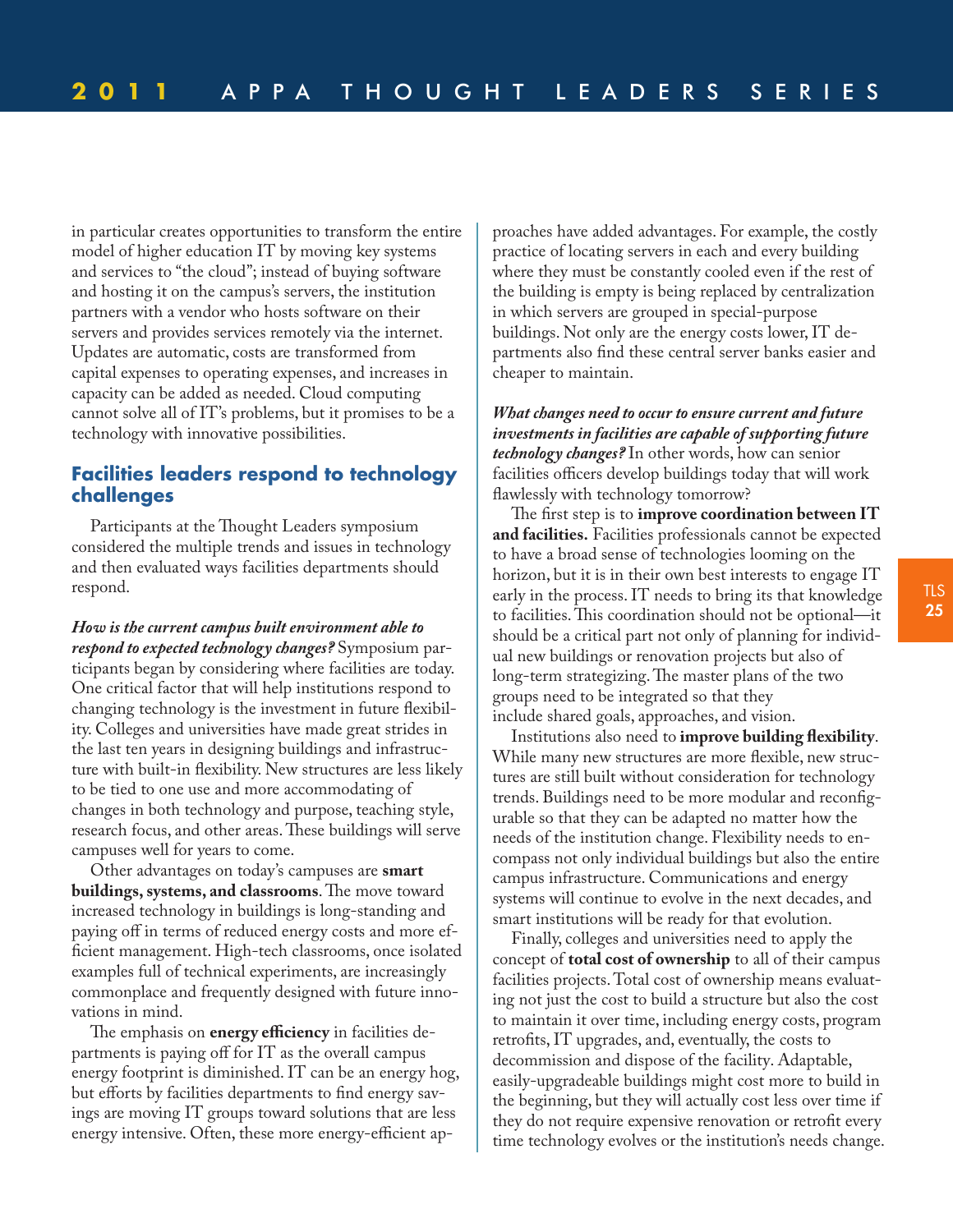# **The strengths and weaknesses of higher education when confronting technology transformations, and strategies institutions should use to respond**

The success or failure of institutions addressing technology will depend greatly on the strengths and weaknesses of those institutions. Symposium participants considered strengths and weaknesses along with strategies for success.

*Strengths of higher education.*The advantages that college and university facilities bring to the table include the following:

- A structured design process. Facilities departments have in place a detailed process for soliciting input on the design of new buildings.This process can easily be adapted to include IT considerations.
- Openness to and familiarity with technology. Facilities staff work with advanced technology every day. New smart buildings and structures designed to meet high LEED standards (U.S. Green Building Council's Leadership in Energy and Environmental Design) require sophisticated technology, which facilities employees have mastered.
- A well-constructed campus. Colleges and universities generally build for the long term. Most campuses were constructed following strong design guidelines that have held up over time. Even buildings designed before the era of modern technology have remarkable integrity.

*Weaknesses of higher education.* Factors that will limit the ability of institutions to meet future technology challenges include the following:

- Aging infrastructure. Despite the integrity of many older buildings, outdated buildings and systems nevertheless pose a challenge for colleges and universities. Adding new technology to these buildings can be an expensive hassle, and the expense of maintaining these buildings puts a drain on facilities resources.
- Piecemeal approach to planning. Few institutions integrate IT and facilities planning.In fact, some institutions fail to prepare and follow effective plans for either department.Without a clear sense of direction, institutions struggle to find the right path.
- Risk-aversion. With respect to their campuses, colleges and universities are generally cautious and conservative. Costs are high, resistance to change is high, and allegiance to old buildings runs deep. New or different approaches to campus structures go against the instincts of many within the campus community.
- Outdated structures. Teaching and learning models in higher education need to change both because technology opens up new possibilities, and cost models of delivery need to change if institutions are to survive. Cutting-edge science laboratory/teaching buildings (such as the University of Minnesota's new biology building and St. Cloud State University's Integrated Science and Engineering Laboratory Facility) are good examples of the change that is needed. Other disciplines have been slower to embed new learning, and outdated structures are making the implementation of essential innovations difficult to achieve.

*Strategies higher education can use to respond.* Finally, symposium participants considered the best approaches to technology challenges.

- Integrate IT and facilities planning. This one step would solve numerous problems and create new opportunities for smart IT and facilities joint efforts.
- Increase professional development and IT training. Facilities staff need to keep up with technology trends.The best way to keep skills fresh is to provide regular training with capable, engaging trainers.
- Plan for flexibility. Those responsible for new buildings and building renovations should make flexibility a goal. Buildings should be designed so that, even as pedagogy evolves and technology changes, the structures remains functional.
- Use data to make decisions. Transforming higher education into data-driven organizations will take time, but it will increase the effectiveness of institutions.
- We must recognize the scale of the challenge and the changes that we will have to make in how we discover new possibilities and make decisions. More attention needs to be given to environmental scanning and making a way for outside ideas to penetrate our planning.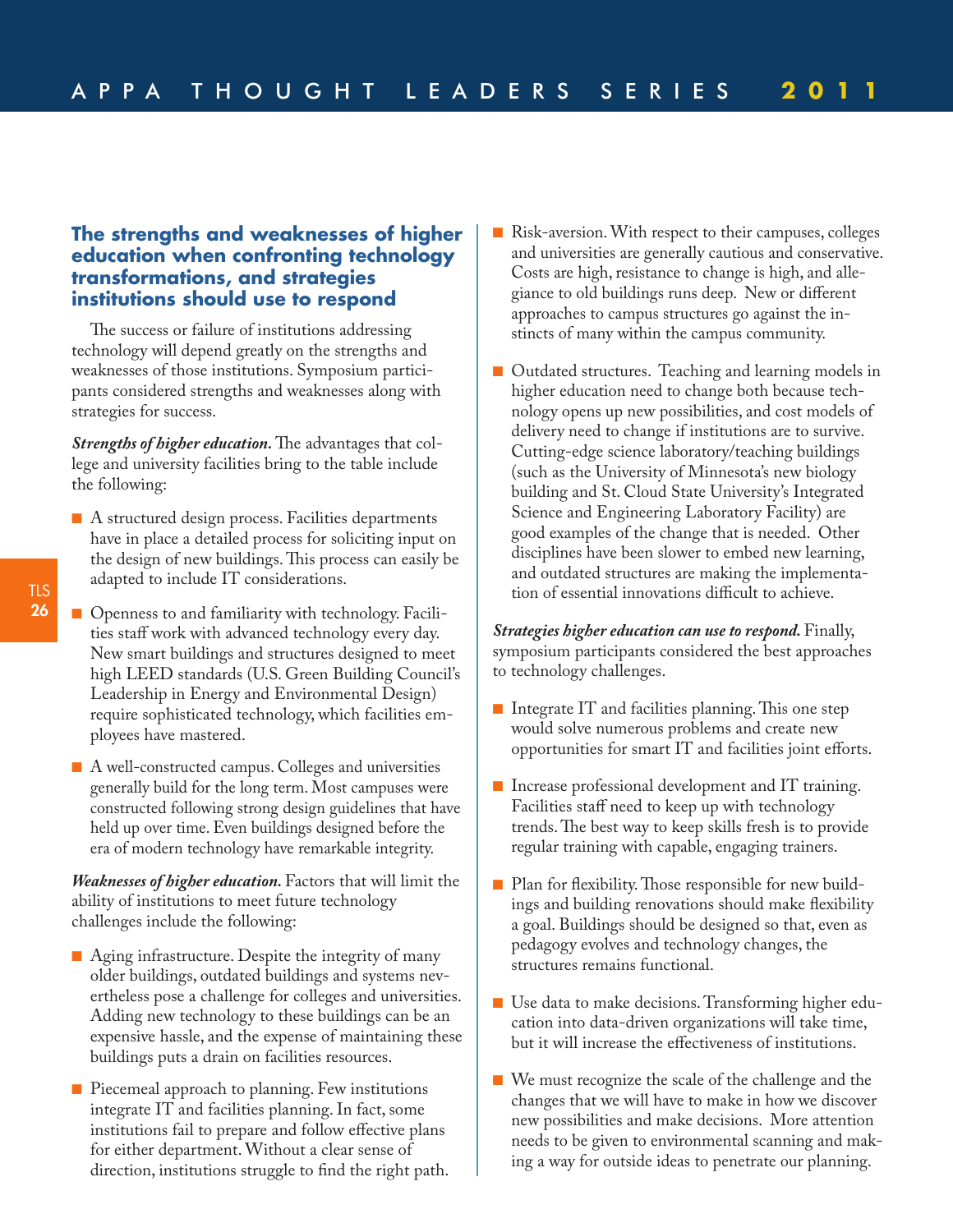# **SECTION IV: Top Ten Higher Education Facilities Issues**

*ow the top ten issues were identified*. The premise<br>
of the Thought Leaders Symposium is that<br>
facilities leaders have an important role to play in<br>
solving the challenges facing higher education Ten of the Thought Leaders Symposium is that solving the challenges facing higher education.Ten issues were identified by symposium participants which are expected to be the most significant in the next five to ten years.In addition, participants developed critical questions related to those issues.The questions are the heart of the exercise: they are intended to guide facilities managers and university leaders in discussions of these issues on individual campuses.

One important point: readers of the previous Thought Leaders reports might notice some changes to the list. Issues not carried over from the previous years have not gone away as priorities.Instead, the issues identified each year are those that arose in discussion as the most critical at this time.

# **1. Establish a culture of innovation and collaboration.**

**The Issue:** Higher education needs to transform its employees to be more open to innovative thinking and collaborative processes.This can lead to a change in culture.

#### **Strategies:**

- Take a close look at your organization and assess the current acceptance of innovative and collaborative thinking.
- Identify policies, practices, structures, and beliefs that are getting in the way of innovation.
- Start with small, manageable, measureable projects, then build on your successes.
- Include the academic community in planning and programming discussions around the pedagogy as it relates to the built environment.

While many great innovations in science, engineering and business have emerged from colleges and universities, institutions are frequently some of the least innovative and collaborative places. Administration on most campuses can be stifling, bureaucratic, obsessed

with detail and skeptical of change. A lot is at stake money, time, reputation—and institutions respond by growing increasingly risk-averse.

But change is needed on today's campuses to address the serious problems facing institutions, problems including drastic cuts in state support for public schools, resistance to high tuition, and shifts in the expectations and needs of students. Bureaucratic, risk-avoidant decision making will not get the job done.Institutions need to embrace creativity, innovation, and collaboration.

Unfortunately, some of the barriers to innovation identified by industry experts are too complex to be tackled in a single department or even on a single campus. One recent paper,"Barriers to Innovation in Higher Education", by Dominic J. Brewer and William G.Tierney, pointed to the following as the most significant limiting factors for innovation:

- **■ Current funding mechanisms provide weak incentives for innovation.** State subsidies are loosely tied to enrollment and not linked to results, and there is no financial reward for innovative strategies.In addition, state funds are tied to operational requirements—there is no higher education equivalent to K-12 charter schools.
- **■ Federal/state regulations can provide important consumer and employee protections but also dampen innovation.**Regulations hinder new entrants to the field and obstruct the spread of online education.
- **Accreditation has evolved slowly.** Accreditation tends to foster risk-aversion and standardization.It is largely process-based versus outcomes-based—that is, it measures credit hours rather than learning.
- **■ Faculty governance and contracts may no longer be a source of strength.** Shared governance has become a tedious process akin to labor negotiations.In addition, if faculty do not benefit from an innovation, it is tough to sell.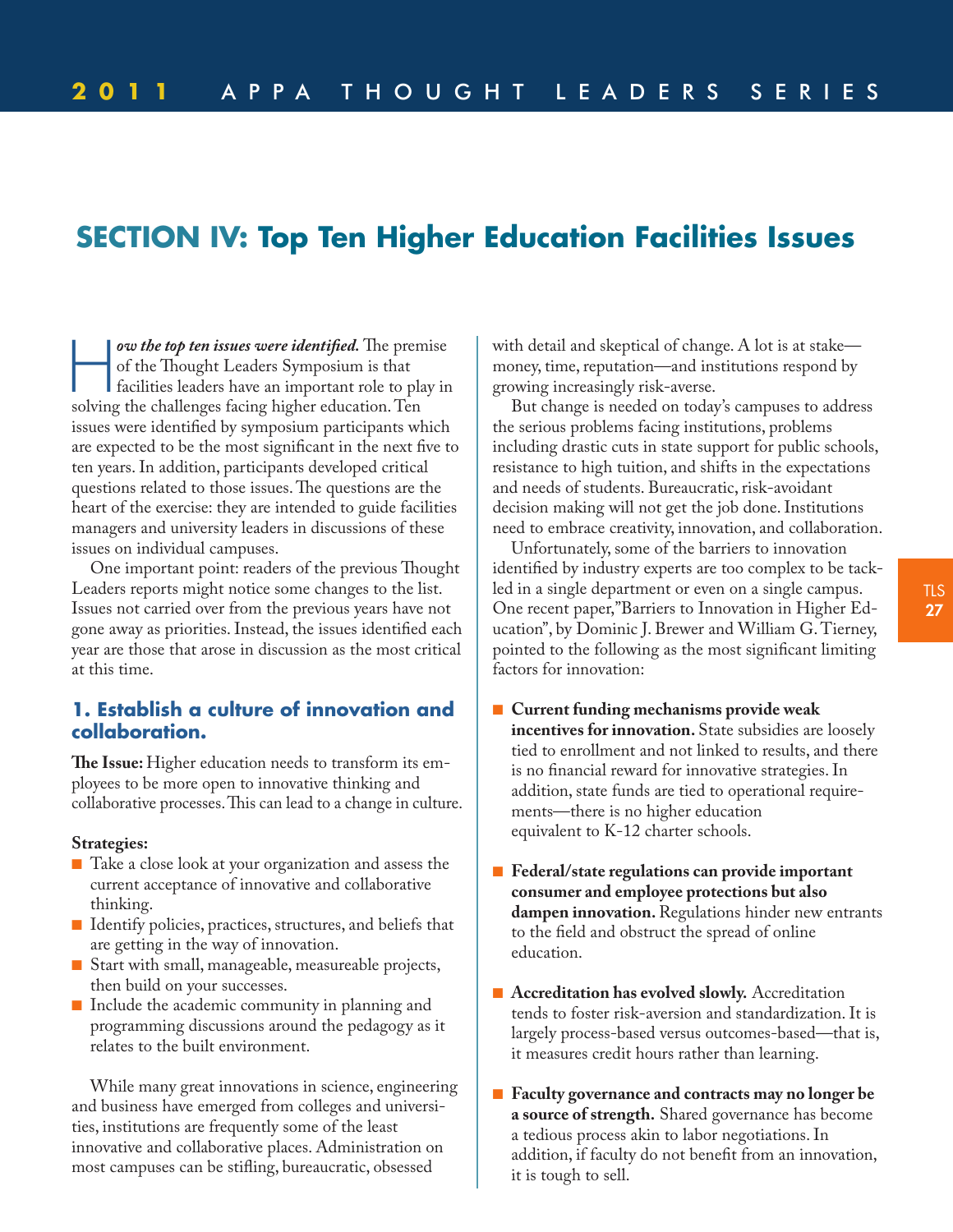So what can an individual or small group do when faced with such systemic challenges? The only solution is to start small but think big. A small step toward collaborative, innovative thinking may provide the confidence for greater risk-taking and teach important lessons on how to make innovation succeed. Consider a persistent problem, a point of contention or frustration that has long been a campus headache. How can you think about this problem in a new way? Who on campus can come together to look at this problem from different perspectives and come up with creative solutions? How can you remove the long-standing constraints that have gotten in the way of managing the problem?

An important step is to understand where you are today.Institutions need to take a close look at the practices, policies, beliefs and traditions of their organization and ask how they are either encouraging or inhibiting innovation.Think about innovative proposals in the

# **Data Point: Innovation on campus** *Questioning long-held assumptions about the purpose of higher education*

A recent report for the Center for American Progress and the Innosight Institute looked at how the structure of higher education discourages innovation and asks some hard questions about the purpose of colleges and universities.

For example, is the primary mission of the institution to educate students and move them toward a degree or is to produce research? Analyzing the structure of traditional institutions, the authors assert departmental organization is intended to "optimize the ability of faculty to publish." In contrast, for-profit, online institutions are designed to "optimize the flow of students through the university." While noting the significance of research institutions, the authors point out the traditional structure is far less efficient in terms of getting students to a degree:

A typical traditional university incurs operating deficits of 10 percent of revenues, even while Laureate [owner of Walden University] and Apollo [owner of the University of Phoenix] both report

past—how did they fare? What enabled successful projects to move forward, gain acceptance and thrive? What got in the way of other innovations finding success?

Another critical step is to develop measurable goals. Broad goals such as "increase collaboration between IT and facilities"sound great on paper, but how do you know if you have succeeded? Consider ways to measure progress and include periodic reviews in your plan.

#### **Questions for institutional dialogue:**

- How do we define collaboration? Innovation?
- How does the campus organizational structure and/or policies encourage or inhibit collaboration and innovation?
- **■** How do values and beliefs encourage or inhibit collaboration and innovation?
- **■** What mechanisms are in place for idea exchange?
- How do we move from concept to execution?

operating profit as a percentage of sales to be roughly 30 percent. The cost advantage of these disruptive low-cost universities, in other words, is more than 40 percent even as they often charge roughly the same tuition as those four-year traditional universities.

Another important question, particularly for state legislators, is whether their responsibility is to "facilitate the best possible postsecondary education and training for the people in the state or whether they are appointed to be the caretakers of the specific institutions that have historically provided higher education." Historically, these two goals were seen to be synonymous, but that might not always be the case. Should a historic institution with passionate alumni but poor track record be preserved? Or should that money go elsewhere?

*—Clayton M. Christensen, Michael B. Horn, Louis Caldera and Louis Soares, "Disrupting College: How Disruptive Innovation can Deliver Quality and Affordability to Postsecondary Education," The Center for American Progress and Innosight Institute, February 2011.*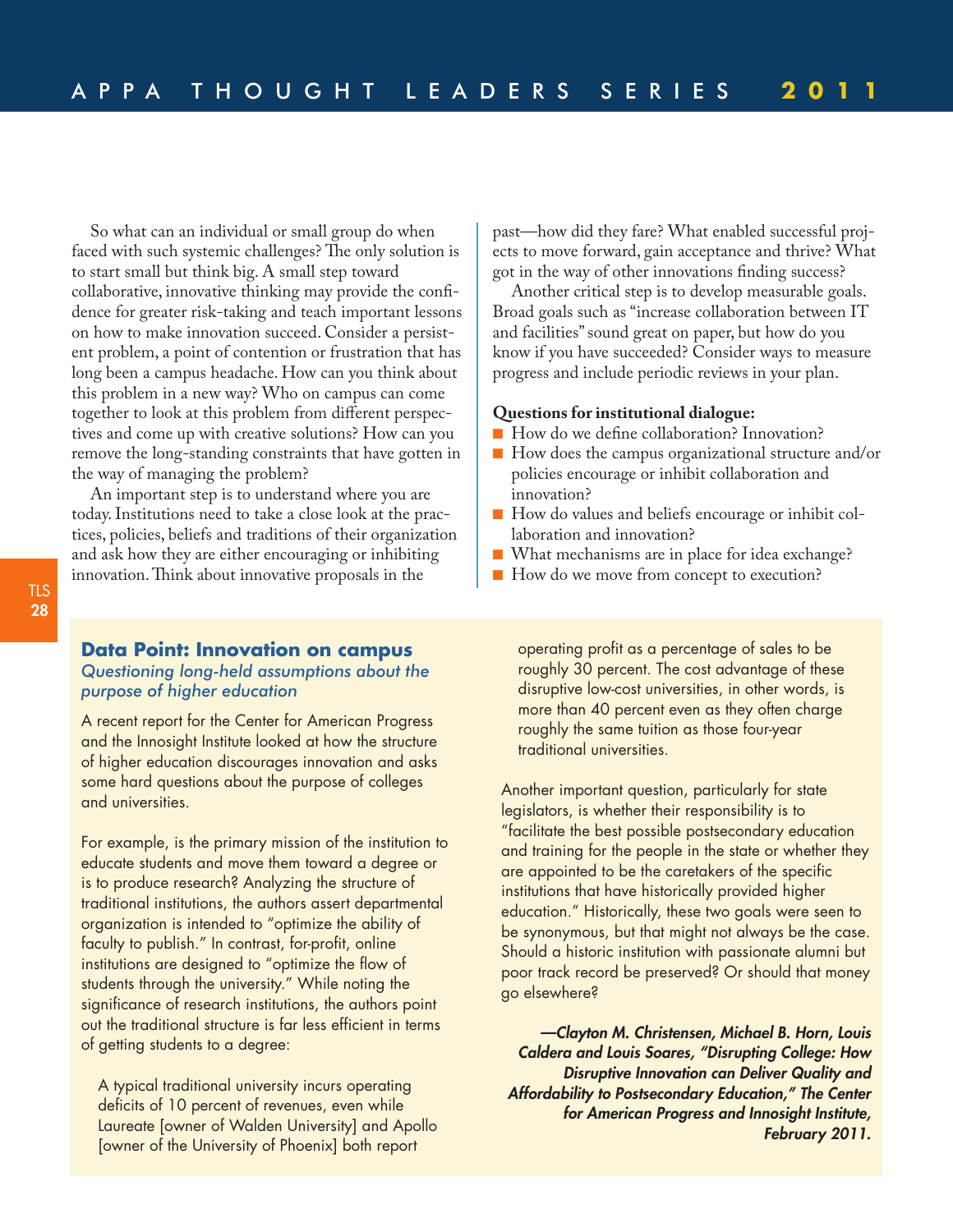- How do we know we've improved? What sort of benchmarks and metrics can we put into place to measure progress?
- How do we engage the academic community in innovative ways of delivering learning?

# **2. Improve productivity with level or decreasing resources.**

**The issue:** Colleges and universities need wellconsidered, measurable, and transparent strategies to get more done with less.

#### **Strategies:**

- Understand your institution's core mission and focus your efforts there.
- Develop metrics to measure your progress.
- Look for advantages from technology.
- Empower your employees by increasing flexibility and accountability.

Economists say the recession is ending, but budget woes for colleges and universities are not going away. State appropriations for higher education will be even lower in some states in the next few years as federal stimulus funds run out.The National Governors Association and the National Association of State Budget Officers predict state shortfalls for 2011-2012 to reach \$127.4 billion. At least 31 states predict budget gaps, according to the National Conference of State Legislatures, with nineteen states expecting gaps of 10 percent or more of their general fund budgets. Proposed cuts to higher education range from \$314 million in New York, to \$325 million in Arizona, \$660 million in Pennsylvania, \$969 million in Texas, and \$1.4 billion in California.

Meanwhile, most private colleges and universities (79 percent) expect to see increases in their tuition revenues for FY 2011-12, but the rates of increase are generally flatter than in previous years and often offset by significant tuition discounting. A 2011 report by the National Association of College and University Business Officers found that discounting and financial aid reached unprecedented levels for private institutions.The average tuition discount rate for first-time, full-time freshmen was 42.4 percent in 2010, a jump from about 39 percent in 2007, while a record 87.5 percent of all first-time, fulltime freshmen received financial aid compared to around 80 percent in the seven years preceding 2009. As a result,

net tuition on average grew by less than 2 percent in 2009 and just under 3 percent in 2010, a significant drop of the average increase of 4.2 percent from 2001 to 2007. "That means that institutions did not gain nearly as much revenue as their tuition increases would suggest, and that many institutions saw gains in tuition revenue that lagged the inflation rate," noted *Inside Higher Ed*.

Facilities departments will take the hit along with everyone else—so what are they to do? Many are already smarting under several years of budget cuts, hiring freezes, and delayed maintenance.The key will be to increase productivity.

This sounds like an overwhelming proposition, but in fact it is an opportunity to focus your efforts and embrace innovative thinking. A critical step is to assess your mission.It is easy for organizations to take on tasks over the years that then become routine and expected even though they do not contribute to the mission. Senior facilities officers need first to clearly understand what is required of them and ensure that those requirements are aligned with the institution's mission and vision.Then they can prioritize the work of their employees based on their contribution to that mission.

A second important step is to establish metrics that will allow you measure your progress. Can you find new ways to assess how well you are fulfilling your mission? With new metrics and a steady source of data, you can see where you're falling short as well as where you're succeeding.Technology can be an important tool in the search for and use of metrics, and facilities professionals should also look to technology to improve productivity. Investments in smart building systems, for example, can improve building efficiency, provide critical data on building performance, and save workhours in maintenance and monitoring.

Finally, senior facilities officers should look for ways to increase employee accountability. Employees should be empowered to have more flexibility in how they get their jobs done and given more opportunities to speak out about opportunities for cost savings or improved productivity.Those employees who step up to the challenge and find ways for the institution to get the job done should be rewarded.

#### **Questions for institutional dialogue:**

■ What are the requirements and expectations of facilities to support the mission of the institution?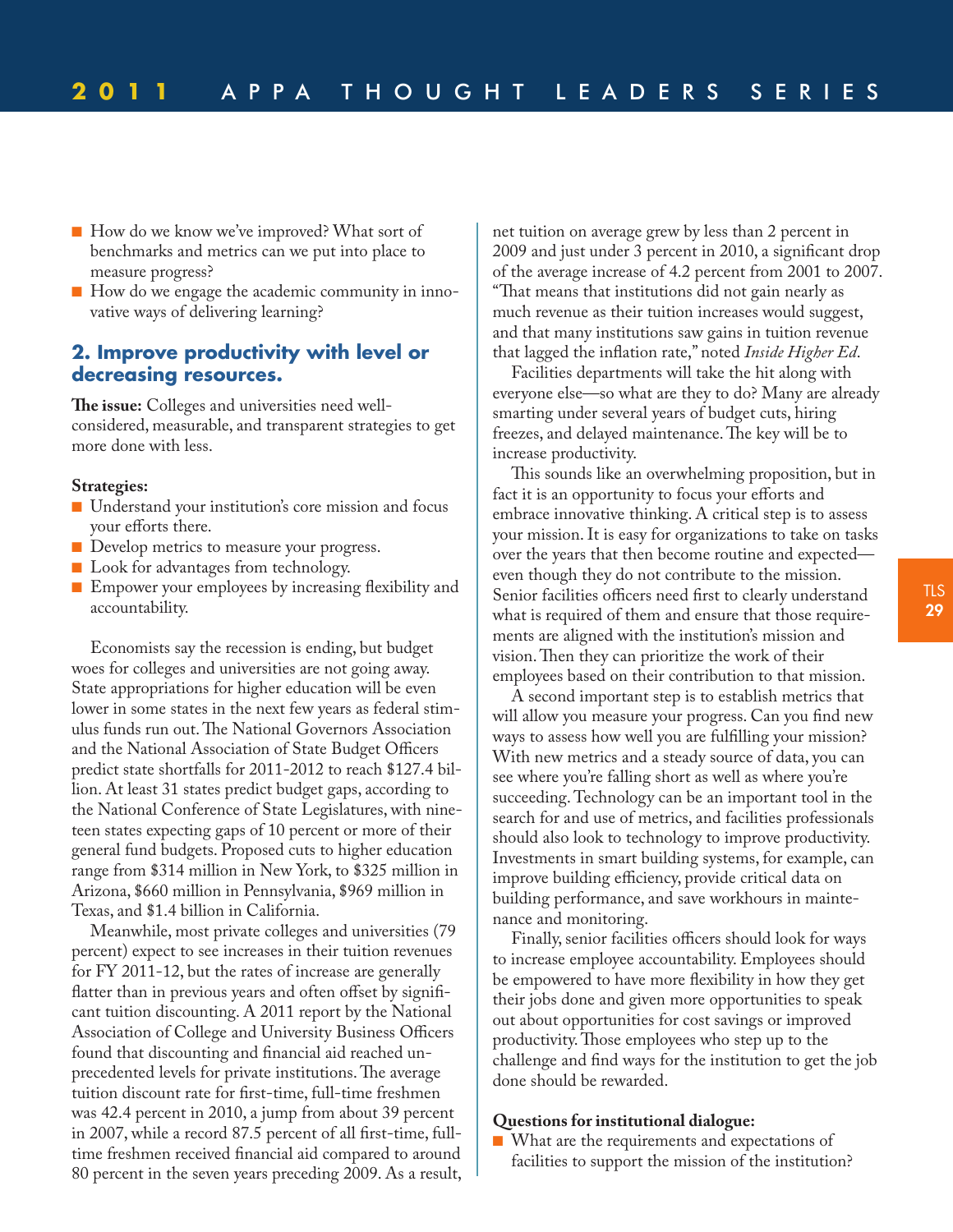# **Data Point: Budget woes for state colleges and universities**

*Situation not improving any time soon*

"While fiscal 2012 may mark a turning point in state fiscal conditions, spending and revenue collections are unlikely to return to prerecession levels for a couple more years in a number of states. The slow economic recovery and the wind-down of Recovery Act funding in fiscal 2012 will continue to present states with an environment of tight fiscal conditions even after significant cuts and the enactment of new taxes and fee increases."

# *—"Preliminary Summary: Spring 2011 Fiscal Survey of States," The National Association of State Budget Officers, May 31, 2011.*

- **30** What is the targeted/desired outcome?
	- What metrics best quantify facilities requirements and expectations? What should be monitored and how?
	- What resources are available to start?
	- How can we use technology to improve productivity? Where will technology investments have the greatest payoff?
	- How do we empower employees to contribute to the process? Can we increase accountability as well as flexibility?

# **3. Leverage technology to improve decision making.**

**The issue:** Colleges and universities need to do a better job gathering and analyzing their data to make solid and consistent business decisions.

#### **Strategies:**

- Promote the concept of data-driven decision making to campus leaders.
- Identify business functions and decisions that could be supported with better data access and analysis.
- Determine current sources of data and evaluate any barriers to using that data.
- Support employee training for data evaluation.

Participants at the Thought Leaders symposium believed that data is the great untapped resource of colleges and universities.Institutions automatically collect vast amounts of data, but they make little use of it to drive business decisions. Even more data is uncollected and unusable.The savviest and most successful corporations rely on their data to understand their customers, deliver the best products and services, and streamline their operations. Colleges and universities that embrace this same attitude would have a powerful tool to help them compete in the increasingly tight higher education market.

Some institutions have seen the value of their data and made investments in data management and business intelligence systems that have achieved significant results in cutting costs, identifying trends and supporting business decisions. Consider the following examples:

- Miami University of Ohio used business intelligence tools to improve the financial viability of its summer academic programs. By combining information from accounting, registration, and financial aid systems, the university gained a big-picture view of summer students and courses and was able to make critical decisions to cut the budget.
- Johnson County Community College in Overland Park, Kansas, implemented a project management system for its IT department that has resulted in more efficient project development and management. Proposed projects are prioritized to ensure those with the greatest impact get the most attention.
- Lincoln Memorial University in Harrogate, Tennessee, used advanced statistical tools to determine the most successful recruitment strategies for the institution. Strategies believed to be sure-fire hits turned out to be duds, while unexpected efforts had remarkable results.

For all these institutions, the first step was to embrace the idea of data-driven decision making.Without a high-level commitment to data as a critical tool, these projects will never get off the ground. One way to build support is to start small with a manageable project that can have solid results.That's why Miami University began by looking at summer session data."Having a real-life example of how we could use data to support decision making helped the general university community understand the value of business intelligence,"said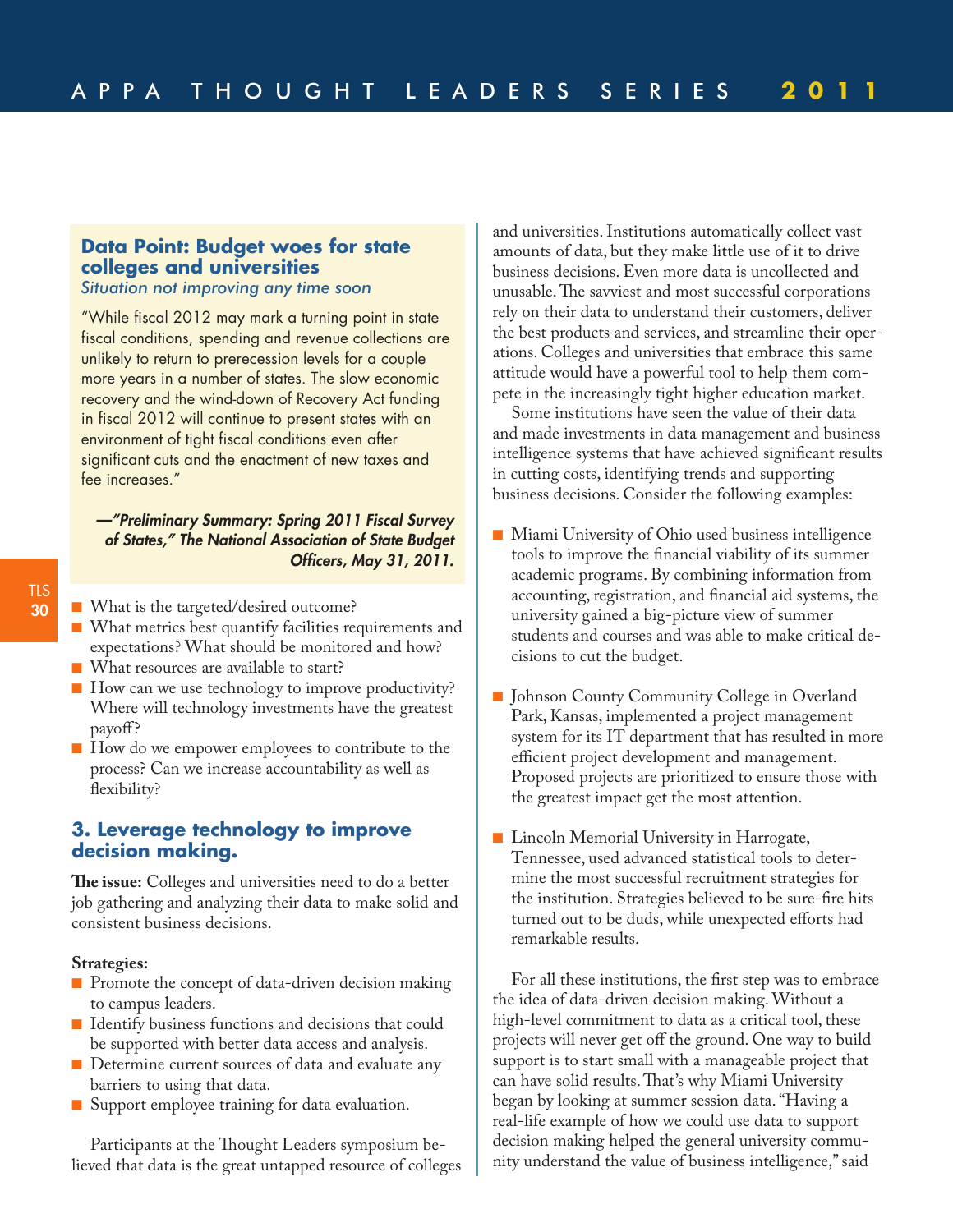Beverly Thomas, associate VP of finance and associate treasurer."It made it less theoretical." Another important early step is to identify areas that could benefit from better data.These will often be activities or functions where the institution needs to cut costs, improve productivity, or solve a problem. For Johnson County, that meant tackling widespread frustration with the IT project management process; for Lincoln Memorial, this meant focusing on recruitment, where the institution had set a goal to become more selective and enroll more highachieving students.

# **Data Point: Making smart use of data**

# *Adapting the ideas of today's savviest online companies*

Colleges and universities are looking to the world's most successful companies to improve their interactions with students.

For example, Austin Peay State University in Clarksville, Tennessee recently unveiled a system that recommends courses to students based on their major, past academic performance and performance of other students in the class. The system operates a lot like the recommendation systems used by Netflix and Amazon to promote books and movies, and in early tests it has shown to lead to higher grades and fewer dropped classes.

Meanwhile, the University of Phoenix recently rebuilt its entire learning platform from scratch, incorporating many of the innovations of social networking sites as well as a complex, in-depth data platform. The goal is to create a system that profiles student behavior and personalizes how individual students are taught. Recommended learning activities will be based on how students learn, what they're struggling with and where they need help.

*— Jeffrey R. Young, "The Netflix Effect: When Software Suggests Students' Courses,"* **The Chronicle of Higher Education***, April 10, 2011 and Josh Keller, "Borrowing From Tech Industry, U of Phoenix Rebuilds Its Learning Platform,"* **The Chronicle of Higher Education***, February 6, 2011.*

Often colleges and universities have the data they need to make better decisions, they just aren't using it. Institutions need to identify their stores of data and find ways to get it out of its silos and into a form that makes sense for users.This can be a technically challenging task, and rarely will institutions have the right staff on hand to do it all themselves. Finding the right vendors with whom you can partner is essential for most colleges and universities. Data experts can help identify barriers to data integration and point the institution to more efficient capture and use of information.

#### **Questions for institutional dialogue:**

- Who on campus supports the idea of data-driven decision making? Who is skeptical? What core group of advocates could promote the concept across the campus?
- Where is the institution already using data effectively? Can these programs be expanded?
- What critical issues or problems could be addressed with better data analysis? Are these issues essential to the institution's goals or mission?
- What data is the institution already collecting? Where is this data stored? What barriers are getting in the way of making use of this data?
- Do we have trusted vendors to guide us through the process of adopting business intelligence systems?

# **4. Align IT and facilities.**

**The Issue:** Information technology and facilities departments need to do a better job of coordinating their goals, plans and projects to improve the success of both groups.

#### **Strategies:**

- Determine what is getting in the way of facilities and IT working more closely together.
- Reach out to IT managers and staff to gain agreement on the importance of better coordination.
- Develop processes that will improve alignment.

Throughout the Thought Leaders symposium, the importance of better coordination and alignment between IT and facilities kept returning as a theme. Most attendees could cite a project where lack of coordination had costly, time-consuming, stress-inducing results. Participants described having to drill through concrete walls to add conduits and fighting over closet space needed both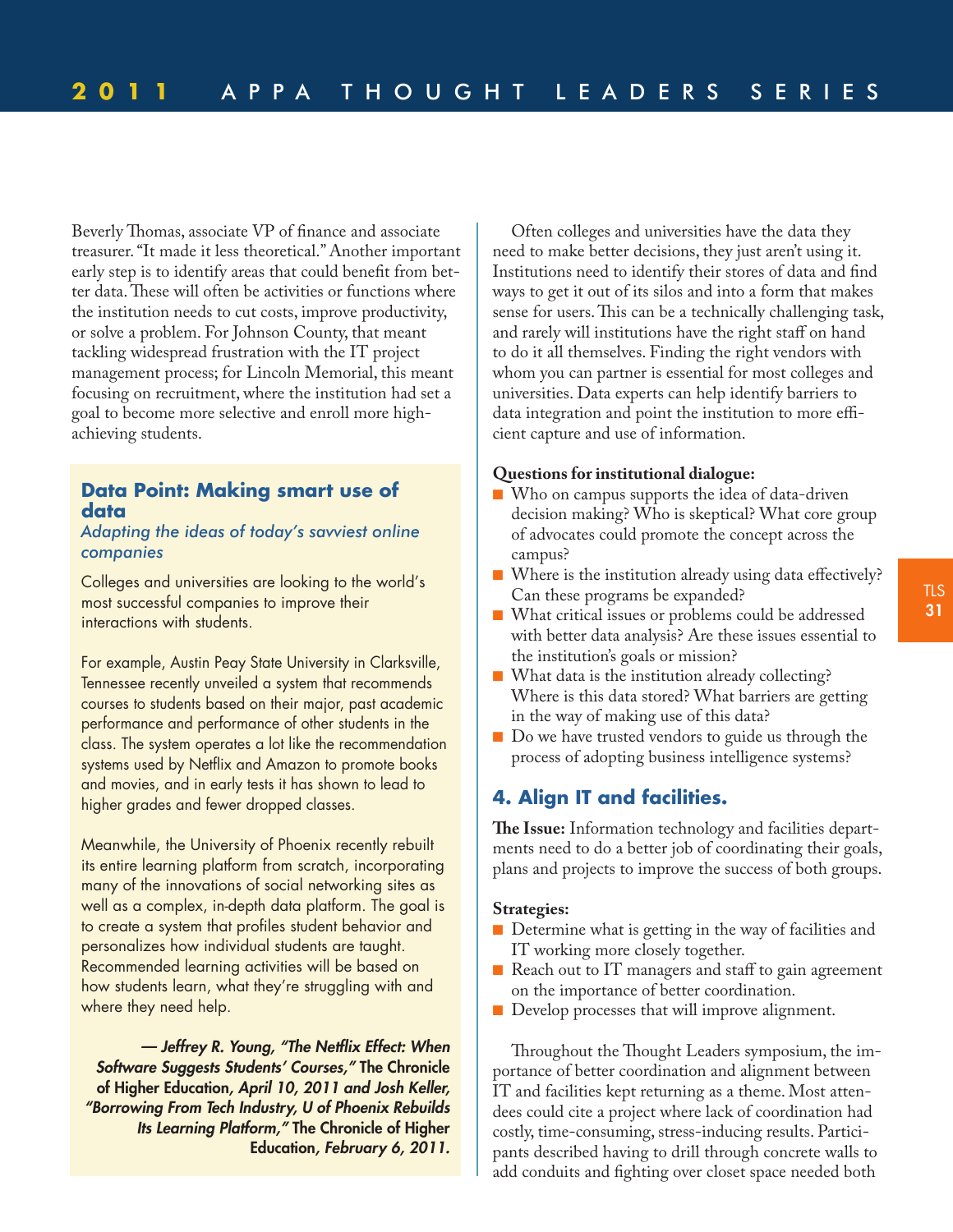for maintenance staff and for servers. No one expects a 60-year-old building to be technology ready, but there is no reason new construction or renovation projects should have these problems. Some simple communications and coordination would make both IT and facilities more successful.

One area of emphasis that could benefit from increased IT/facilities coordination is energy management. Technology in general and servers in particular are energy-intensive systems, requiring not just electricity but also expensive air conditioning. Lack of coordination makes the situation worse. Facilities managers complain that either IT or individual academic units sticks servers in closets, taking away much needed space and requiring an entire building to be air-conditioned to keep that one closet cool; these server closets often require 50 percent more energy than the same amount of resources at a centralized data center. Facilities staff also argue that IT is only responsible for the upfront cost of servers and other IT infrastructure, not the electric and cooling bill, so there is no incentive for IT to invest in more efficient systems. On the other hand, IT managers point out they often have no way of measuring their power use since data centers are not individually metered.

The root of the problem is often neither IT nor facilities but rather faculty and research groups eager to have physical control of their own servers, but the situation poses an ideal opportunity for facilities and IT to work together for a better solution for the entire campus. Many institutions are turning to data center consolidation, where servers are grouped into one or a few specially designed locations that feature best practices in energy management and air handling and include only the most up-to-date, energy-efficient systems. A recent survey by CDW found that 79 percent of colleges and universities either had or were developing a data center consolidation strategy with the goals of both reducing expenditures on hardware, software and operations and reducing energy consumption. Other key steps that can help in this process include:

■ Coordinate to develop metrics for IT energy use. Some data center functions can easily be measured with free tools provided by the EPA and the U.S. Department of Energy—CDW found that only 25 percent of IT managers were "very familiar" with

these programs. Other steps to manage energy consumption might require coordination with facilities.

■ Consider outsourcing. One radical solution to data center problems is to get rid of them altogether. Thousands of colleges have already signed up for e-mail and calendar services through Google Apps, eliminating the need for servers that previously hosted these systems. Outsourcing research data may prove to be more complicated, since it would require not just data processing on an unpredictable schedule but also moving large chunks of data. But any means of reducing the number of servers on campus should be supported by both IT and facilities.

Data center consolidation is only one prime example where increased IT and facilities coordination could have resulted in significant savings and better services for campuses.The first step in all of these situations is determining what is getting in the way. Leadership management should look at processes, policies, budgets, and beliefs to understand where the roadblocks are.The next step is to forge connections between departments. This does not have to be an elaborate process in the beginning.If the senior facilities and senior IT officers had lunch once a month, it would be a great start. You need both formal coordination and informal relationships to succeed. Finally, the departments should work together to develop processes that will improve alignment. Look for metrics along the way that you can use to measure your progress.

#### **Questions for institutional dialogue:**

- What is the current relationship between facilities and IT? Are there any formal points of contact, coordination, review or approval? What about informal relationships that could serve as a starting point?
- What are the roadblocks getting in the way of effective alignment? Are any policies interfering with coordination? What about institutional attitudes and beliefs?
- Are the mission and goals of the two departments in alignment?
- What are some concrete objectives of better IT and facilities alignment? Can we apply metrics to those objectives? How will we know when we have succeeded?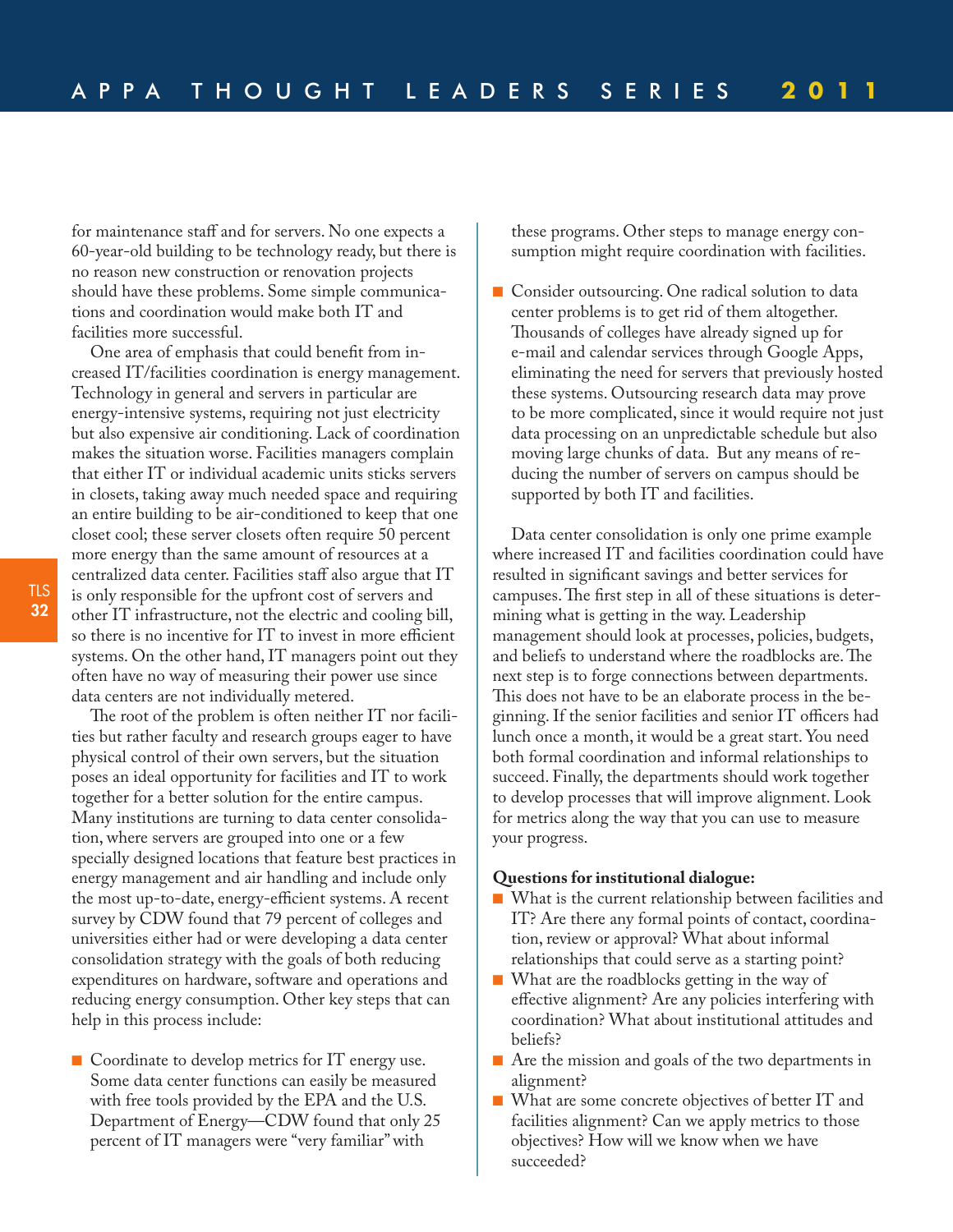# **Data Point: IT and energy management**

# *Findings from the 2010 Energy Efficient IT Report*

IT managers place increased importance on energyefficient technology

• The percentage of IT managers who believe that energy efficiency is a very important consideration when purchasing new IT equipment has rebounded significantly during the past year – from 34% in 2008, down to 26% in 2009 and back up to 39% in 2010

Organizations are consolidating data centers and innovating to reduce energy use

• 79% of organizations currently have or are developing a data center consolidation strategy. Many cite energy reduction as a top driver.

Their efforts are paying off

- 74% of organizations have or are developing programs to manage and reduce IT energy use
- Of this group, 56% (up from 39% in 2008) have reduced their IT energy costs by 1% or more

Still, many struggle to allocate funds for energy-efficient IT programs

• Managers explain that they have too little budget left for new, more efficient IT systems after meeting internal client demands. They also find that senior management gives higher priority to investments in other areas of the organization

> *—"CDW-G 2010 Energy Efficient IT Report," CDW-G, 2010.*

■ What processes and policies need to be revised to make alignment a reality?

# **5. Create a new budget model for IT and facilities.**

**The Issue:**Institutions need to coordinate not just IT and facilities planning but also budgets to ensure both groups are working toward the same goals.

#### **Strategies:**

- Evaluate the current level of budget integration between IT and facilities—for example, are incentives available to IT to reduce energy costs?
- Understand barriers to changing the budget model.
- Seek buy-in from both IT and administration leadership.
- Consider interim steps that could help prove the need for better financial integration.

It is not enough for IT and facilities to coordinate their planning and operations; they also need to align their budgets.Today, at most institutions, the finances of the two departments are completely separate, creating unintended negative consequences that can get in the way of improving the effectiveness of both groups.

Take the example of data centers from above. Part of the problem cited at many colleges and universities is that there is no incentive for IT to spend more money for energy efficient systems. Relatively cheap servers distributed around the campus cost the IT budget very little—or, in fact, cost IT nothing at all because they are funded from department budgets—but they put a huge drain on the facilities budget. Conversely, consolidated, energy-saving data centers require investment from the IT budget, but the savings to the electric bill will help the facilities budget.If there is no financial incentive for IT to invest in energy efficiency, why would a cashstrapped IT department bother?

A better solution is to create a link between the IT and facilities budgets so that savings in one area help everyone. At some institutions,IT departments that can prove their purchases save money on operational costs can recoup some of those savings—but this is quite rare. A recent survey by ECAR found few colleges and universities offering any financial incentives for environmental sustainability initiatives. Only 9 percent offered incentives for adopting alternative sources of electrical power, 5. 7 percent for minimizing growth in electrical energy usage and 3 percent for complying with LEED standards.The survey also found that IT is often only marginally involved in green initiatives on campus and rarely have measurable goals for increasing sustainability. While 53 percent of institutions had a stated goal of minimizing growth in electrical energy use, only 35 percent had a system in place to measure their progress; 47 percent had no goal at all. Most IT directors are striving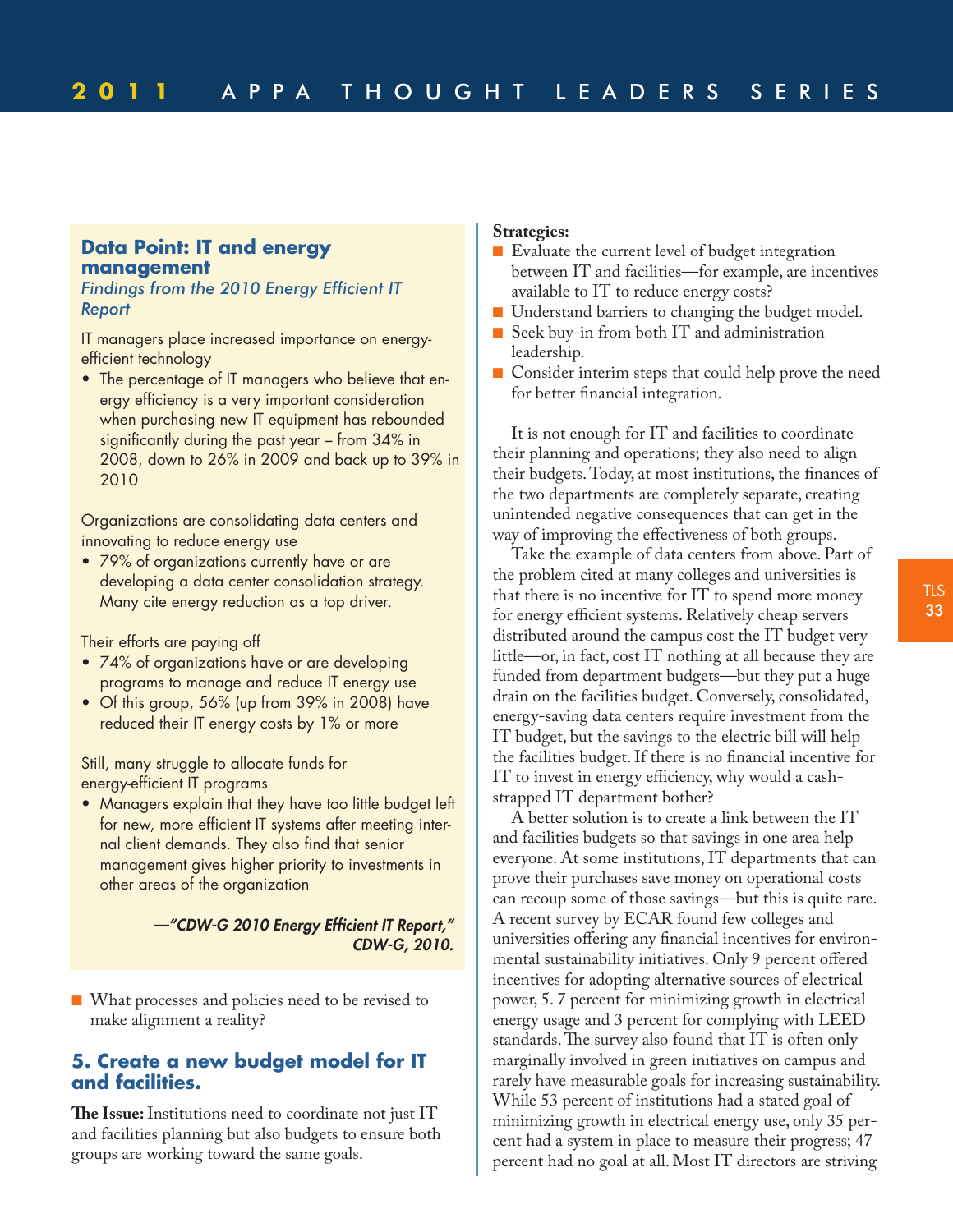to reduce consumption—75.1 percent had initiatives underway—but without set goals or any financial incentives, these efforts may stumble when budgets are cut and priorities shift.

One model for combining not just the efforts but also the finances of IT and facilities is provided by Stanford, where the Sustainable IT office is a joint effort of both facilities and IT and reports to both departments.The goal of the office is to reduce the greenhouse gas emissions generated by IT infrastructure by reducing the energy needed to run the computing infrastructure, the cooling needed to keep equipment running, the energy used to build the systems, and the electronic waste produced when equipment is disposed of. Since its creation in 2008, the office has implemented programs to reduce the energy consumption of desktop and laptop computers, saving more than 2 million kWh/year, improved the efficiency rating of its data centers, and is in the process of building a cutting-edge computing center that will save the university \$3.2 million per year in energy costs over 25 years.

Important steps in creating a new budget model will include identifying critical stakeholders, building support for the concept, and developing strategic goals for what is to be accomplished. Such a major shift will require buy-in from both departments as well as administrators across the institution. A strong financial case for integration will be essential, so research will be needed. A look at the constraints that are getting in the way will also be necessary.These will certainly include long-standing organizational structures as well as firmly held beliefs about how the institution should operate.

This process will be lengthy, but some preliminary steps can help to make your case. For example, the ECAR study found that the majority of IT directors had little knowledge as to how much energy their systems used. Facilities can work with IT to uncover this information in several ways. One instrument is an energy audit: while some colleges and universities (40.5 percent) conducted at least partial audits in the past year, only 12.4 percent audited their entire energy usage. Many IT professionals, on the other hand, reported either no audits in the last year (28.9 percent) or did not know whether an audit had taken place. (28.2 percent). Another solution is to start metering energy usage and at least informing departments of their consumption if not billing them for it. Currently, 83.7 percent of colleges

and universities neither inform nor bill departments for their energy use: 9.4 percent were not billed but were informed, while only 3.3 percent were actually billed for their energy consumption.If IT and individual departments knew how much technology was costing the institution—and themselves—they would be more motivated to take action. Metering is a task that facilities departments can undertake on their own: it can have significant impact in convincing others of the importance of both working together and creating a new structure for budgeting.

#### **Questions for institutional dialogue:**

- What are the unintended consequences of lack of coordination or incentives for IT?
- What do we want to accomplish with a new budget model? What are our goals?
- What are the current constraints to better integration?
- Who are the stakeholders who would be necessary to achieving better integration? What is their current attitude toward IT/facilities alignment?
- What steps would need to take place to achieve alignment? What model would work for the campus? Are incentives an option? A joint office? A new system entirely?

## **Data Point: Energy consumption and IT**

# *Lack of information seriously hurts IT efficiency efforts*

"The absence of metrics about our own electrical power consumption is one of the biggest barriers we face in getting heavily into ES [environment sustainability] projects. We don't know how much electricity we use now; we don't see the bills because our facilities aren't sub-metered. We can guess at our usage, but we'd be much better off if we could see the numbers." – Sharon Blanton, CIO of Portland State University.

*—Mark C. Sheehan and Shannon D. Smith, "Powering Down: Green IT in Higher Education," ECAR Research Study, 2010.*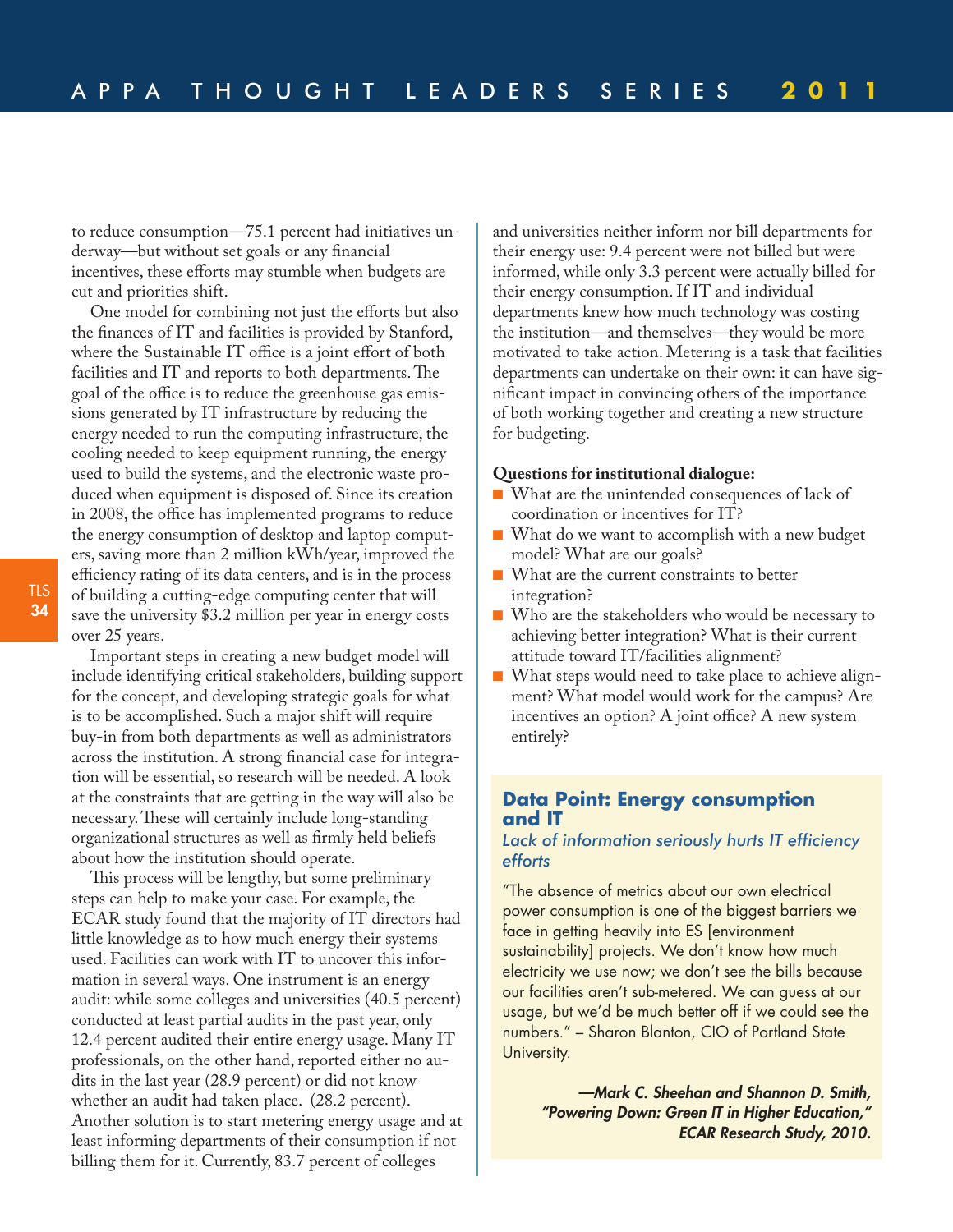■ What incremental steps could be used to inform campus leaders about the issues? Are energy audits an option? What about sub-metering?

# **6. Confront shifting workforce demographics.**

**The Issue:** Institutions need to take active steps to prepare for an increasingly diverse workforce.

#### **Strategies:**

- Understand the demographic shifts expected in your region.
- Implement cultural competency training before you experience problems dealing with race, ethnicity or culture.
- Partner with others in your community or region to increase recruitment and training among diverse populations.

The college and university workforce of tomorrow will be significantly more diverse than that of today. Research makes clear the magnitude of the shift.To recap from previous sections of this report, the caucasian proportion of the population will decline steadily in the next few decades, while the Hispanic- and Asian-American populations will grow dramatically.

How will colleges and universities in general and facilities departments in particular prepare for this change? Demographic shifts are highly localized, and the transformations expected in one region may be very different from those in another. Senior facilities officers would be wise to take a look at the demographics of their own area: Does the workforce reflect the surrounding community? If it doesn't now, it probably will. These campuses should make extra effort to prepare for more diversity.

Institutions should also consider attitudes within the workforce.It's better to assess and address issues of race, ethnicity and culture than let them simmer under the surface. Human resources experts use the term "cultural competence"to describe the skills, attitudes, policies and structures within an organization that enable that organization to work effectively in a context of cultural differences. Efforts to increase cultural competence can include diversity training, mentoring programs, and partnerships with community and social service

organizations. Research on a six-city program by the Annie E. Casey Foundation to help disadvantaged, low-skilled workers secure jobs with family-supporting wages—often in the construction industry—found several steps critical to the success of cultural competency efforts:

- Leadership commitment and dedicated resources demonstrated the importance of cultural competency to employees.
- Cultural competence efforts must be a priority and should be tracked along with other management tasks.
- Training should be extended to front-line supervisors since they deal with diversity issues on a day-to-day basis.
- Employers reported they benefitted from cultural competency interventions even when they had not considered issues of race or ethnicity a problem.

Senior facilities officers should reach out to their HR departments for help identifying the cultural competency efforts that would help your organization.

Institutions should not just wait for the workforce to become more diverse; they should reach out to minority groups within the community and strive to attract a wide range of employees. Often recruitment efforts need to be combined with training programs to ensure workers have the right mix of skills.Individual colleges and universities rarely have the resources or the level of demand to warrant creating such programs themselves, so it makes sense to seek out existing programs or team with other employers in your area. Such programs have had significant results in some cities. For example, in 2010 the Tri-County Construction Labor-Management Council (TRICON), based in Peoria, convened a Labor Shortage Taskforce including industry representatives, education leaders and community members with the goal of building a diverse and skilled construction workforce. Programs underway include outreach to area middle and high schools to educate students on careers in construction,Women in Construction Days (a program targeted at high-school girls), a new construction pre-apprenticeship program coordinated by the Illinois Central College Professional Development Institute, and expanded training in green building.It is too early to know the long-term results of the TRICON program, but it holds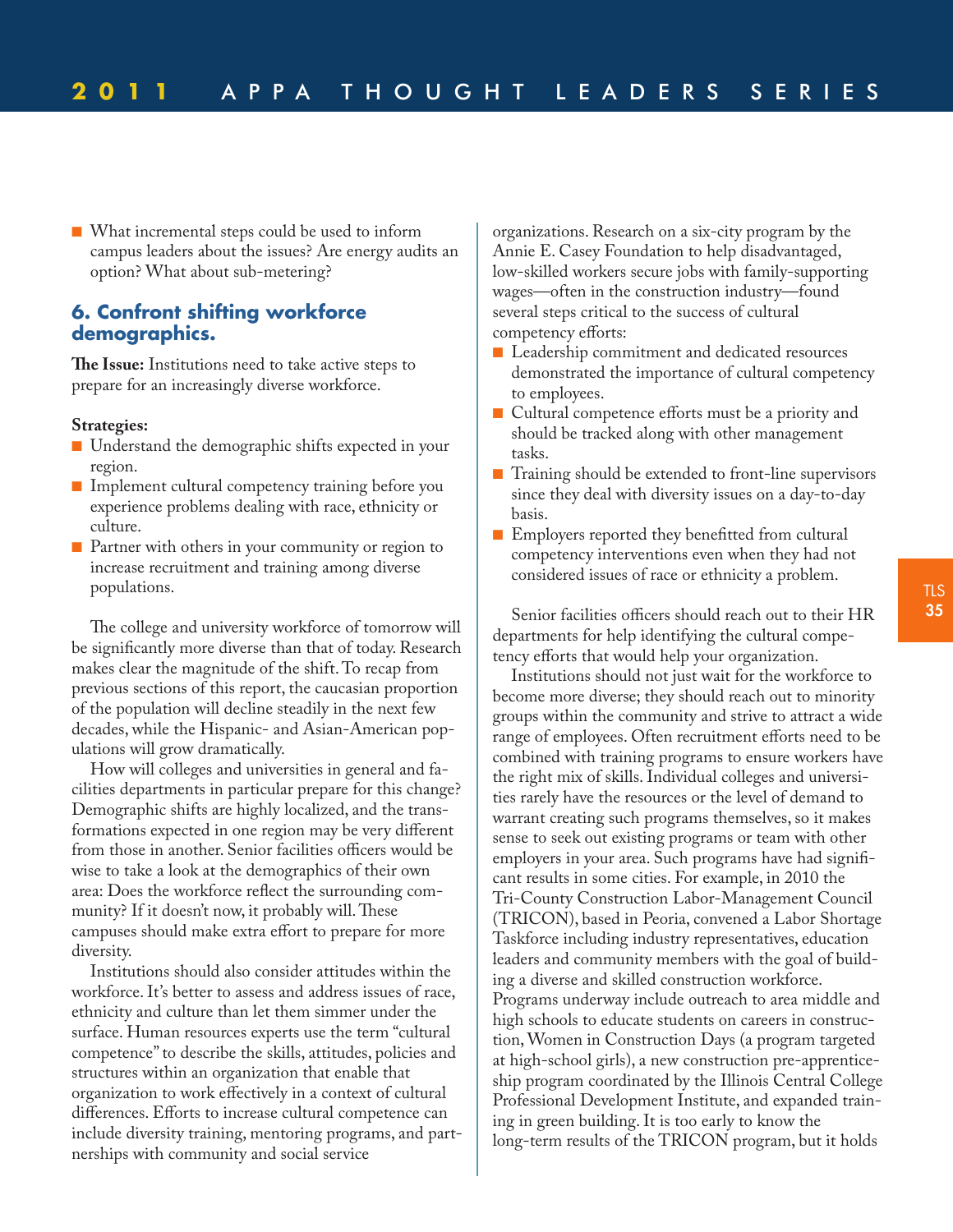promise to increase not only the available workforce but also the diversity of that workforce.

#### **Questions for institutional dialogue:**

- What demographic shifts are expected in our region?
- Does our current workforce reflect the community in which we operate?
- How can we promote cultural competencies within our organization? What are the current attitudes toward race, ethnicity and culture? Who can help us become a more culturally aware and accepting workforce?
- How diverse is our current employee candidate pool? How can we increase the diversity of that pool?
- Can we partner with others in our community to create new recruitment and training programs? What can we do to promote careers in the industry?

# **7. Increase the flexibility of the workplace.**

**The issue:** Higher education HR policies and procedures need to become more flexible to adjust to a changing workforce.

#### **Strategies:**

- Make the case for flexibility to key stakeholders and build alliances.
- Understand the barriers standing in the way of more flexible policies and practices.
- Take stock of what you can control and strive to increase flexibility within the existing system.

As well as becoming more racially, ethnically and culturally diverse, the campus workforce will also include more women, grow older, and face increased competition for skilled workers.The one solution that can help address all of these problems is more flexibility in the policies and procedures of the workplace.

The rigid structure that has worked for decades in the workplace no longer serves the institution, and the problem may only get worse. For example, women are statistically more likely to be responsible for the care of both children and aging parents. More flexible hours and an emphasis on productivity over the number of hours spent on the job appeal to women workers with these needs. Older employees might not want to continue as

permanent employees but may want to work part-time. By accepting part-time or flexible work schedules, these employees can continue to provide their invaluable wisdom. Also, potential employees in highly competitive trades will soon be able to pick and choose where they work. More flexibility in terms, salaries, and advancement opportunities will help the institution attract critical staff.

The first steps for leadership in increasing the flexibility of the workplace are to make their issues known and to build alliances. Some campus leaders may have no idea of the looming shortage of skilled trade workers and would be surprised to learn that plumbers and electricians will soon be in short supply. Even HR experts may not appreciate the depth of the challenges. Presenting basic facts may go a long way toward enlightening key stakeholders. Academic leaders need allies across the campus if they intend to change hiring and workforce practices, so it is important to look for ways to make connections and build relationships.

Numerous barriers stand in the way of increasing flexibility, and a critical step is to evaluate the barriers on your campus.These might include state mandates for public schools, union rules for unionized campuses, and entrenched policies at larger institutions. Once you understand the rules and roadblocks, you can act constructively.

While working to overcome these barriers, you can make the most of the tools already at your disposal. Many aspects of workforce planning and management are under the control of the senior facilities officer. Look at ways to increase flexibility within the existing framework. At the least, you can strive for diversity in hiring, create mentoring programs, work to capture institutional wisdom from aging workers and promote a culture of accountability.

#### **Questions for institutional dialogue:**

- Do we understand the pressures that will challenge our workforce in the next five, ten and fifteen years? What issues will be critical—more women in the workplace? Aging and retiring staff? Increased competition for skilled workers?
- Do others on campus understand these challenges? What can we do to increase awareness about the challenges?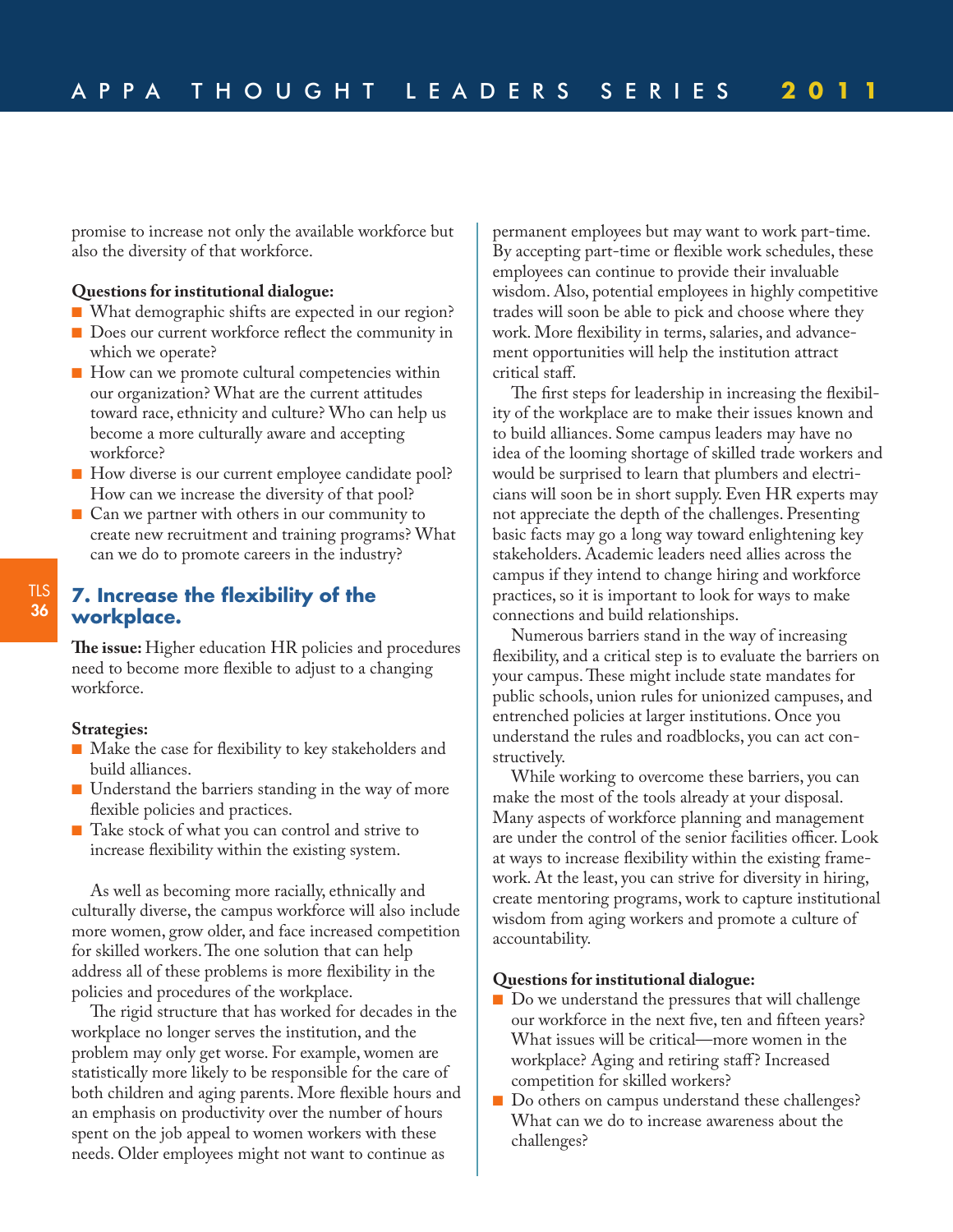- Which critical stakeholders should be involved in efforts to increase flexibility? How can we build alliances with the right people?
- What barriers stand in the way of increased flexibility? Which barriers can be removed relatively easily? Which must be worked around?
- What do we want in terms of flexibility? What sorts of policies and practices would benefit the facilities workforce?
- What factors are within our control to improve workforce conditions right now?

# **8. Make smart decisions about outsourcing.**

**The issue:** Outsourcing will increasingly become an important tool for accomplishing necessary tasks, but the right balance needs to be achieved between services outsourced to vendors and those kept the sole responsibility of employees.

#### **Strategies:**

- Consider why the institution wants to increase outsourcing.
- **■** Understand the barriers to and arguments against outsourcing.
- Develop an evaluation process that takes into account the values, mission and goals of your institution.

Most colleges and universities have already discovered the benefits of outsourcing at least some services—one survey found 95 percent of institutions outsource some non-academic services.When budgets are tight and competition for skilled workers is fierce, sometimes the right solution is to turn to vendors to get the job done. However, not every task should be outsourced, and institutions need to develop systems to assess what should and should not be trusted to others.

Today, the most common outsourced services include food services, vending, bookstore operations, copy services and custodial services. However, this list is growing. IT outsourcing is becoming increasingly common, as discussed in previous sections of this report; for example, hundreds of colleges and universities have outsourced their e-mail to Google.Institutions are also exploring outsourcing other services including finance and accounting, student services and financial aid. Numerous

services within facilities departments are also being outsourced, including groundskeeping, HVAC maintenance and elevator service.

A report by the Lumina Foundation for Education found four reasons colleges and universities turn to outsourcing:

- **Reduction in costs.** This is the most often cited reason for outsourcing and usually the most important. Vendors can use technology, economies of scale, and expertise to get jobs done more cheaply than the institution could do itself.
- **Reallocation of capital resources.** By outsourcing services, institutions eliminate the need for capital investments related to those services. For example, when Google handles your e-mail, it is Google's job to invest in new servers.
- **Improvements in quality.** Dedicated vendors offer the advantage of experience and expertise. Outsourcing allows institutions to focus on what they do best—education—and lets vendors do what they do best, whether that is food service, grounds maintenance or custodial services.
- **Reduction in long-term employment costs.** Savings from eliminated or frozen positions can be significant, in both the short and long term. And for highly competitive jobs, vendors can sometimes attract staff that the institution cannot.

Nevertheless, it is important to understand factors that might limit institutions' power to outsource.These can include existing labor agreements, non-union labor issues, concerns about quality, interest in maintaining control over key functions, concerns about cost savings, and political opposition. Even some of the advantages of outsourcing can be points of contention. For example, outsourcing can reduce long-term employment costs, but that may mean laying off staff who might have worked at the institution for years. A study by the Institute for Higher Education Policy found that the prospect of displacing or replacing employees made outsourcing a particularly difficult decision. A related concern was a loss of identity and community and the impersonal nature of outsourcing.It is different to have an unknown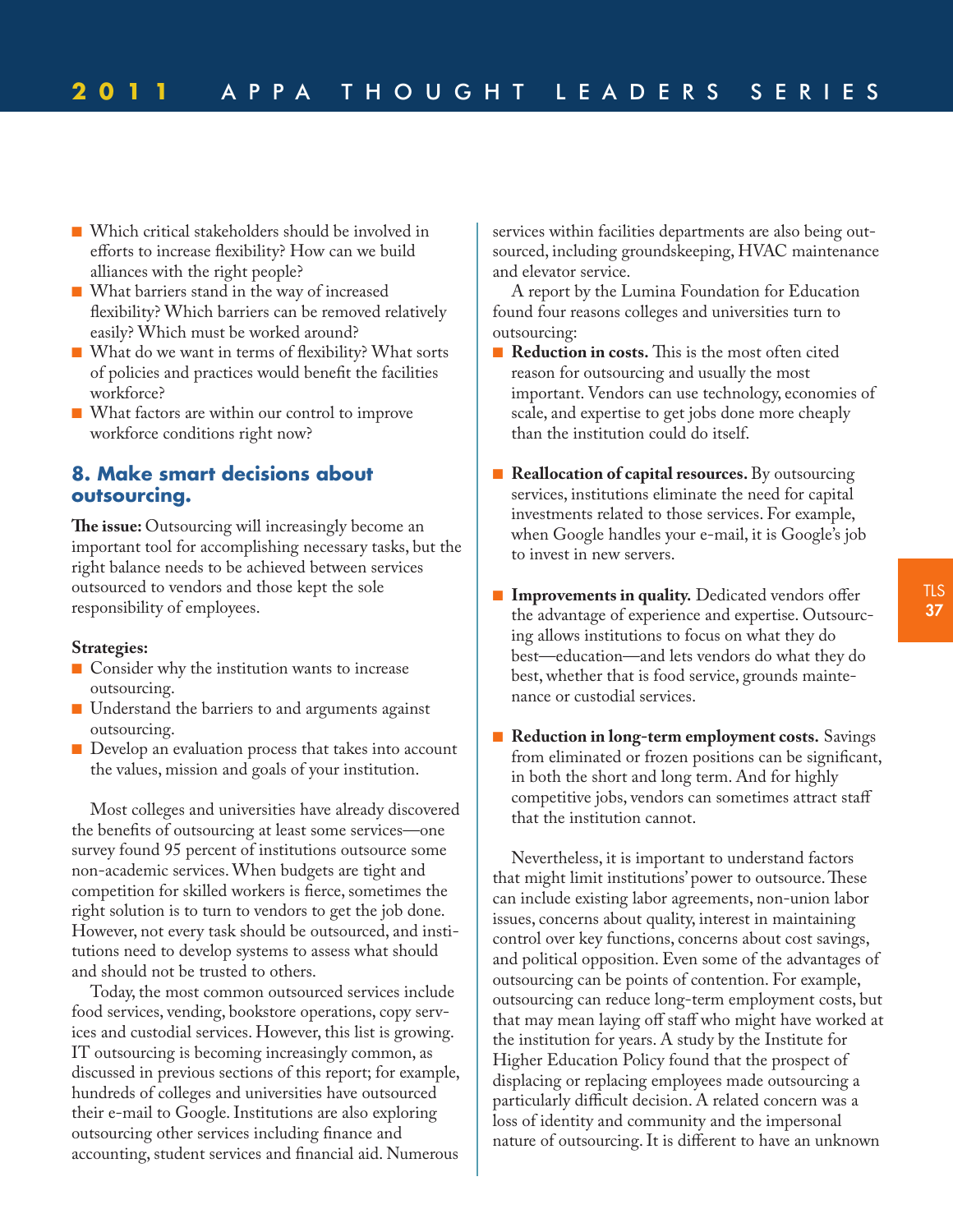vendor representative fix your elevator instead of a staff member whom everyone knows.

Not every task is appropriate for outsourcing, and what works for one campus might not work for the next. Large campuses have economies of scale that small campuses do not; private institutions have flexibility in purchasing that public colleges do not.In a report for higher education vendor Aramark, Joseph G. Burke, president of Keuka College in New York, suggested a framework for decision making that included asking strategic questions about an organization, evaluating the role of stakeholders in the outsourcing decision, identifying decision criteria and performing a cost-benefit analysis. Possible decision criteria include the following:

- Effect on educational quality (instruction and learning).
- Effect on students (and, consequently, admissions and retention).
- Effect on faculty and staff.
- Effect on annual budget and long-term cost projections.
- Effect on relationship with local community.

The key for each institution is to develop its own criteria that take into account the priorities and needs of the organization. Outsourcing is a powerful tool for cost savings and service improvement, but it is not a magic bullet.

#### **Questions for institutional dialogue:**

- What forces are driving us to outsourcing? What do we hope to achieve (cost savings, improved services, or other goals)?
- What roadblocks would get in the way of outsourcing? Are these barriers insurmountable or could they be overcome?
- What factors should be considered as part of the decision-making process? How do we rank these factors?
- Who are the major stakeholders in the decision?
- What are the long-term implications of outsourcing? What is the cost-benefit analysis? How will students, faculty and the campus community be affected?

### **9. Improve emergency preparedness.**

**The issue:** Colleges and universities must take ongoing action to prepare the institution for a growing list of threats.

### **Data Point: Outsourcing instruction** *Institutions look to vendors to develop courses, teach students and grade papers*

Outsourcing in higher education has traditionally been limited to business operations that could be considered ancillary to the institution's mission. However, in a small but growing trend, some colleges and universities are outsourcing instruction as well.

The advantages are clear. Vendors can create online and specialized degree programs quickly and cheaply. Institutions can expand their markets, meet capacity issues and shorten the time to a degree. Outsourcing even allows colleges and universities to offer otherwise cost-prohibitive services such as 24 hour-a-day tutoring and detailed feedback on writing assignments.

However, many critics are appalled by what they see as higher education farming out its essential function. They argue that the profit motive driving private vendors is at odds with academic culture and that outsourcing devalues education. While outsourcing is often presented as saving institutions money, some outsourced courses cost more than traditional ones, raising questions of equity. And quality is hard to control. The future of outsourced instruction remains unclear and many battles over its adoption are yet to be fought.

*—Alene Russell, "Outsourcing Instruction: Issues for Public Colleges and Universities," Higher Education Policy Brief, American Association of State Colleges and Universities, July 2010.*

#### **Strategies:**

- Make emergency preparedness an ongoing priority.
- Understand the elements of your campus emergency operations plan and particularly the role of facilities within that plan.
- Consider measures to mitigate risks such as security audits.
- Evaluate the need for backup power systems for key buildings and operations.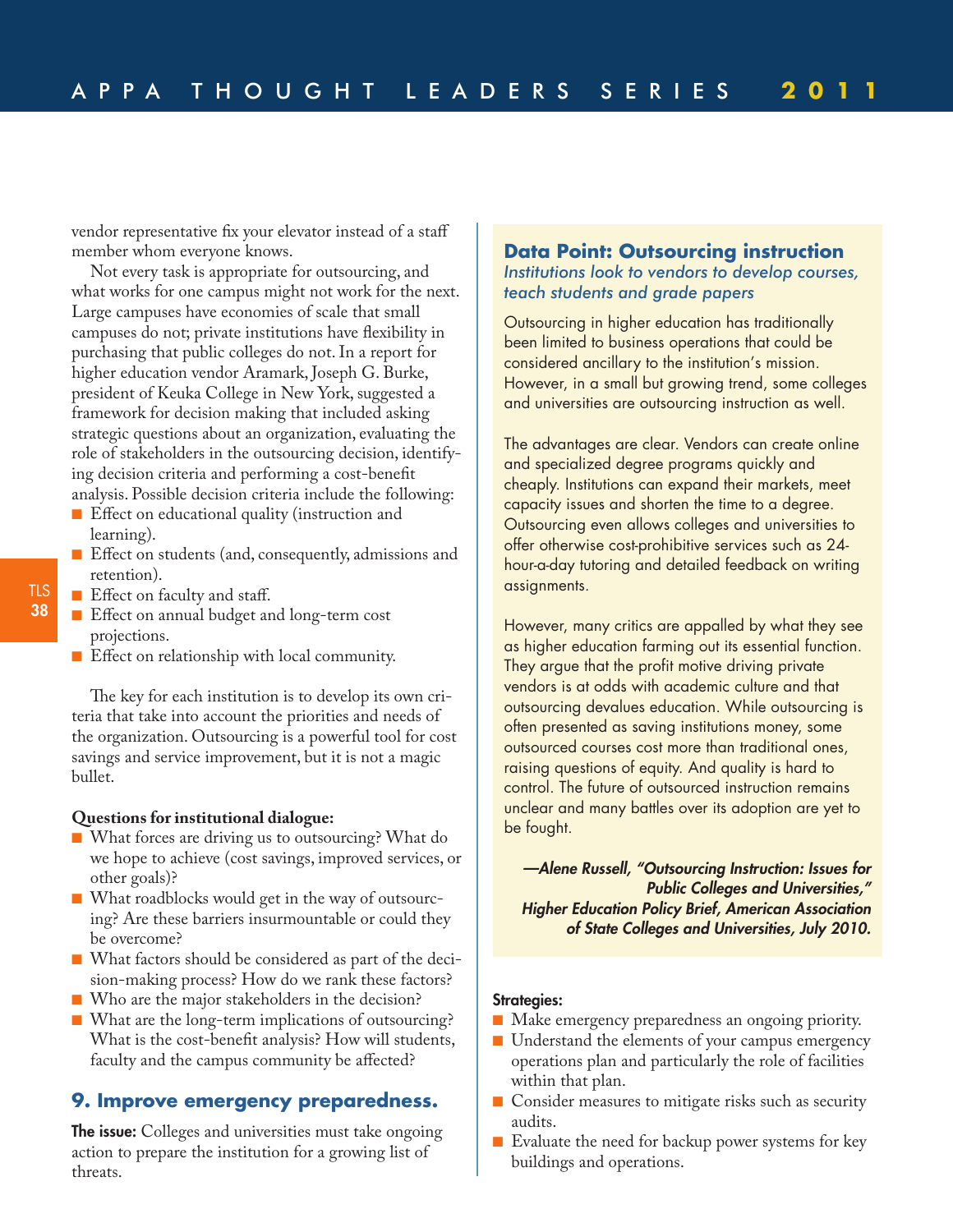Colleges and universities take seriously their responsibility to protect students, faculty, and staff from criminal danger and natural disasters, but no other type of organization has such a challenge doing so. Campuses often cover large geographic areas that cannot be locked down. They include many different types of buildings and operations, from hospitals to residence halls, theaters to high-tech research complexes.

The campus population varies day to day, hour to hour, month to month.It is an overwhelming task.

Nevertheless, campuses have poured time and money into creating emergency response plans designed to address threats ranging from terrorism to pandemics, hurricanes to sex crimes. They have mitigated risks, implemented notification systems, and established protocols.The temptation to relax a bit and concentrate on other priorities must be strong, but no institution can ever file away its response plan and assume the campus is ready for any eventuality.The new reality is that colleges and universities must continuously assess and refine their emergency preparations.The threat is simply too great.

Fortunately, a growing body of knowledge is available to help institutions improve their emergency preparedness. Researchers have closely examined campus incidents and discovered common themes and issues. For example, the Federal Emergency Management Agency (FEMA) makes the following recommendations based on the study of previous emergencies:

- Integrate comprehensive, all-hazards emergency management planning into overall local and state planning.
- Institute regular practice of emergency management response plans and revise them as issues arise and circumstances change.
- **■** Clarify command structures within the institution and with local and state agencies.
- Coordinate with surrounding jurisdictions and response and support agencies to develop plans for shelter and mass care.

Emergency plans should include a few key components. One is a communication plan that identifies the network of personnel who should be involved in communications decision making; hasty, incoherent and contradictory information creates chaos and complicates response efforts. Another is an assessment of campus

resources available in a crisis, including facilities that can accommodate information centers or shelters and human resources such as police officers, medical professionals, mental health counselors and spiritual leaders. At the heart of emergency preparedness is the emergency operations plan that sets out the steps to be followed in a crisis. Many plans today incorporate the well-defined and field-tested Incident Command System, a standardized, on-scene management approach that allows for the integration of facilities, personnel, procedures and communications within an organizational structure; enables a coordinated response among various jurisdictions and functional agencies; and establishes common processes for planning and managing resources.

Senior facilities officers play an important role in emergency preparation. One important task the facilities department can perform is to conduct building security audits to assess the risks to different facilities and their operations. Audits take an overall look at a building, its users and uses, where it is vulnerable and how it might be made more secure. Different types of buildings will require different responses. For example, a residence hall faces different threats and needs different interventions than a research lab would require.

Utilities are another major area of responsibility for facilities professionals. Natural disasters can wipe out electrical power, damage communications systems, interrupt water supplies and cause natural gas leaks. Utility damage assessment and repair should be included in every emergency operations plan, and facilities staff should understand their role in a crisis. During the planning process, institutions should evaluate the need for redundant or uninterruptable power supplies for critical facilities such as hospitals, command centers, data centers and research facilities, especially those that house animals.

#### **Questions for institutional dialogue:**

- What are the threats that confront the campus?
- Is there an emergency operations plan in place? How often is it reviewed and updated?
- How are campus leaders trained in the use of the plan? How often do they practice emergency response procedures? Is there a system in place for gathering feedback from practice sessions and incorporating it into the plan?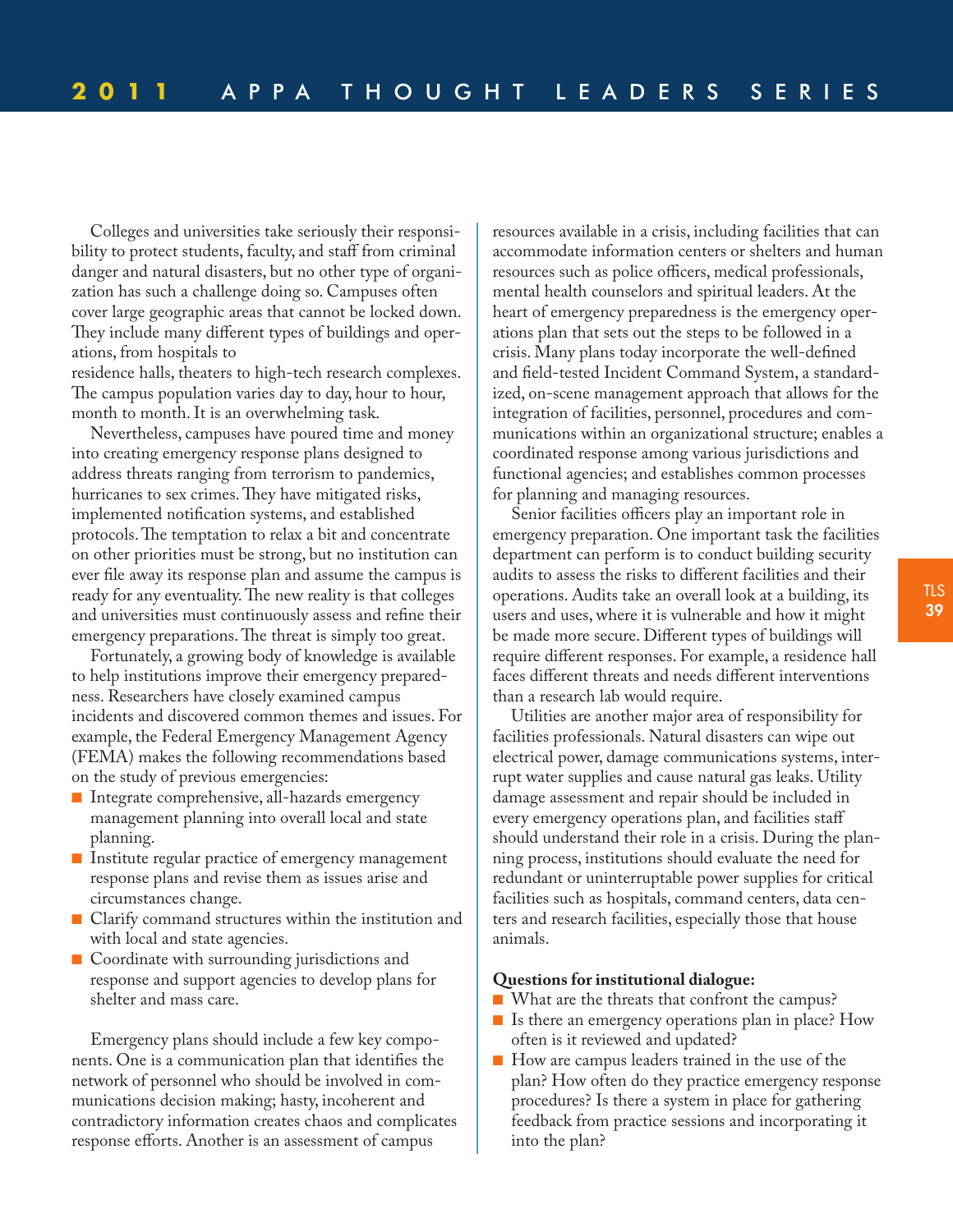- Has the institution coordinated with local and regional authorities on the plan? Are lines of communication and command clear? Have plans been established to provide shelter and aid in a mass emergency?
- Are facilities professionals involved in the creation of the emergency plan? What is the role of facilities in a crisis?
- Has the institution completed security audits on campus facilities? Which buildings are most at risk and how can that risk be mitigated?
- Which facilities and operations would be endangered by interruptions to utilities in general and power supply in particular? Do we have backup or redundant systems in place where we need them?

# **10. Manage the existing built environment.**

**The issue:** Senior facilities officers must take steps to ensure the existing campus buildings and infrastructure can meet the expected needs of the institution.

#### **Strategies:**

- Understand where you are today and how well the campus is meeting current needs.
- Look to your institution's mission and vision for a sense of where the college or university is going, then assess what will be needed to make that vision a reality.
- Keep up with trends and issues in higher education and evaluate how those trends will shape facilities.
- **■** Craft a vision not only of the future campus but also of the future facilities team.

Spend time with IT experts for awhile and you will hear a term keep popping up: future proof.To "future proof" a system means creating a computer or server or database that will remain useful and accessible for years to come.It might mean buying more data storage than you need right now in anticipation of using it down the line, or storing data in a format that seems most likely to be still in use for a decade or more.

It is challenging but not overwhelmingly difficult to future proof new buildings on campus. Architects and engineers do it all the time—they go to a great deal of effort to understand not just the current needs the

building is intended to fulfill but also the anticipated shifts in pedagogy, technology, and research. But future proofing the entire campus, is another story.The average college or university includes buildings and systems built over decades, even centuries. A residence hall from the 1930s is next to a classroom building from the 1950s and a student union from the 1980s. Each was built to different standards using different technology and was intended to meet different needs. Renovations over the years might have helped—or they might have made the situation all the more complicated.

So how do you future proof your campus? Particularly, how do you future proof your campus in this era of slashed budgets, hiring freezes, and competing priorities? Obviously you cannot tear it all down and build it afresh employing the newest, greatest, greenest, most adaptable, most IT-friendly strategies. You have to take on the challenge step by step, and most of the time future proofing will not be your first priority.Instead it should be a guiding principle that shapes the choices you make on each and every renovation and update.

The first step is to understand where you are today. How well is the existing built environment meeting current needs? You can make this evaluation using a number of tools including a facilities inventory, condition assessment, space utilization reports, and inspections. A gap analysis can also be useful; it helps organizations compare actual performance with potential performance and focuses on two questions: "Where are we?" and "Where do we want to be?" A facilities gap analysis can expose areas in which facilities are failing to meet their potential to serve the campus community.

The next step is to consider the future demands on the built environment. Predicting the future is a risky business, but it can start on a firm footing by looking at the conception the institution has of its own future.What is the mission and vision of the institution? Do current facilities line up with those concepts? If your college or university sees itself primarily as a residential campus that will provide a 24/7 learning experience for students, yet you only have residence hall capacity for a quarter of students, it makes sense to plan additions or renovations to expand the number of dormitories.If your institution wants to build on its reputation of cutting-edge research yet your lab facilities are outdated, it's time to start budgeting for lab renovations.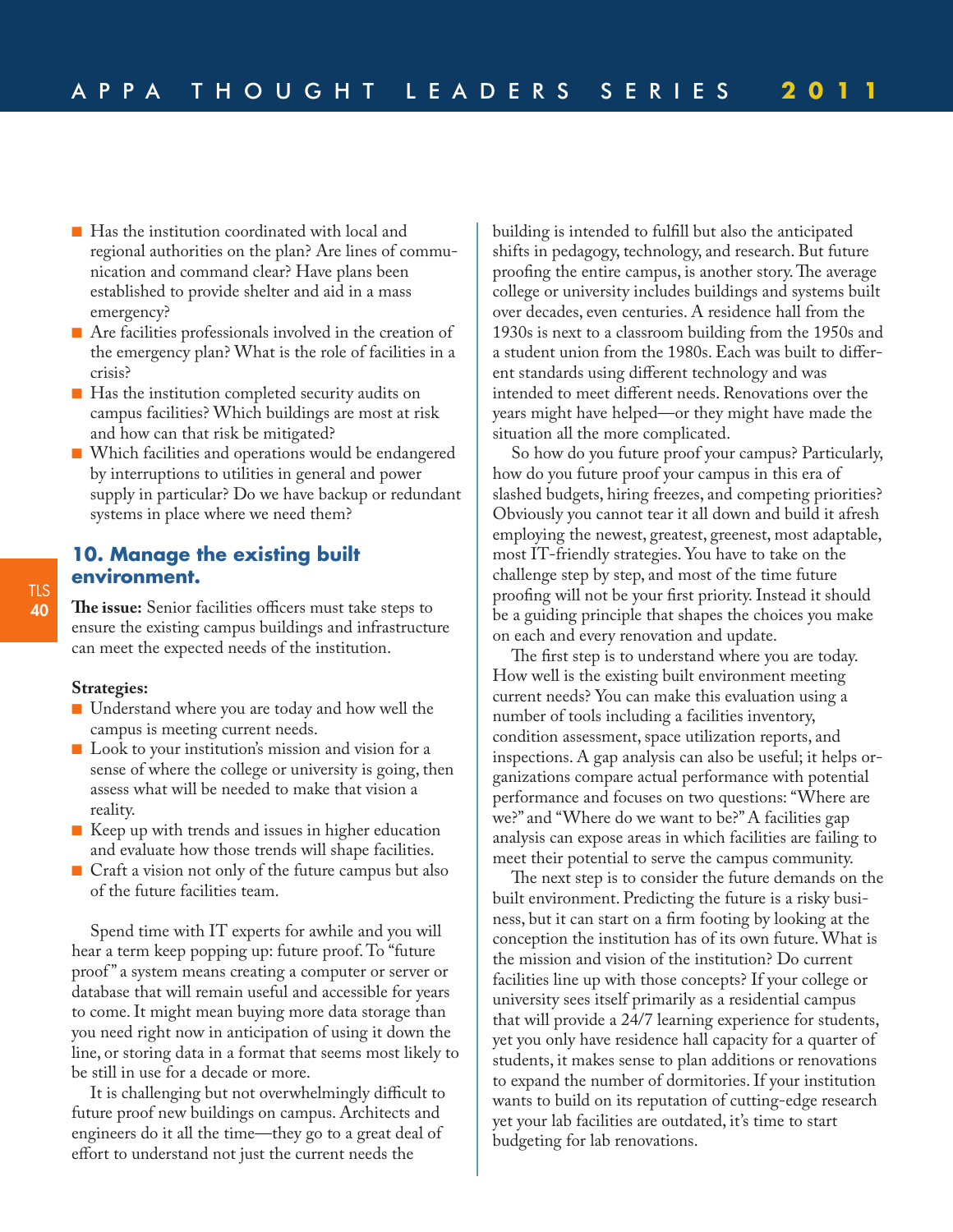Other future demands can be reasonably interpreted from established trends.Tools such as this document and similar reports from other higher education associations and organizations regularly report on trends. Some things we know. Energy will grow more costly.The student population will become more diverse. Technology will become ever-more pervasive. Online learning will expand. Sustainability will increase in importance. Determining how these trends will shape your campus is more difficult and requires a greater leap of imagination. It helps to get a diverse group of campus leaders together to discuss these issues.It is important to draw upon the wisdom of faculty, administrators, staff, and students in a wide range of functions—librarians will have a different perspective than student services, but all leaders should be taken into account when envisioning future needs.

Once you have a sense of where your campus is going, you need to see what it will take to get there.Take a look at your current resources including budget and staff.If you project forward ten, fifteen or twenty years, will these resources be adequate? What needs would be unmet? What services will become irrelevant? You need a vision not only of the future campus but also of your future workforce. How can you start planning now to have that team in place when you'll need it?

Future proofing is an imperfect science, but it's not just crystal-ball gazing. By building on what you know now, you can shape a reasonable response that will better prepare your campus for what is to come.

#### **Questions for institutional dialogue:**

- Where is the campus today? Do we know the condition of our buildings and systems?
- How well are current buildings, systems and infrastructure meeting current needs? Where are the gaps between where we are and where we want to be?
- What is the institution's vision for its future? What are the facilities implications of that vision? How will the built environment need to change to fulfill that vision?
- What trends will shape the campus? How will trends such as energy cost increases, student diversity, changing technology and sustainability affect this institution? How will facilities need to respond?
- What resources will be required to create and maintain the future campus? What should the facilities staff and budget look like in ten, fifteen or twenty years? How can we move from where we are to where we need to be?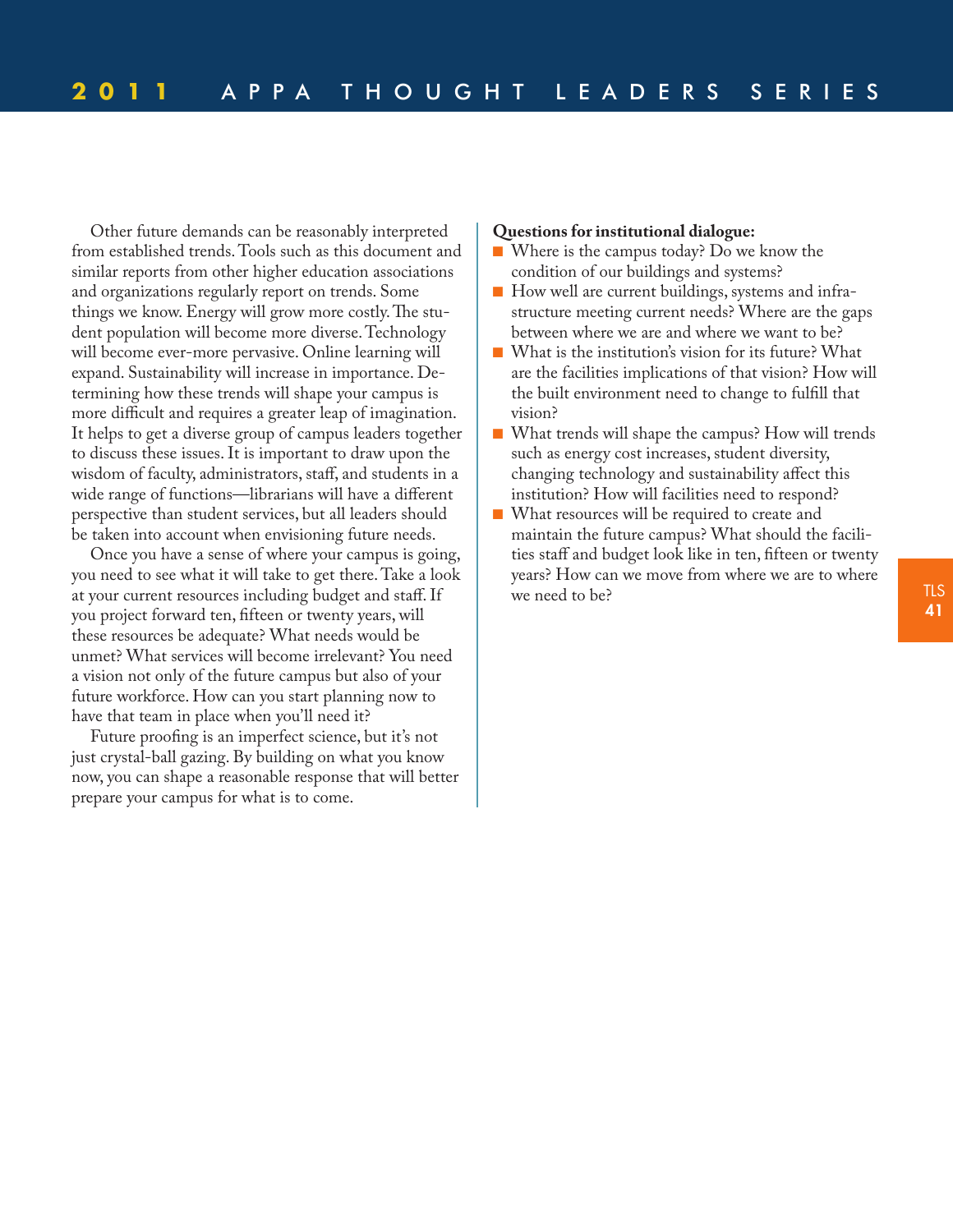# **Appendix A: References and Resources**

# **Section II: Workforce Demographics**

- Carlson, Scott. (2009, July 27.) "The Graying of the Campus-Facilities Work Force: Who'll Keep the Lights On?"*The Chronicle of Higher Education.* http://chronicle.com/article/Wholl-Keep-the-Lights-On-/47449/
- Heald, Paul. (2010, April 6.) "Gartner on Higher Education: a Conversation at Georgetown University." e-Literate Blog. http://mfeldstein.com/gartner-on-higher-educationa-conversation-at-georgetown-university/
- Hug, Jack. (2010, March/April.) "Cracks in Our Future:The Monster Under the Bed." *Facilities Manager.*
- Lataif, Louis E. (2011, February 2.) "Universities on the Brink."*Forbes.com* http://www.forbes.com/2011 /02/01/college-education-bubble-opinions.com.
- Levanon, Gad. (2011, May 19.) "More U.S.Workers are Delaying Retirement." Press Release for report U.S. Workers Delaying Retirement: What Businesses Can Learn from the Trends of Who,Where and Why.The Conference Board. http://www.conferenceboard.org/press/pressdetail.cfm?pressid=4200
- Maestas, Nicole, Julie Zissimopoulos, Susann Rohwedder, and Linda G. Martin. (2010, Summer.) "When I'm 64: How Aging Baby Boomers Have Begun to Carry That Weight."Rand Report. http://www.rand.org/publications/randreview/issues/s ummer2010/boomer2.html
- Sok, Emily. (2010, March.) "Record unemployment among older workers does not keep them out of the job market."Issues in Labor Statistics. http://www.bls. gov/opub/ils/summary\_10\_04/older\_workers.htm
- Vincent, Grayson K., and Victoria A. Velkoff. (2010, May.) "The Next Four Decades:The Older Population in the United States: 2010 to 2050." Current Population Reports. U.S. Census Bureau.

## **Section III: Technology**

- Anthony, Michael A., and Jim Vibbart. (2010, March/April.) "Innovation and Regulation: The Social Negotiation of Technical Change." *Facilities Manager.*
- Arnold, Kimberly E. (2010, November 1."Signals: Applying Academic Analytics."*EDUCAUSE Quarterly*. Vol. 22, No. 1. http://www.educause.edu/ EDUCAUSE+Quarterly/EDUCAUSEQuarterly MagazineVolum/SignalsApplyingAcademicAnalyti/ 199385
- Baepler, Paul, and Cynthia James Murdoch. (2010, July.) "Academic Analytics and Data Mining in Higher Education."*International Journal for the Scholarship of Teaching and Learning.* Vol. 4, No. 2. http://www.georgiasouther.edu/ijsotl.
- Campus Computing Project. (2010, October.) The 2010 National Survey of Information Technology in U.S. Higher Education: IT Budget Cuts are Down; LMS Strategies are in Transition."
- CDW-G. (2010, July 19.) *21st Century Campus Report*. http://newsroom.cdwg.com/features/feature-07-19- 10.html
- Geer,Walter T. (2006, October/November.) "Crafting the Perfect Game Plan."*EdTech*. http://www.edtechmag.com/higher/octobernovember-2006/crafting-the-perfect-game-plan.html
- Goldstein, Philip J. (2010.) "Demystifying the Cloud: Implications for IT Funding in Higher Education." ECAR Research Bulletin 4. EDUCAUSE Center for Applied Research.
- Green, Kenneth C. (2010, October 31.) "Potemkin Campuses."*Inside Higher Ed.* http://www.insidehigher ed.com/blogs/digital\_tweed/potemkin\_campuses.

------. (2011, March 4.) "Presidents Confront Technology."*Inside HigherEd.* http://www.insidehighered.com/blogs/digital\_tweed/ presidents\_confront\_technology.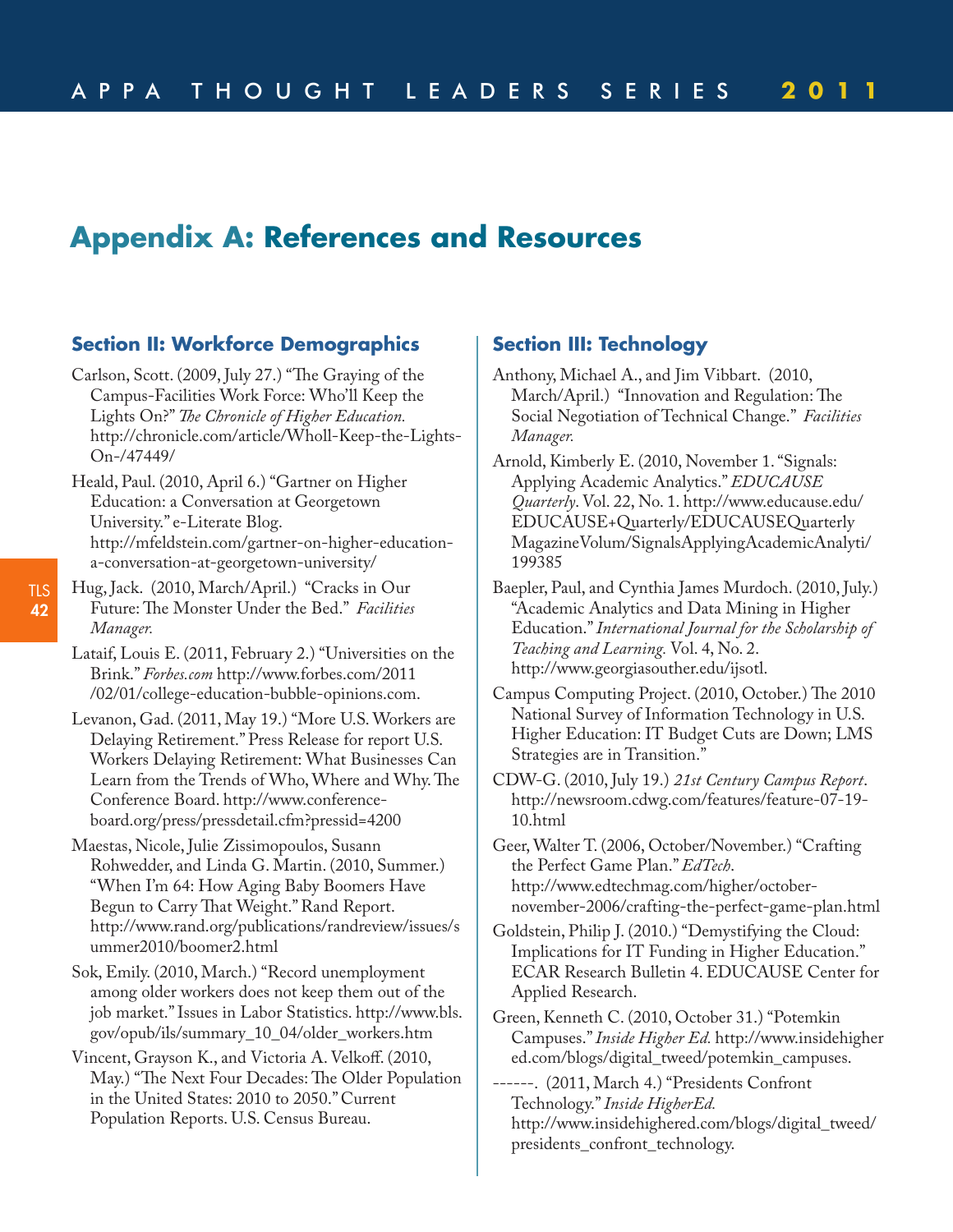- Grochow, Jerrold M. (2010, January/February.) "University IT: Essential and Strategic in Changing Times."*EDUCAUSE Review.* http://www.educause. edu/EDUCAUSE+Review/EDUCAUSEReviewMag azineVolume45/UniversityITEssentialandStrate/ 195814
- Ingerman, Bret L., Catherine Yang, and the 2010 Educause Current Issues Committee. (2010, May/June.) "Top-Ten IT Issues, 2010."*EDUCAUSE Review.* http://www.educause.edu/EDUCAUSE+ Review/EDUCAUSEReviewMagazineVolume45/To pTenITIssues2010/205503
- Johnson, L., A. Levine, R., Smith, & S. Stone, (2010).*The 2010 Horizon Report*. Austin,Texas:The New Media Consortium.
- Johnson, L., R. Smith, H.Willis, A. Levine, and K. Haywood, (2011).*The 2011 Horizon Report.* Austin, Texas:The New Media Consortium.
- Katz, Richard N. (2010, March/April.) "Scholars, Scholarship, and the Scholarly Enterprise in the Digital Age."*Educause Review.*
- Keller, Josh. (2011, January 23.) "As the web goes mobile, colleges fail to keep up."*Chronicle of Higher Education.* http://chronicle.com/article/Colleges-Search-for-Their/126016/
- Malisch, Susan, and Bruce A. Montes. (2011, November 1.) "Loyola University Chicago: There's An App for That."*EDUCAUSE Quarterly.* Vol. 34, No.1. http://www.educause.edu/EDUCAUSE+Quarterly/E DUCAUSEQuarterlyMagazineVolum/LoyolaUniver sityChicagoTheresa/225854
- McCrea, Bridget. (2009, December 9.) "5 Higher Ed Tech Trends to Watch in 2010." *Campus Technology.* http://campustechnology.com/Articles/2009/12/09/5 -Higher-Ed-Tech-Trends-To-Watch-in-2010.aspx?p=1
- ------. (2010, December 9.) "5 Higher Ed Tech Trends to Watch in 2011."*Campus Technology.* http://campustechnology.com/Articles/2010/12/09/5 -Higher-Ed-Tech-Trends-To-Watch-in-2011.aspx?p=1
- Ravage, Barbara. (2011, February 8.) "Tech Gets Physical."*Campus Technology.* http://campustechnology.com/Articles/2011/02/08/T ech-Gets-Physical.aspx?Page=5&p=1

------. (2011, January 31.) "Channeling the Data Deluge."*Campus Technology.* http://campustechnology.com/Articles/2011/01/31/C hanneling-the-Data-Deluge.aspx?sc\_lang=en&p=1

- Sheard, Reed. (2010, November 2.) "Innovating in the Cloud: Exploring Cloud Computing to Solve IT Challenges."*EDUCAUSE Quarterly.* Vol. 33, No. 2. http://www.educause.edu/EDUCAUSE+Quarterly/E DUCAUSEQuarterlyMagazineVolum/Innovatingint heCloudExploringC/206530
- Trubitt, Lisa, and Kent Wada. (2010, October 12.) "A Framework for an IT Policy Program." Slides from EDUCAUSE 2010 Conference.
- Voloudakis, John. (2010.) "A Systemic Model for IT Economic Sustainability." ECAR Research Bulletin 1. EDUCAUSE Center for Applied Research.
- Yanosky, Ronald. (2009, December.) "Institutional Data Management in Higher Education."EDUCAUSE Center for Applied Research.

# **Section IV: The Top Ten Facilities Issues**

- Adams, Matt. (2010, March/April.) "The Perfect University Employee." *Facilities Manager.*
- ------. (2010, September/October.) "Needs Indexing, Then Benchmarking, Now What?" *Facilities Manager.*

Annie E. Casey Foundation. (2006, June.) Cultural Competence in Workforce Development: The Jobs Initiative Experience. www.abtassociates.com/reports/JI\_Cultural\_Compete

nce\_Report.pdf Anthony, Michael A., and Richard J. Davis. (2011, May/June.) "Practical Documents for Campus

- Security: NFPA 730 and 731." *Facilities Manager.*
- Associated Press. (2011, March 24.) "Arizona Students Protest Massive Planned Cuts to 3 Campuses."*The Arizona Republic.*
- Blake, Christopher. (accessed 2011, September 2.) "Campus Security." In APPA's Body of Knowledge (BOK). http://www.appa.org/bok
- Blumenstyk, Goldie. (2011, May 19.) "Private Colleges Increased Aid as Economy Sank,Tuition-Discounting Survey Finds."*Chronicle of Higher Education.*http://chronicle.com/article/Private-Colleges-Increased-Aid/127599/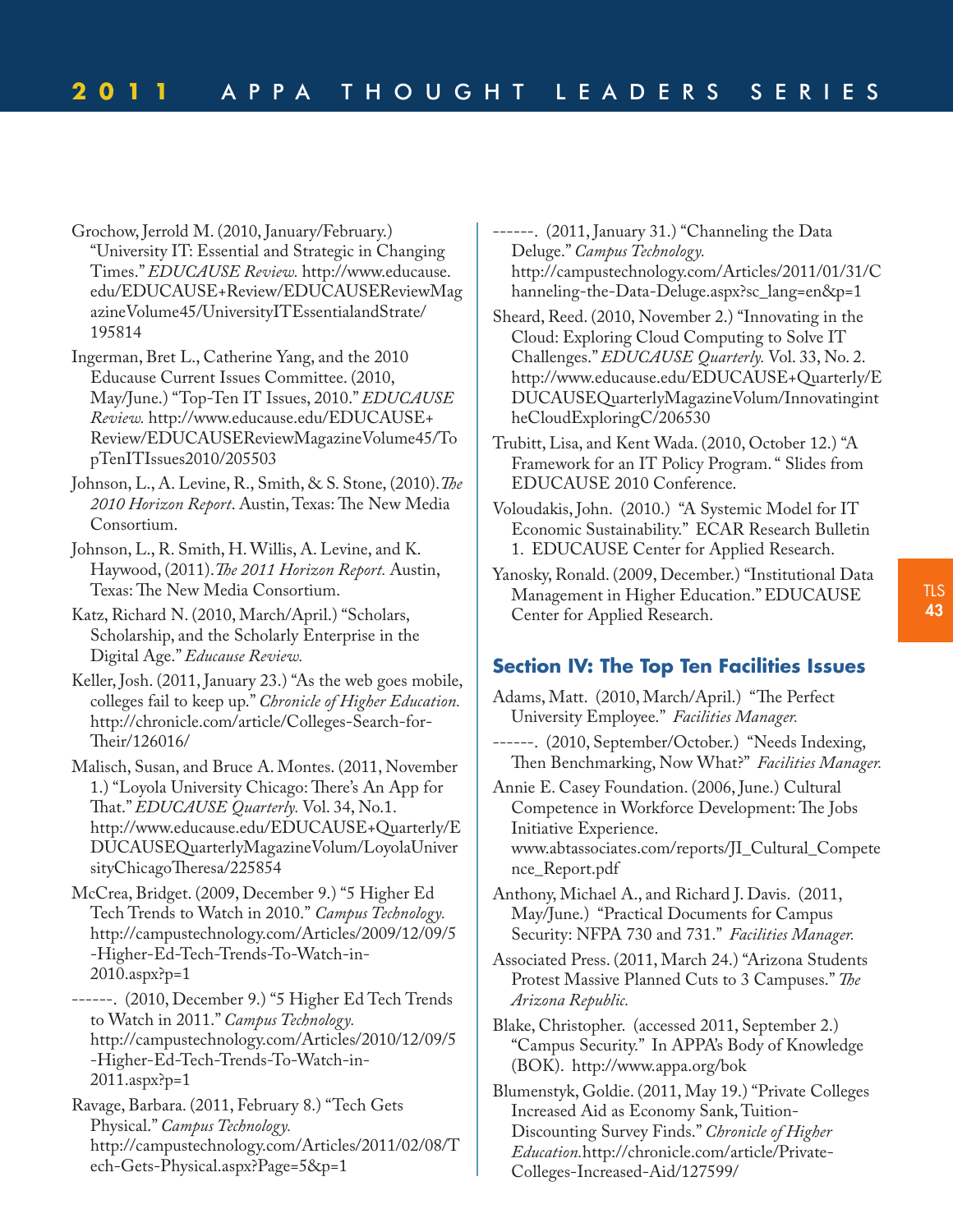- Brewer, Dominic J., and William G.Tierney. (2010, June 3.) "Barriers to Innovation in U.S. Higher Education." Presentation slides from Reinventing the American University: The Promise of Innovation in Higher Education. American Enterprise Institute. http://www.aei.org/docLib/Dominic%20Brewer%20P resentation.pdf
- Brozana, Amanda Leigh. (2011, March 10.) "Cuts for higher education in state budget could affect viability of Penn State's satellite campuses."*Republic Herald.* http://republicanherald.com/news/cuts-for-highereducation-in-state-budget-could-affect-viability-of-p enn-state-s-satellite-campuses-1.1116805
- Burke, Joseph G. (2006.) "Campus Outsourcing: A Decision-Making Model." A Higher Educaiton Presidential Essay Series. http://www.aramarkhighered.com/assets/docs/outsour cing/Essay10-CampusOutsourcing.pdf
- Campbell, Jeffrey L. (2009.) *Facility Management Shared Services:The Balance Between In-House Services and Outsourcing.* Alexandria, Virginia: APPA.
- Cantrell, Susan and Nicole Di Paolo Foster. (2007, February.) "Techniques for Managing a Workforce of One: Flexible Policies." Accenture Institute for High Performance Business.Issue 6.
- Casey, Benjamin D. (2011, March/April.) "Mass Notification Systems: Approaching Critical Mass." *Facilities Manager*.
- CDW-G. (2010.) *2010 Energy Efficient IT Report.* http://newsroom.cdwg.com/features/feature-11-08- 10.html.
- Christensen, Clayton M., Michael B. Horn, Louis Caldera, and Louis Soares. (2011, February.) "Disrupting College: How Disruptive Innovation Can Deliver Quality and Affordability to Postsecondary Education." Center for America Progress and Innosight Institution. http://www. innosightinstitute.org/innosight/wp-content/uploads/ 2011/02/future\_of\_higher\_ed-2.3.pdf
- CUPA-HR Economic Issues Task Force. (2011, Spring.) "Economic Issues on Campus: Where Do We Go From Here?" Slides from CUPA-HR Conference. aacc.confex.com/.../FINALCUPA%20Economic%20 Issues%202011%20(5)%20(2).ppt
- Daigneau,William A. (2010, November/December.) "Portfolio Based Management." *Facilities Manager.*
- ------. (accessed 2011, September 2.) "Leadership." In APPA's Body of Knowledge (BOK). http://www.appa.org/bok
- DeLaHunt, John. (accessed 2011, September 2.) "Emergency Preparedness and Business Continuity." In APPA's Body of Knowledge (BOK). http://www.appa.org/bok
- Goldstein, Philip J. (2010.) "Responding to Recession: IT Funding and Cost Management in Higher Education." ECAR Research Study 4. EDUCAUSE Center for Applied Research.
- Heath, Chip, and Dan Heath. (2010.) *Switch: How to Change Things When Change is Hard.* New York: Random House.
- Hignite, Karla. (2009, November/December.) "Low-Carbon Computing."*EDUCAUSE Review.* Vol. 44, No. 6. http://www.educause.edu/EDUCAUSE+ Review/EDUCAUSEReviewMagazineVolume44/Lo wCarbonComputing/185219
- Hoover, Eric. (2010, December 5.) "Small College Goes Big in Research for Recruiting."*The Chronicle of Higher Education.* http://chronicle.com/article/articlecontent/125612/
- Hyatt, James A. (2010.) *Ready to Respond: Case Studies in Campus Safety and Security.* Washington, D.C.: National Association of College and University Business Officers.
- Immerwahr, John, and Jean Johnson."Squeeze Play 2010: Continued Public Anxiety on Cost, Harsher Judgments on How Colleges are Run." Public Agenda and the National Center for Public Policy and Higher Education." http://www.highereducation.org/reports/ squeeze\_play\_10/squeeze\_play\_10.pdf
- Kaiser, Harvey H., and Eva Klein. (2010.) *Strategic Capital Development:The New Model for Campus Investment.* Alexandria, Virginia: APPA.
- Kasperkevic, Jana. (2011, March 30.) "New York State budget finalized, public education facing cuts."*The Ticker.* http://www.theticker.org/about/2.8215/newyork-state-budget-finalized-public-higher-educationfacing-cuts-1.2526749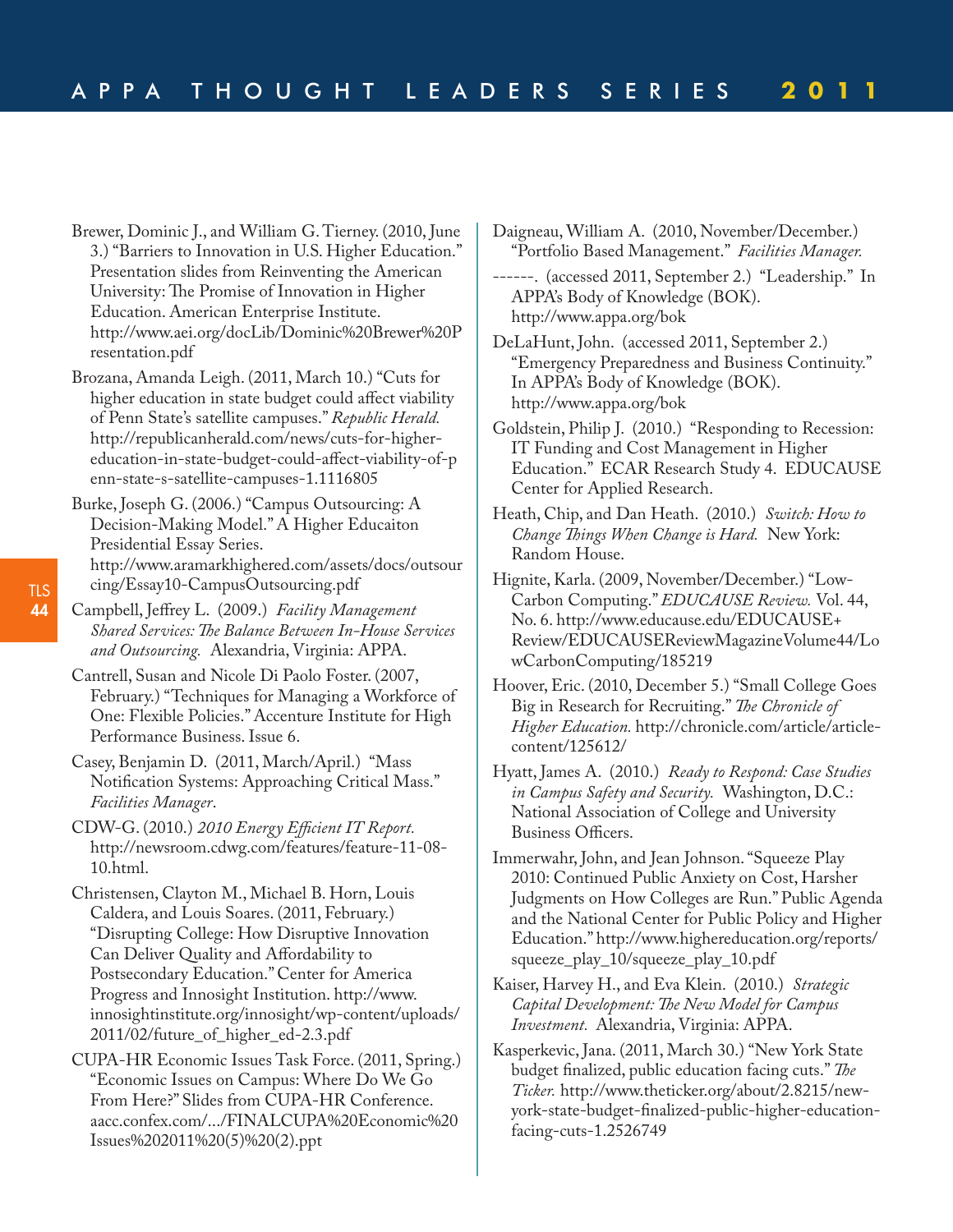- Keller, Josh. (2009, January 9.) "Energy Drain by Computers Stifles Efforts at Cost Control."*Chronicle of Higher Education.* http://chronicle.com/article/ Energy-Drain-by-Computers/3850
- ------. (2011, January 10.) "California's Public Colleges Face \$1.4-Billion in New Budget Cuts."*Chronicle of Higher Education.* http://chronicle.com/ article/Californias-Public-Colleges/125910/
- ------. (2011, February 6.) "Borrowing from Tech Industry, U. of Phoenix Rebuilds Its Learning Platform."*The Chronicle of Higher Education.* http://chronicle.com/article/U-of-Phoenix-Borrows-From/126259/
- Koletar, Joseph W. (2010.) *Rethinking Risk: How Companies Sabotage Themselves and What They Must Do Differently.* New York: AMACOM.
- Loy, Darcy. (2010, May/June.) "Accountability: Stepping Stones to Success." *Facilities Manager*.
- ------. (2011, January/February.) "Hear Me, Oh Hear Me! Are We Listening to Our Employees?" *Facilities Manager.*
- Mathews, F. Neil. (2011, Fall.) "Crisis Response and Recovery Planning in Higher Education Communities."*Disaster Recovery Journal.* http://www.drj.com/2011-articles/spring-2011 volume-24-issue-2/crisis-response-and-recovery-plan ning-in-higher-education-communities.html
- Medlin, E. Lander. (2010, May/June.) "Ethics in Practice." *Facilities Manager.*
- Moss Kanter, Rosabeth. (2006, November.) "Innovation: The Classic Traps." *Harvard Business Review.*
- National Association of State Budget Officers. (2011, May 31.) Preliminary Summary: NGA/NASBO Spring 2011 Fiscal Survey of States. http://www.nasbo.org/LinkClick.aspx?fileticket=IW3 fw0p2k0A%3d&tabid=38
- National Conference of State Legislatures. (2011, March.) "State Budget Update: March 2011." http://www.ncsl.org/documents/fiscal/marchSBU201 1freeversion.pdf
- Park, Roderick B. (2009.) *It's Only the Janitor: A Handbook for New Academic Administrators.* Geyserville, California: Rockpile Press.

Phipps, Ronald, and Jamie Merisotis. (2005, September.) "Is outsourcing part of the solution to the higher education cost dilemma?"Institute for Higher Education Policy.

http://www.aramarkhighered.com/assets/docs/outsour cing/IHEP%20Outsourcing%20White%20Paper%20 9-05.pdf

- Qayoumi, Mohammad H. (2011.) *Benchmarking for Organizational Change, second edition.* Alexandria, Virginia: APPA.
- Ramsey, Ross. (2011, May 28.) "Texas Legislature Passes \$15 Billion in Cuts."*The Texas Tribune.*
- Rerick, Lona. (2011, March/April.) "The Importance of Submetering Campus Buildings." *Facilities Manager.*
- Rose, Rodney, with David A. Cain, James J. Dempsey, and Rich Schneider. (2007.) *Buildings…The Gifts That Keep on Taking: A Framework for Integrated Decision Making.* Alexandria, Virginia: APPA.
- Schafflhauser, Dian. (2010, August 23.) "MIT Adds Intelligence to Ventilation Systems."*Campus Technology.*
- Sheehan, Mark C. and Shannon D. Smith. (2010.) "Powering Down: Green IT in Higher Education." ECAR Research Study 2. EDUCAUSE Center for Applied Research.
- Shine, Conor. (2011, April 21.) "U's buildings have lots of leaks and not enough cash."MN Daily. http://www.mndaily.com/2011/04/21/u's-buildingshave-lots-leaks-and-not-enough-cash.
- Smith, Glenn, Mary Vosevich, Michael O'Connor, Joe Whitefield, and E. Lander Medlin. (2011, January/February.) "Inventing Our Future." *Facilities Manager.*
- Smith, Shannon D., and Judith Borreson Caruso. (2010.) "The ECAR Study of Undergraduate Students and Information Technology, 2010." ECAR Research Study 6. EDUCAUSE Center for Applied Research.
- Tysseling, John C., Audrey Zibelman, and Allen Freifield. (2011, March/April.) "Higher Education Facilities:The SmartGrid Earns a Doctorate in Economics." *Facilities Manager.*
- Vaynerchuk, Gary. (2011.) *The Thank You Economy.* New York: Harper Collins.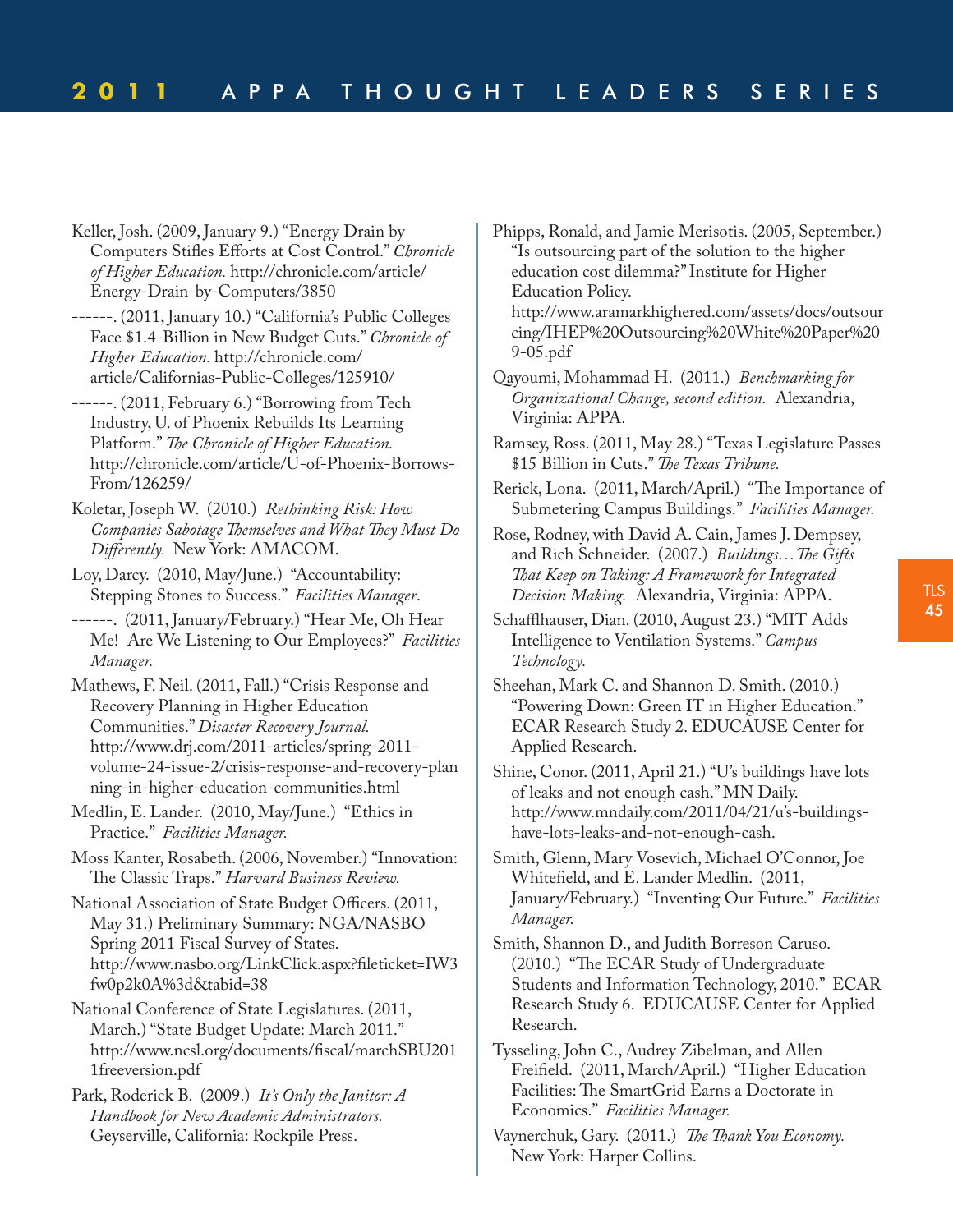- Whitefield, Joe. (2010, January/February.) "Deferred Capital Renewal as a Spoiler for Campus Programs." *Facilities Manager.*
- ------. (2011, July/August.) "The Innovation Mindset." *Facilities Manager.*
- Wilson, Robin. (2011, May 15.) "As UNC-Greensboro Readies for Cuts, One Department Makes Its Case." *Chronicle of Higher Education.* http://chronicle.com/ article/article-content/127539/

Young, Jeffrey R. (2011, April 10.) "The Netflix Effect: When Software Suggests Students' Courses." *Chronicle of Higher Education.* http://chronicle.com/ article/article-content/127059/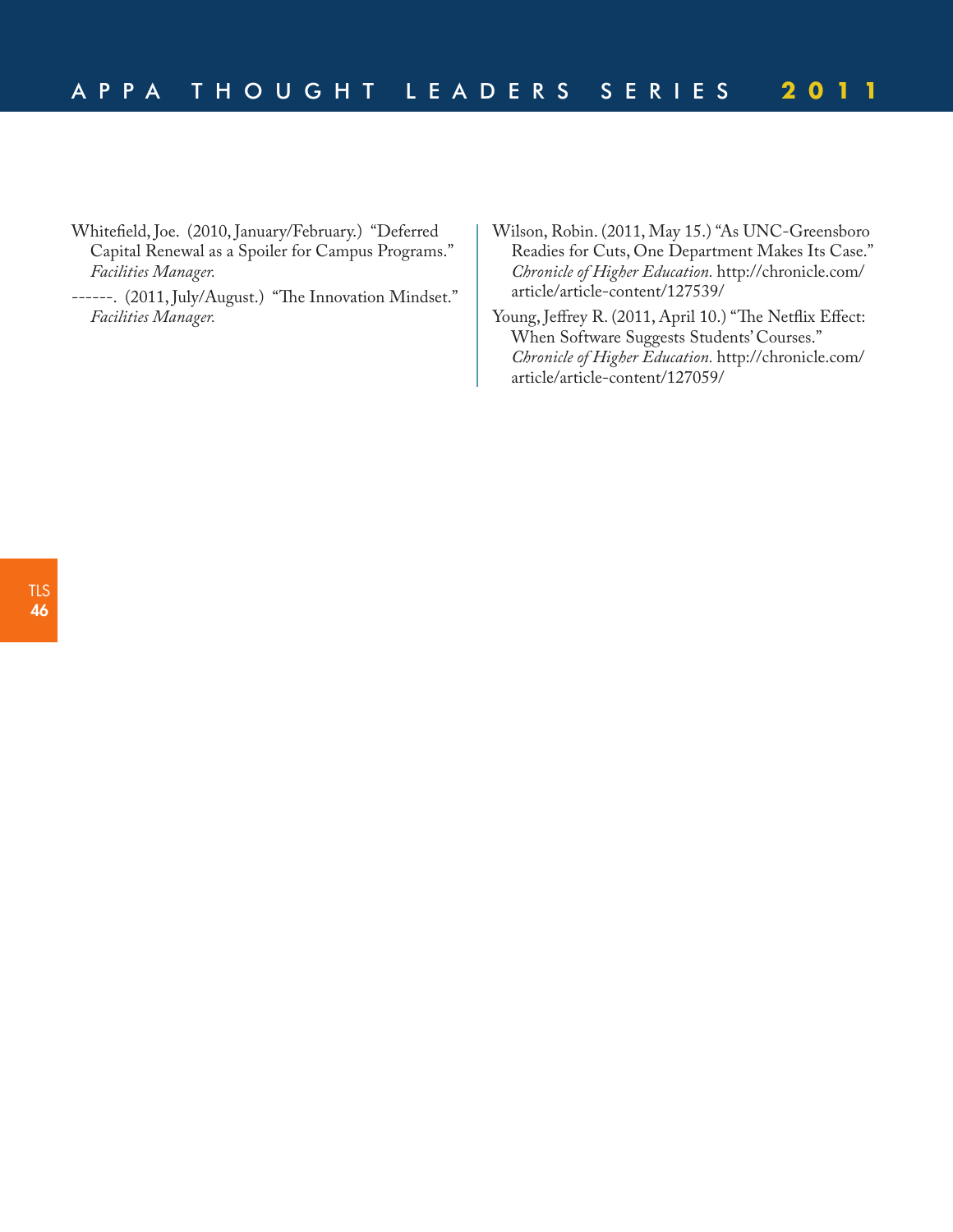# **Appendix B: Participants in the 2011 Thought Leaders Symposium**

**Brenda Norman Albright \*** Principal Brenda Albright Consulting Franklin,Tennessee

**James E. Alty Jr. \*** Assistant Vice President of Facilities & Campus Services Wake Forest University Winston-Salem, North Carolina

**Robert Avalle \*** Director of Operations and Maintenance College of William and Mary Williamsburg, Virginia

**John Bernhards \*** Associate Vice President APPA Alexandria, Virginia

**Andy Brantley** President and Chief Executive Officer College and University Professional Association for Human Resources Knoxville,Tennessee

**Teri Bump** Vice President of University Relations & Student Development American Campus Communities Austin,Texas

**David Button \*** Vice President, Administration University of Regina Regina, Saskatchewan, Canada **Jack K. Colby, APPA Fellow \***

Past APPA President and Chair, APPA Thought Leaders Series Assistant Vice Chancellor for Facilities Operations North Carolina State University Raleigh, North Carolina

**John A. Cook, CTS \*** Principal The Sextant Group Pittsburgh, Pennsylvania

**Mark Courville** Principal Jacobs Engineering Group Houston,Texas

**D.James Craig Jr.** Vice President of Business Development for Education Services UGL Services Eden, North Carolina

**Steve Glazner \*** Director of Knowledge Management APPA Alexandria, Virginia

**Larry Goldstein \*** Discussion Facilitator, Thought Leaders Symposium President Campus Strategies, LLC Crimora, Virginia

**Kenneth C. Green** Founding Director The Campus Computing Project Encino, California

TLS **47**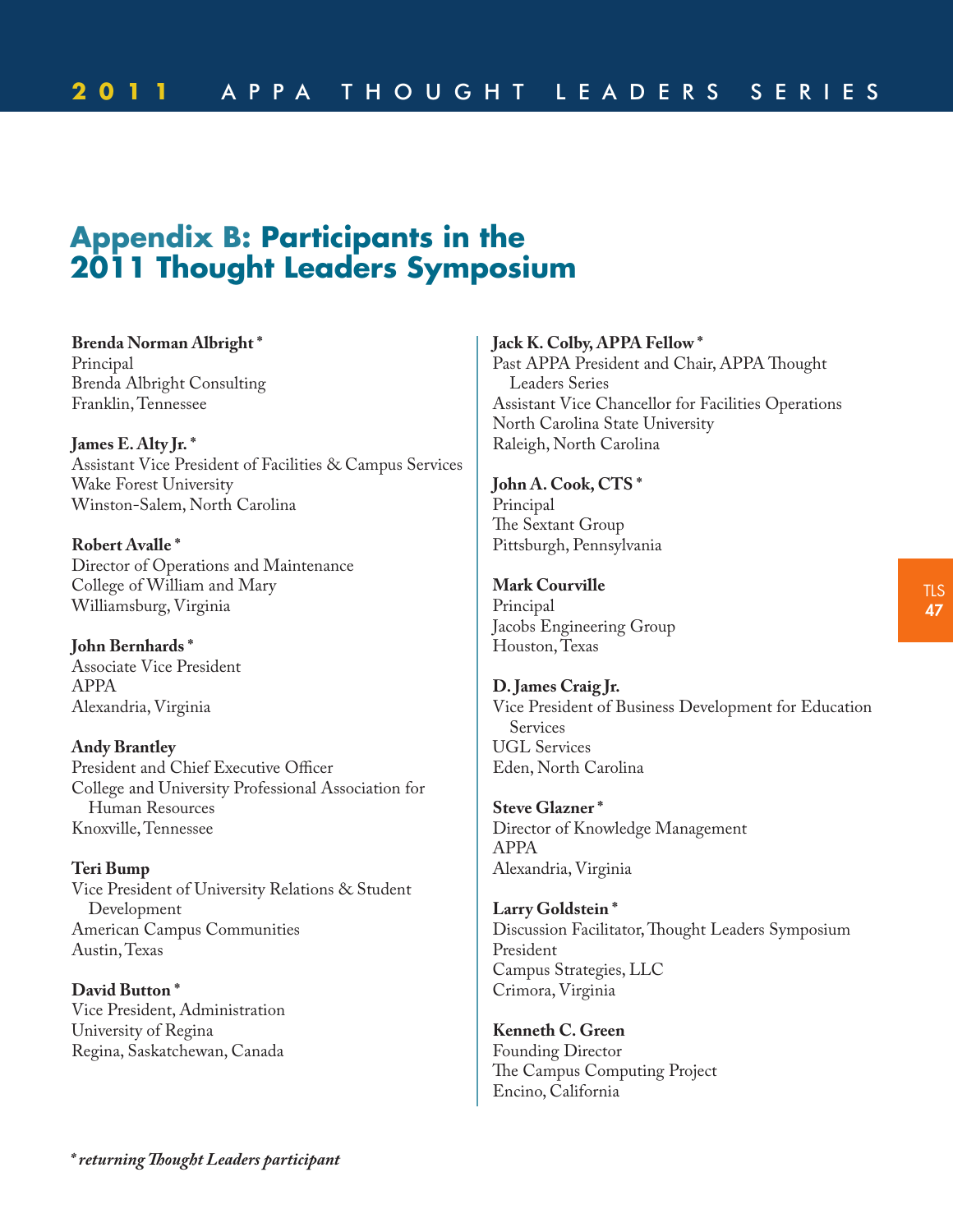**Kevin P. Hansen** Associate Vice President for Facilities Management Weber State University Ogden, Utah

**Jeanne S. Hart-Steffes, Ph.D. \*** Vice President for Student Affairs and Dean of Students Western New England College Springfield, Massachusetts

**Suzanne Healy \*** Director of Professional Development APPA Alexandria, Virginia

**George H. Herbst** Vice President for Business and Chief Financial Officer–Retired Stetson University DeLand, Florida

**Marc I. Hoit** Vice Chancellor for Information Technology North Carolina State University Raleigh, North Carolina

**Steve Kraal \*** Senior Associate Vice President for Campus Planning Facilities Management University of Texas at Austin Austin,Texas

**Julie K. Little** Vice President,Teaching, Learning, and Professional Development EDUCAUSE Knoxville,Tennessee

**Elizabeth Lunday \*** Freelance Author Fort Worth,Texas

**E. Lander Medlin \*** Executive Vice President APPA Alexandria, Virginia

**Darrel W. Meyer** APPA 2010-11 President Director of Facility Services Metropolitan Community College Kansas City, Missouri

**John P. Morris, P.E.** Director, Facilities Operations University of Colorado Boulder Boulder, Colorado

**Michael O'Connor, P.E. \*** Physical Plant Director Appalachian State University Boone, North Carolina

**Earl H. Potter III** President St. Cloud State University Saint Cloud, Minnesota

**Mark Putnam** President Central College Pella, Iowa

**Jose Jaime Rivera, Ph.D.** President Universidad del Sagrado Corazon San Juan, Puerto Rico

**Kathleen Schedler, P.E.** Facilities Professional University of Alaska-Fairbanks Fairbanks, Alaska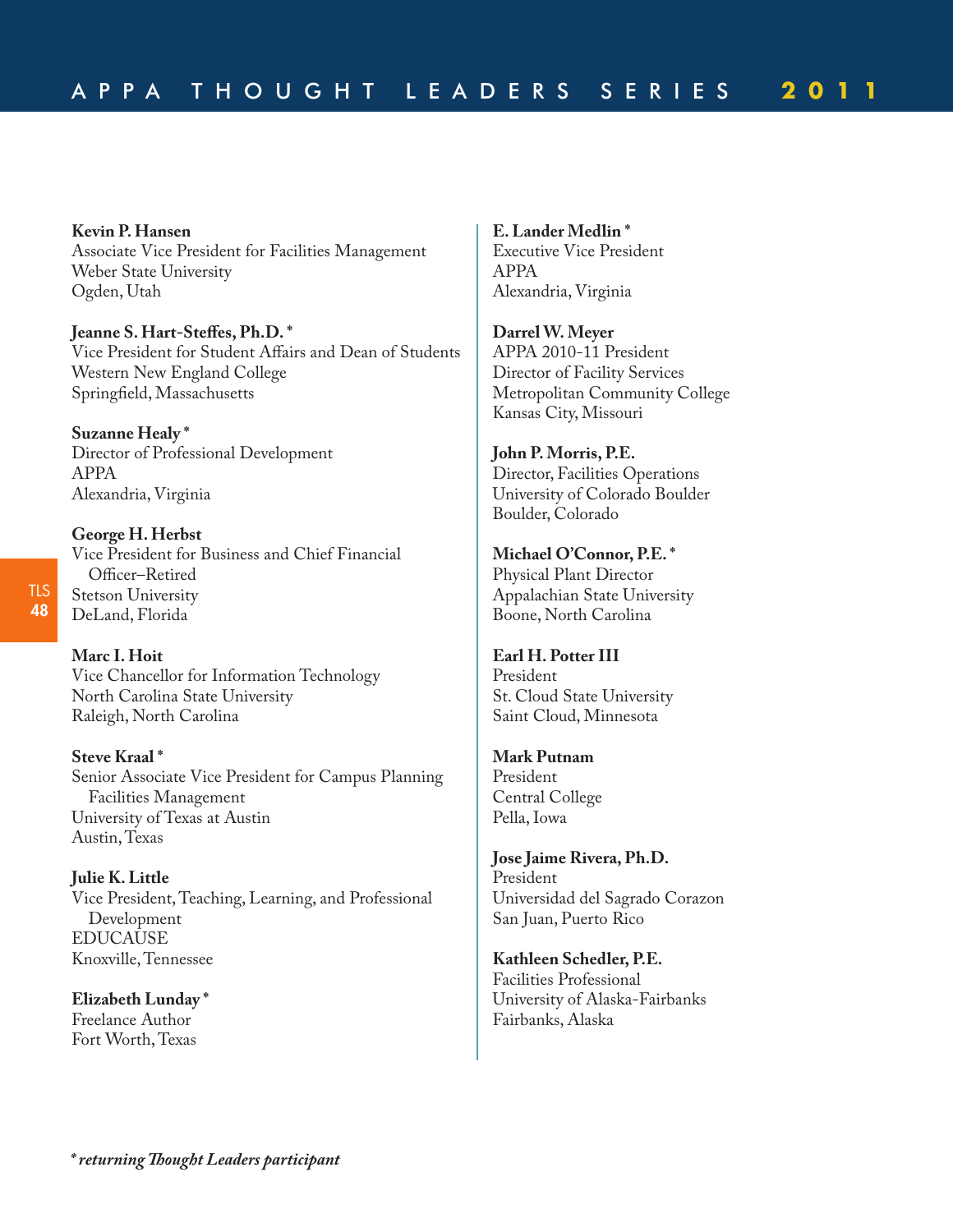**Jeffrey Schneider \*** Director of Business Development UGL Services Chicago,Illinois

**Glenn R. Smith** APPA's Vice President for Professional Development Director of Facilities Services Bryn Mawr College Bryn Mawr, Pennsylvania

**Jodie Sweat** Director of Plant Operations Kennesaw State University Kennesaw, Georgia

**David Umstot, P.E.** Vice Chancellor of Facilities Management San Diego Community College District San Diego, California

**Mary Vosevich \*** Director of Physical Plant University of New Mexico Albuquerque, New Mexico

**Joe Whitefield, P.E. \*** Executive Director, Facilities Services Middle Tennessee State University Murfreesboro,Tennessee

**Keith A.Woodward** Associate Vice President for Facilities Operations Quinnipiac University Hamden, Connecticut